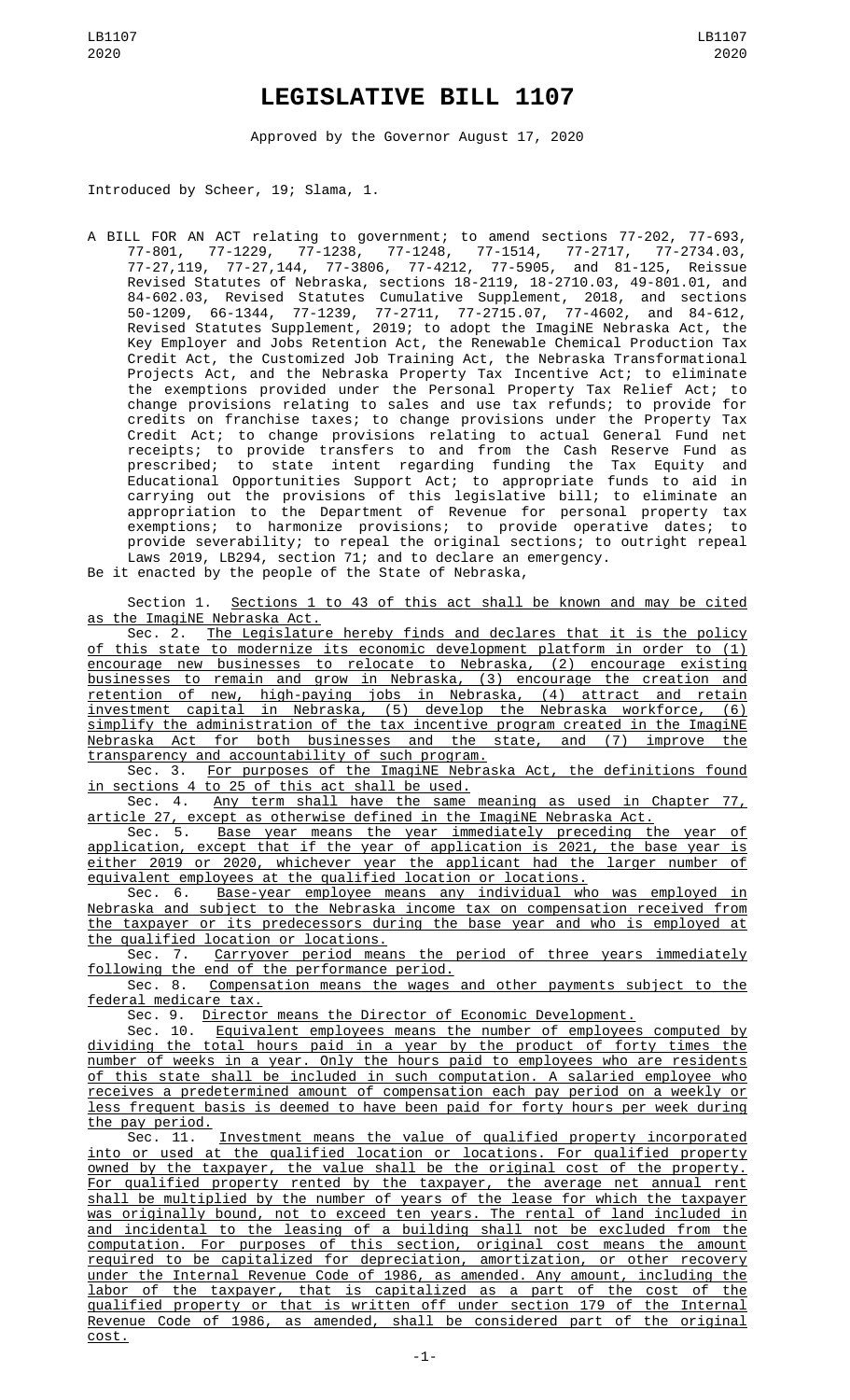Sec. 12. Motor vehicle means any motor vehicle, trailer, or semitrailer as defined in the Motor Vehicle Registration Act and subject to registration for operation on the highways.<br>Sec. 13. NAICS means the

NAICS means the North American Industry Classification System established by the United States Department of Commerce and applied to classify the locations owned or leased by the taxpayer, including the specific NAICS codes and code definitions in effect on January 1, 2020.

Sec. 14. Nebraska statewide average hourly wage for any year means the most recent statewide average hourly wage paid by all employers in all counties in Nebraska as calculated by the Office of Labor Market Information of the Department of Labor using annual data from the Quarterly Census of Employment and Wages by October 1 of the year prior to application. Hourly wages shall be calculated by dividing the reported average annual weekly wage by forty.

Sec. 15. (1) Number of new employees, for purposes of subdivisions (1) (b), (4)(d), (5)(c), and (8)(b)(iii) of section 31 of this act, means the lesser of:

(a) The number of equivalent employees that are employed at the qualified location or locations during a year that are in excess of the number of equivalent employees during the base year; or

(b) The sum of:

(i) The number of equivalent employees employed full-time at the qualified location or locations during a year who are not base-year employees, who meet the health coverage requirement of subsection (7) of this section, and who are paid compensation at a rate equal to at least one hundred fifty percent of the Nebraska statewide average hourly wage for the year of application; and

(ii) The number of equivalent employees who were not employed full-time at the qualified location during the base year and became employed full-time at the qualified location after the base year, after subtracting the hours worked by such employees in the base year, who meet the health coverage requirement of subsection (7) of this section, and who are paid compensation at a rate equal to at least one hundred fifty percent of the Nebraska statewide average hourly wage for the year of application.

 $(2)$  Number of new employees, for purposes of subdivisions  $(4)(a)(i)$  and (5)(a)(i) of section 31 of this act, means the lesser of:

(a) The number of equivalent employees that are employed at the qualified location or locations during a year that are in excess of the number of equivalent employees during the base year; or

(b) The sum of:

(i) The number of equivalent employees employed full-time at the qualified location or locations during a year who are not base-year employees, who meet the health coverage requirement of subsection (7) of this section, and who are paid compensation at a rate equal to at least ninety percent of the Nebraska statewide average hourly wage for the year of application; and

(ii) The number of equivalent employees who were not employed full-time at the qualified location during the base year and became employed full-time at the qualified location after the base year, after subtracting the hours worked by such employees in the base year, who meet the health coverage requirement of subsection (7) of this section, and who are paid compensation at a rate equal to at least ninety percent of the Nebraska statewide average hourly wage for the year of application.

(3) Number of new employees, for purposes of subdivisions (4)(a)(ii) and (5)(a)(ii) of section 31 of this act, means the lesser of:

(a) The number of equivalent employees that are employed at the qualified location or locations during a year that are in excess of the number of equivalent employees during the base year; or

(b) The sum of:

(i) The number of equivalent employees employed full-time at the qualified location or locations during a year who are not base-year employees, who meet the health coverage requirement of subsection (7) of this section, and who are paid compensation at a rate equal to at least seventy-five percent of the paid compensation at a rate equal to at least seventy-five percent of Nebraska statewide average hourly wage for the year of application; and

(ii) The number of equivalent employees who were not employed full-time at the qualified location during the base year and became employed full-time at the qualified location after the base year, after subtracting the hours worked by such employees in the base year, who meet the health coverage requirement of subsection (7) of this section, and who are paid compensation at a rate equal to at least seventy-five percent of the Nebraska statewide average hourly wage for the year of application.

(4) Number of new employees, for purposes of subdivisions (4)(a)(iii), (4)  $(5)(a)(iii)$ , and  $(5)(d)$  of section 31 of this act, means the lesser of:

(a) The number of equivalent employees that are employed at the qualified location or locations during a year that are in excess of the number of equivalent employees during the base year; or

(b) The sum of:

(i) The number of equivalent employees employed full-time at the qualified location or locations during a year who are not base-year employees, who meet the health coverage requirement of subsection (7) of this section, and who are paid compensation at a rate equal to at least seventy percent of the Nebraska statewide average hourly wage for the year of application; and

(ii) The number of equivalent employees who were not employed full-time at the qualified location during the base year and became employed full-time at the qualified location after the base year, after subtracting the hours worked by such employees in the base year, who meet the health coverage requirement of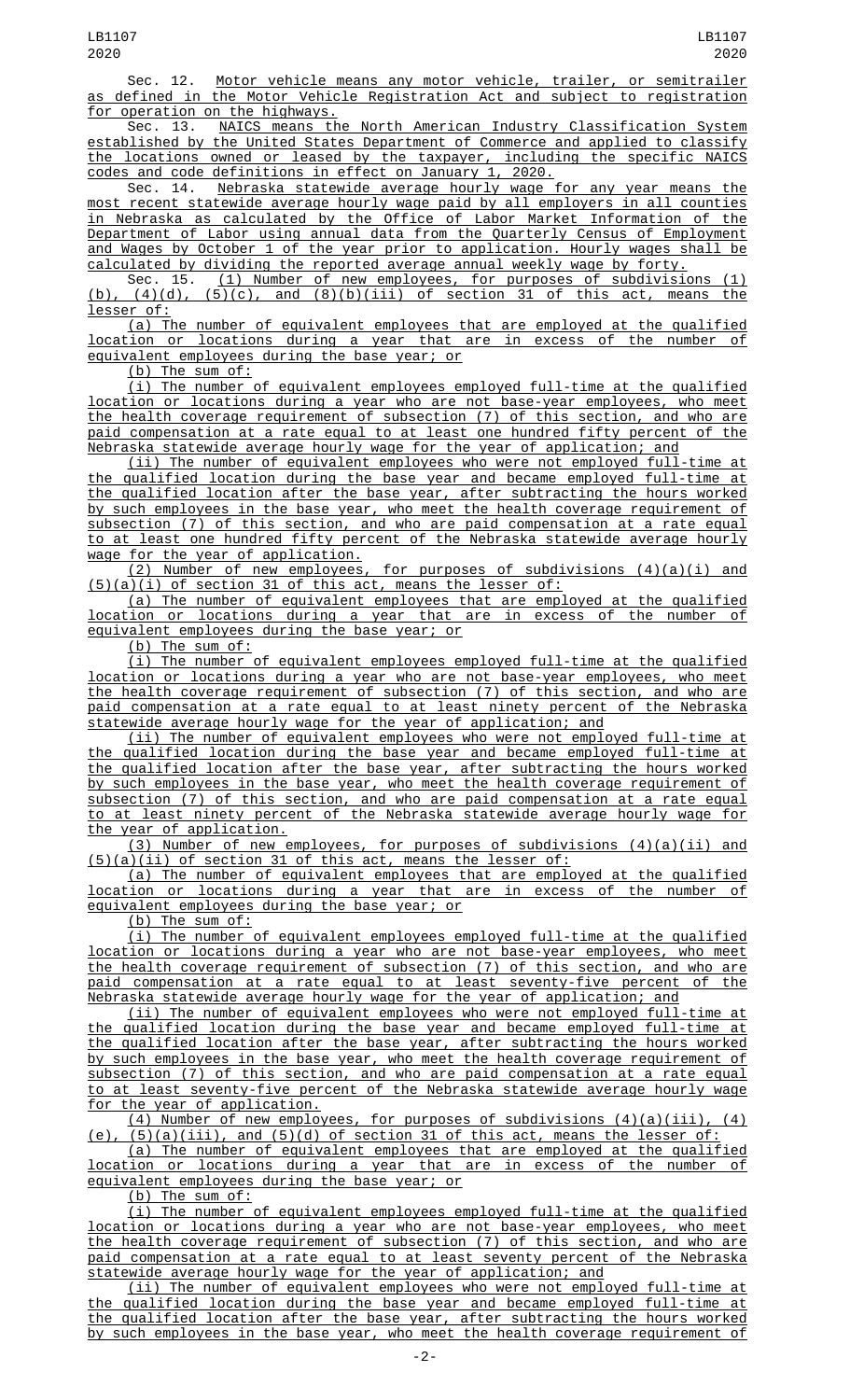subsection (7) of this section, and who are paid compensation at a rate equal to at least seventy percent of the Nebraska statewide average hourly wage for the year of application.

(5) Number of new employees, for all other purposes, except as otherwise provided in the ImagiNE Nebraska Act, means the lesser of:

(a) The number of equivalent employees that are employed at the qualified location or locations during a year that are in excess of the number of equivalent employees during the base year; or

(b) The sum of:

(i) The number of equivalent employees employed full-time at the qualified location or locations during a year who are not base-year employees, who meet the health coverage requirement of subsection (7) of this section, and who are paid compensation at a rate equal to at least the Nebraska statewide average hourly wage for the year of application; and

(ii) The number of equivalent employees who were not employed full-time at the qualified location during the base year and became employed full-time at the qualified location after the base year, after subtracting the hours worked by such employees in the base year, who meet the health coverage requirement of subsection (7) of this section, and who are paid compensation at a rate equal to at least the Nebraska statewide average hourly wage for the year of application.

(6) For employees who work both at a qualified location and also perform services for the taxpayer at other nonqualified locations, they will be included in determining the number of new employees if more than fifty percent of the time for which they are compensated is spent at the qualified location. For any year other than the base year, employees who work at the qualified location fifty percent or less of the time for which they are compensated are not considered employed at the qualified location.

(7) An employee meets the health coverage requirement if the taxpayer offers to that employee, for that year, the opportunity to enroll in minimum essential coverage under an eligible employer-sponsored plan, as those terms are defined and described in section 5000A of the Internal Revenue Code of 1986, as amended, and the regulations for such section.

(8) For purposes of this section, employed full-time means that the employee is a full-time employee as defined and described in section 4980H of the Internal Revenue Code of 1986, as amended, and the regulations for such section.

Sec. 16. <u>Performance period means the year during which the required</u> increases in employment and investment were met or exceeded and each year thereafter until the end of the sixth year after the year the required increases were met or exceeded.

Sec. 17. Qualified employee leasing company means a company which places all employees of a client-lessee on its payroll and leases such employees to the client-lessee on an ongoing basis for a fee and, by written agreement between the employee leasing company and a client-lessee, grants to the clientlessee input into the hiring and firing of the employees leased to the clientlessee.

Sec. 18. (1) Qualified location means a location at which the majority of the business activities conducted are within one or more of the following NAICS codes or the following descriptions:

(a) Manufacturing – 31, 32, or 33, including pre-production services;

(b) Testing Laboratories – 541380;

(c) Rail Transportation – 482;

(d) Truck Transportation – 484;

(e) Insurance Carriers – 5241;

(f) Wired Telecommunications Carriers – 517311;

(g) Wireless Telecommunications Carriers (except Satellite) – 517312;

(h) Telemarketing Bureaus and Other Contact Centers – 561422;

(i) Data Processing, Hosting, and Related Services – 518210;

(j) Computer Facilities Management Services – 541513;

(k) Warehousing and Storage – 4931;

(l) The administrative management of the taxpayer's activities, including headquarter facilities relating to such activities, or the administrative management of any of the activities of any business entity or entities in which the taxpayer or a group of its owners hold any direct or indirect ownership interest of at least ten percent, including headquarter facilities relating to such activities;

(m) Logistics Facilities – Portions of NAICS 488210, 488310, and 488490 dealing with independently operated trucking terminals, independently operated railroad and railway terminals, and waterfront terminal and port facility operations;

(n) Services provided on aircraft brought into this state by an individual who is a resident of another state or any other person who has a business location in another state when the aircraft is not to be registered or based in this state and will not remain in this state more than ten days after the service is completed;

(o) The conducting of research, development, or testing, or any combination thereof, for scientific, agricultural, animal husbandry, food product, industrial, or technology purposes;

(p) The production of electricity by using one or more sources of renewable energy to produce electricity for sale. For purposes of this subdivision, sources of renewable energy includes, but is not limited to, wind, solar, energy storage, geothermal, hydroelectric, biomass, and transmutation of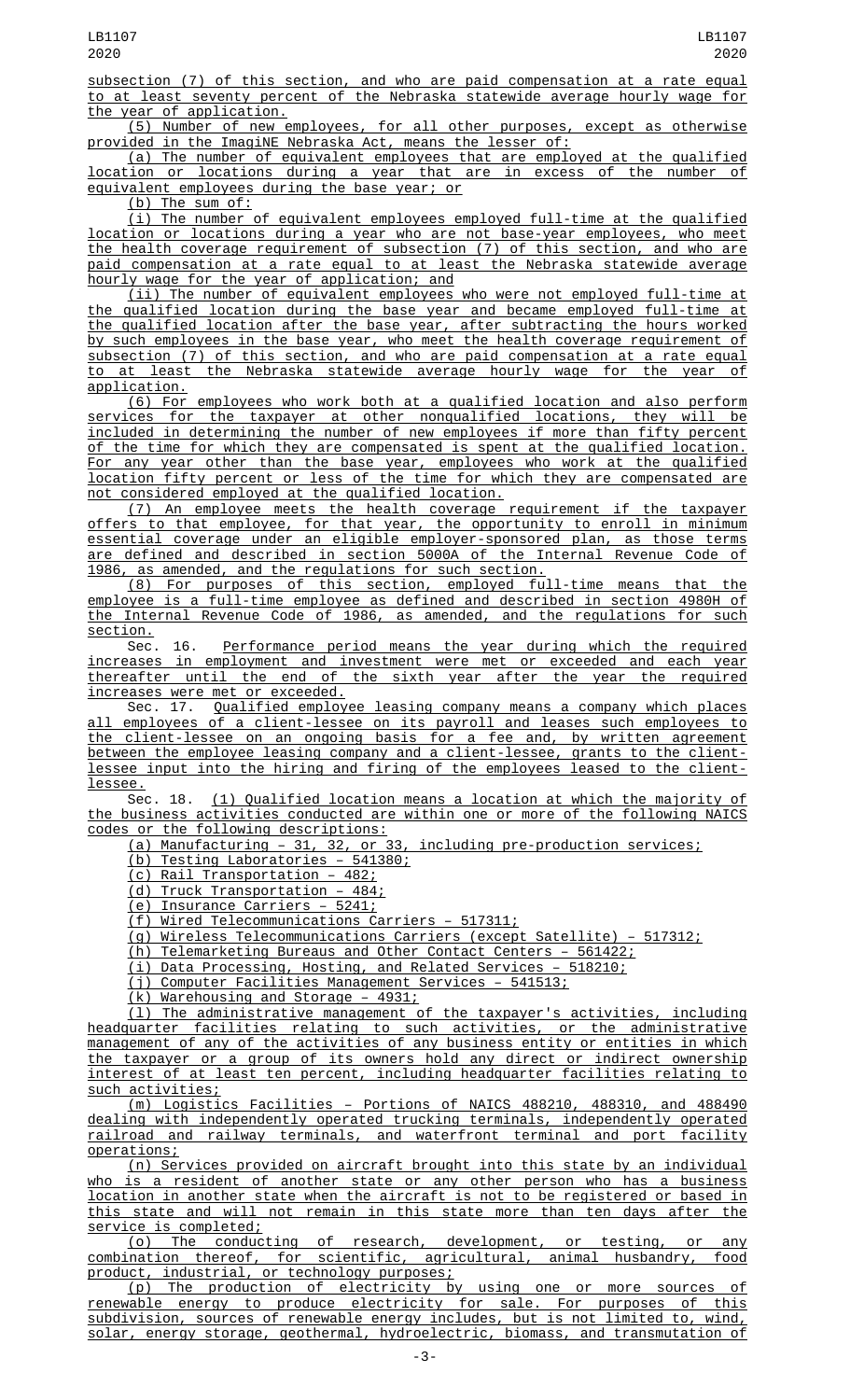elements;

(q) Computer Systems Design and Related Services – 5415; or

(r) The performance of financial services. For purposes of this subdivision, financial services includes only financial services provided by any financial institution subject to tax under Chapter 77, article 38, or any person or entity licensed by the Department of Banking and Finance or the federal Securities and Exchange Commission.

(2)(a) Qualified location also includes any other business location if at least seventy-five percent of the revenue derived at the location is from sales to customers who are not related persons which are delivered or provided from the qualified location to a location that is not within Nebraska according to the sourcing rules in subsections (2) and (3) of section 77-2734.14. Intermediate sales to related persons are included as sales to customers delivered or provided to a location outside Nebraska if the related person delivers or provides the goods or services to a location outside Nebraska. Even if a location meets the seventy-five percent requirement of this subdivision, such location shall not constitute a qualified location under this subdivision if the majority of the business activities conducted at such location are within any of the following NAICS codes or any combination thereof:

(i) Agriculture, Forestry, Fishing and Hunting – 11;

(ii) Transportation and Warehousing – 48-49;

(iii) Information – 51;

(iv) Utilities – 22;

(v) Mining, Quarrying, and Oil and Gas Extraction – 21;

(vi) Public Administration – 92; or

(vii) Construction – 23.

(b) The director may adopt and promulgate rules and regulations establishing an alternative method in circumstances in which subdivision (2)(a) of this section does not accurately reflect the out-of-state sales taking place at locations within Nebraska for a particular industry.

(3) The determination of the majority of the business activities shall be made based on the number of employees working in the respective business activities. The director may adopt and promulgate rules and regulations establishing an alternative method in circumstances in which other factors provide a better reflection of business activities.

(4) The delineation of the types of business activities which enable a location to constitute a qualified location is based on the state's intention to attract certain types of business activities and to responsibly accomplish the purposes of the ImagiNE Nebraska Act by directing the state's incentive capabilities towards business activities which, due to their national nature, could locate outside of Nebraska and which therefore would, through the use of incentives, be motivated to locate in Nebraska. By listing specific types of business activities in subsection (1) of this section, the state has determined such business activities by their nature meet these objectives. By specifying the national nature of a taxpayer's revenue in subsection (2) of this section, the state has determined that certain other types of business activities can meet these objectives.

Sec. 19. Qualified property means any tangible property of a type subject to depreciation, amortization, or other recovery under the Internal Revenue Code of 1986, as amended, or the components of such property, that will be located and used at the project. Qualified property does not include (1) aircraft, barges, motor vehicles, railroad rolling stock, or watercraft or (2) property that is rented by the taxpayer qualifying under the ImagiNE Nebraska Act to another person. Qualified property of the taxpayer located at the residence of an employee working in Nebraska from his or her residence on tasks interdependent with the work performed at the project shall be deemed located and used at the project.<br>Sec. 20. Ramp-up

Ramp-up period means the period of time from the date of the complete application through the end of the fourth year after the year in which the complete application was filed with the director.

Sec. 21. Related persons means any corporations, partnerships, limited liability companies, or joint ventures which are or would otherwise be members of the same unitary group, if incorporated, or any persons who are considered to be related persons under either section 267(b) and (c) or section 707(b) of the Internal Revenue Code of 1986, as amended.

Sec. 22. Taxpayer means any person subject to sales and use taxes under the Nebraska Revenue Act of 1967 and subject to withholding under section 77-2753 and any entity that is or would otherwise be a member of the same unitary group, if incorporated, that is subject to such sales and use taxes and such withholding. Taxpayer does not include a political subdivision or an organization that is exempt from income taxes under section 501(a) of the Internal Revenue Code of 1986, as amended. For purposes of this section, political subdivision includes any public corporation created for the benefit of a political subdivision and any group of political subdivisions forming a joint public agency, organized by interlocal agreement, or utilizing any other method of joint action.<br>Sec. 23. <u>Wages me</u>

Wages means compensation, not to exceed one million dollars per year for any employee.<br>Sec. 24. <u>Year mea</u>

Sec. 24. <u>Year means calendar year.</u><br>Sec. 25. <u>Year of application means</u> Year of application means the year that a completed application is filed under the ImagiNE Nebraska Act.

Sec. 26. An employee of a qualified employee leasing company shall be considered to be an employee of the client-lessee for purposes of the ImagiNE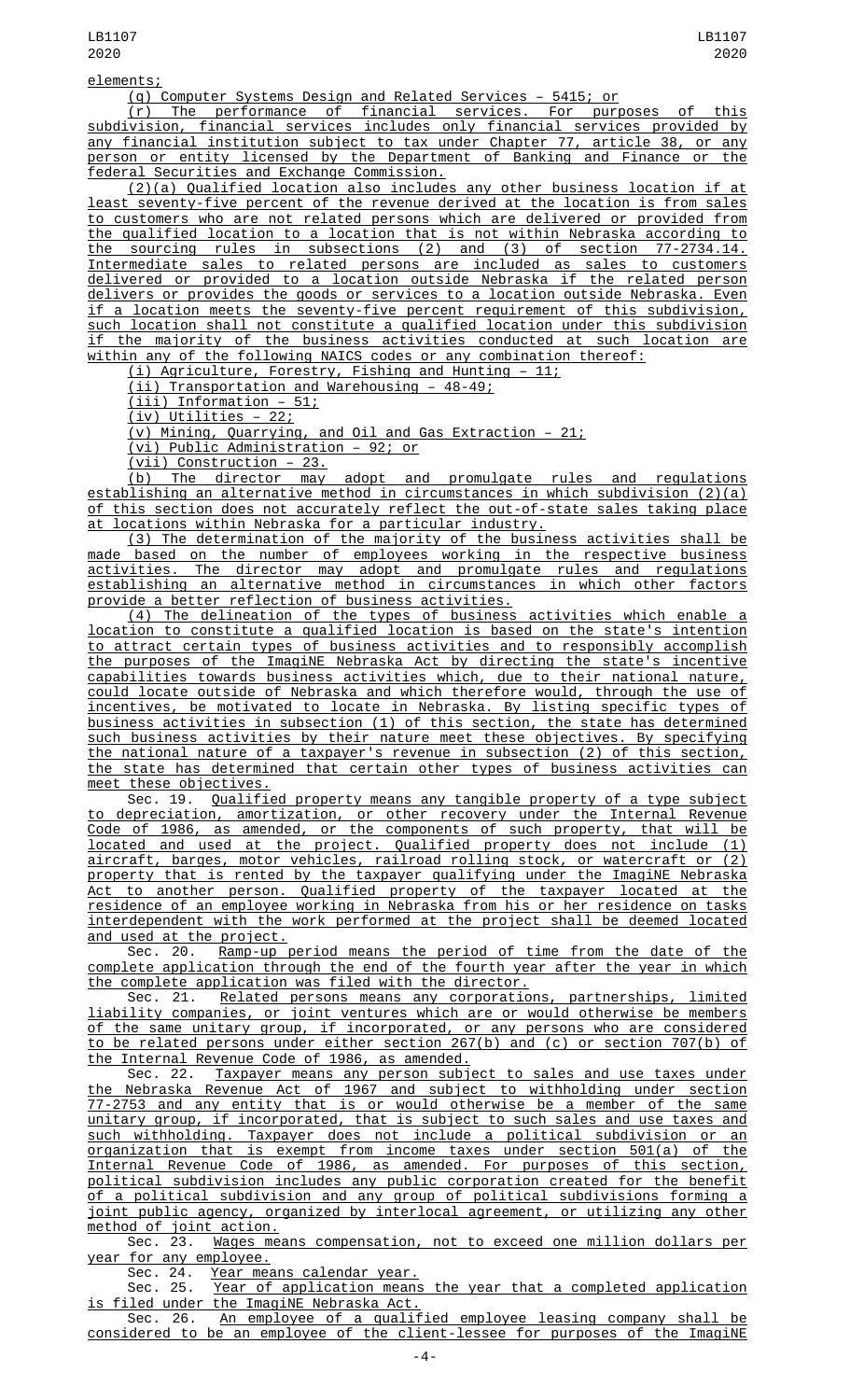Nebraska Act if the employee performs services for the client-lessee. A qualified employee leasing company shall provide the Department of Revenue with access to the records of employees leased to the client-lessee.<br>Sec. 27. (1) In order to utilize the incentives allowed

(1) In order to utilize the incentives allowed in the ImagiNE Nebraska Act, the taxpayer shall file an application with the director, on a form developed by the director, requesting an agreement.

(2) The application shall:

(a) Identify the taxpayer applying for incentives;

(b) Identify all locations sought to be within the agreement and the reason each such location constitutes or is expected to constitute a qualified location;

(c) State the estimated, projected amount of new investment and the estimated, projected number of new employees;

(d) Identify the required levels of employment and investment for the various incentives listed within section 31 of this act that will govern the agreement. The taxpayer may identify different levels of employment and investment until the first December 31 following the end of the ramp-up period on a form approved by the director. The identified levels of employment and investment will govern all years covered under the agreement;

(e) Identify whether the agreement is for a single qualified location, all qualified locations within a county, all qualified locations in more than one county, or all qualified locations within the state;

(f) Acknowledge that the taxpayer understands the requirements for offering health coverage, and for reporting the value of such coverage, as specified in the ImagiNE Nebraska Act;

(g) Acknowledge that the taxpayer does not violate any state or federal law against discrimination;

(h) Acknowledge that the taxpayer understands the requirements for providing a sufficient package of benefits to its employees as specified in the ImagiNE Nebraska Act; and

(i) Contain a nonrefundable application fee of five thousand dollars. The fee shall be remitted to the State Treasurer for credit to the Nebraska Incentives Fund.

(3) An application must be complete to establish the date of the application. An application shall be considered complete once it contains the items listed in subsection (2) of this section.

(4) Once satisfied that the application is consistent with the purposes stated in the ImagiNE Nebraska Act for one or more qualified locations within this state, the director shall approve the application, subject to the base authority limitations provided in section 39 of this act.

(5) The director shall make his or her determination to approve or not approve an application within ninety days after the date of the application. If the director requests, by mail or by electronic means, additional information or clarification from the taxpayer in order to make his or her determination, such ninety-day period shall be tolled from the time the director makes the request to the time he or she receives the requested information or clarification from the taxpayer. The taxpayer and the director may also agree to extend the ninety-day period. If the director fails to make his or her determination within the prescribed ninety-day period, the application is deemed approved, subject to the base authority limitations provided in section 39 of this act.

(6) There shall be no new applications for incentives filed under this section after December 31, 2030. All complete applications filed on or before December 31, 2030, shall be considered by the director and approved if the location or locations and taxpayer qualify for benefits, subject to the base authority limitations provided in section 39 of this act. Agreements may be executed with regard to complete applications filed on or before December 31, 2030. All agreements pending, approved, or entered into before such date shall continue in full force and effect.<br>Sec. 28. (1) Within ninety

(1) Within ninety days after approval of the application, the director shall prepare and deliver a written agreement to the taxpayer for the taxpayer's signature. The taxpayer and the director shall enter into such written agreement. Under the agreement, the taxpayer shall agree to increase employment or investment at the qualified location or locations, report compensation, wage, and hour data at the qualified location or locations to the Department of Revenue annually, and report all qualified property at the qualified location or locations to the Department of Revenue annually. The director, on behalf of the State of Nebraska, shall agree to allow the taxpayer to use the incentives contained in the ImagiNE Nebraska Act. The application, and all supporting documentation, to the extent approved, shall be considered a part of the agreement. The agreement shall state:

(a) The qualified location or locations. If a location or locations are to be qualified under subsection (2) of section 18 of this act, the agreement must include a commitment by the taxpayer that the seventy-five percent requirement of such subsection will be met;

(b) The type of documentation the taxpayer will need to supply to support its claim for incentives under the act;

(c) The date the application was complete;

(d) The E-verify number or numbers for the qualified location or locations provided by the United States Citizenship and Immigration Services;

(e) A requirement that the taxpayer provide any information needed by the director or the Tax Commissioner to perform their respective responsibilities under the ImagiNE Nebraska Act, in the manner specified by the director or Tax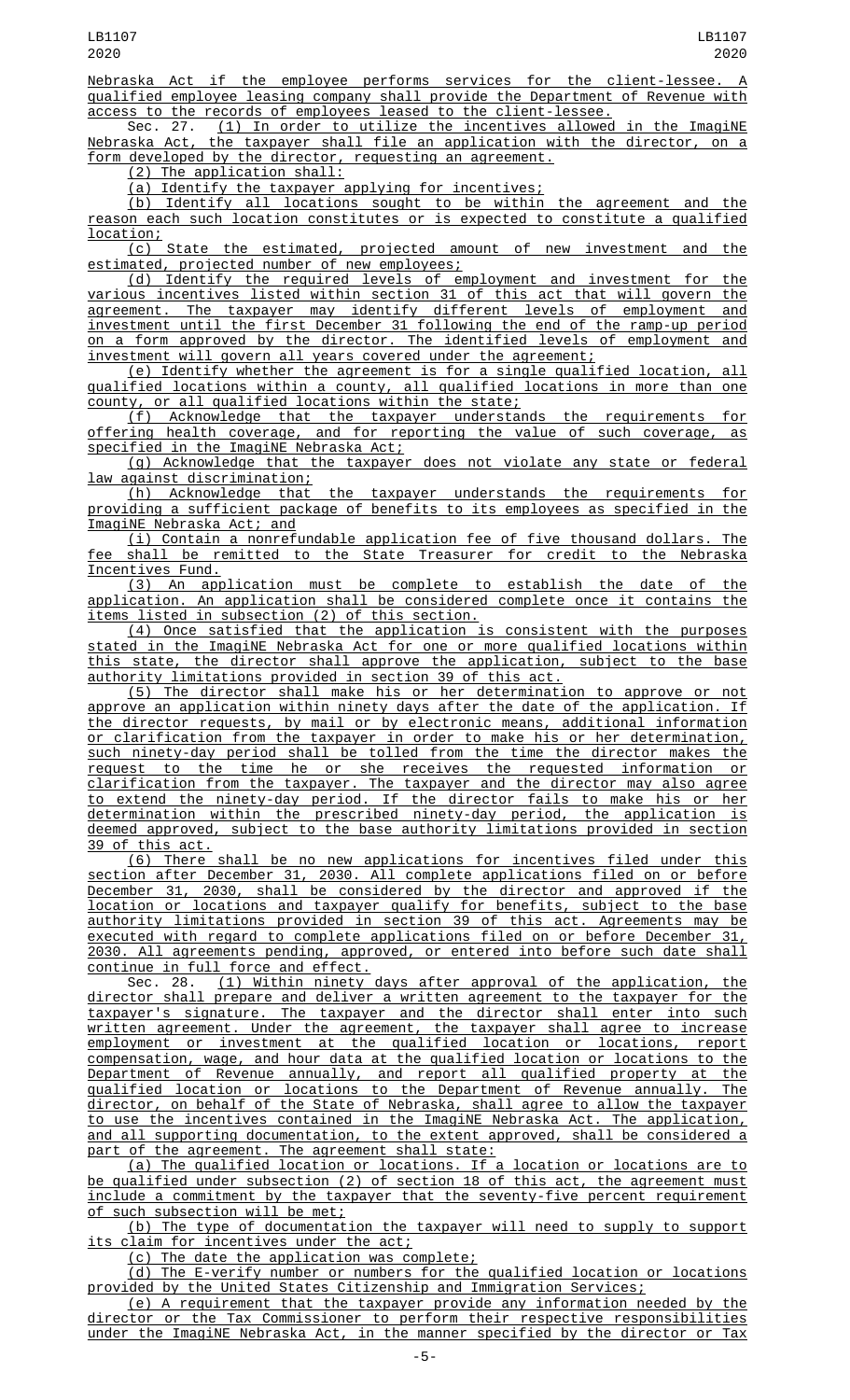## Commissioner;

(f) A requirement that the taxpayer provide an annually updated timetable showing the expected sales and use tax refunds and what year they are expected to be claimed, in the manner specified by the Tax Commissioner. The timetable shall include both direct refunds due to investment and credits taken as sales and use tax refunds as accurately as reasonably possible;

(g) A requirement that the taxpayer update the Tax Commissioner annually, with its income tax return or in the manner specified by the Tax Commissioner, on any changes in plans or circumstances which it reasonably expects will affect the level of new investment and number of new employees at the qualified location or locations. If the taxpayer fails to comply with this requirement, the Tax Commissioner may defer any pending incentive utilization until the taxpayer does comply;

(h) A requirement that the taxpayer provide information regarding the value of health coverage provided to employees during the year who are not base-year employees and who are paid the required compensation as needed by the director or the Tax Commissioner to perform their respective responsibilities under the ImagiNE Nebraska Act, in the manner specified by the director or Tax C<u>ommissioner;</u>

(i) A requirement that the taxpayer not violate any state or federal law against discrimination; and

(j) A requirement that the taxpayer offer a sufficient package of benefits to the employees employed full-time at the qualified location or locations during the year who are not base-year employees and who are paid the required compensation. If a taxpayer does not offer a sufficient package of benefits to any such employee for any year during the performance period, that employee shall not count toward the number of new employees for such year. For purposes of this subdivision, benefits means nonwage remuneration offered to an employee, including medical and dental insurance plans, pension, retirement, and profit-sharing plans, child care services, life insurance coverage, vision insurance coverage, disability insurance coverage, and any other nonwage remuneration as determined by the director. The director may adopt and promulgate rules and regulations to specify what constitutes a sufficient package of benefits. In determining what constitutes a sufficient package of benefits, the director shall consider (i) benefit packages customarily offered in Nebraska by private employers to full-time employees, (ii) the impact of the cost of such benefits on the ability to attract new employment and investment under the ImagiNE Nebraska Act, and (iii) the costs that employees must bear to obtain benefits not offered by an employer.

(2) The application, the agreement, all supporting information, and all other information reported to the director or the Tax Commissioner shall be kept confidential by the director and the Tax Commissioner, except for the name of the taxpayer, the qualified location or locations in the agreement, the estimated amounts of increased employment and investment stated in the application, the date of complete application, the date the agreement was signed, and the information required to be reported by section 37 of this act.<br>The application, the agreement, and all supporting information shall be The application, the agreement, and all supporting information shall be provided by the director to the Department of Revenue. The director shall disclose, to any municipalities in which project locations exist, the approval of an application and the execution of an agreement under this section. The Tax Commissioner shall also notify each municipality of the amount and taxpayer identity for each refund of local option sales and use taxes of the municipality within thirty days after the refund is allowed or approved. Disclosures shall be kept confidential by the municipality unless publicly disclosed previously by the taxpayer or by the State of Nebraska.

(3) An agreement under the ImagiNE Nebraska Act shall have a duration of no more than fifteen years. A taxpayer with an existing agreement may apply for and receive a new agreement for any qualified location or locations that are not part of an existing agreement under the ImagiNE Nebraska Act, but cannot apply for a new agreement for a qualified location designated in an existing agreement until after the end of the performance period for the existing agreement.

(4) The incentives contained in the ImagiNE Nebraska Act shall be in lieu of the tax credits allowed by the Nebraska Advantage Rural Development Act for any project. In computing credits under the Nebraska Advantage Rural Development Act, any investment or employment which is eligible for benefits or used in determining benefits under the ImagiNE Nebraska Act shall be subtracted from the increases computed for determining the credits under section 77-27,188. New investment or employment at a project location that results in the meeting or maintenance of the employment or investment requirements, the creation of credits, or refunds of taxes under the Nebraska Advantage Act shall not be considered new investment or employment for purposes of the ImagiNE Nebraska Act. The use of carryover credits under the Nebraska Advantage Act, the Employment and Investment Growth Act, the Invest Nebraska Act, the Nebraska Advantage Rural Development Act, or the Quality Jobs Act shall not preclude investment and employment from being considered new investment or employment under the ImagiNE Nebraska Act. The use of property tax exemptions at the project under the Employment and Investment Growth Act or the Nebraska Advantage Act does not preclude investment not eligible for such property tax exemptions from being considered new investment under the ImagiNE Nebraska Act.

Sec. 29. <u>(1) The taxpayer may request the director to review and certify</u> that the location or locations designated in the application are qualified locations under the ImagiNE Nebraska Act. The taxpayer shall describe in detail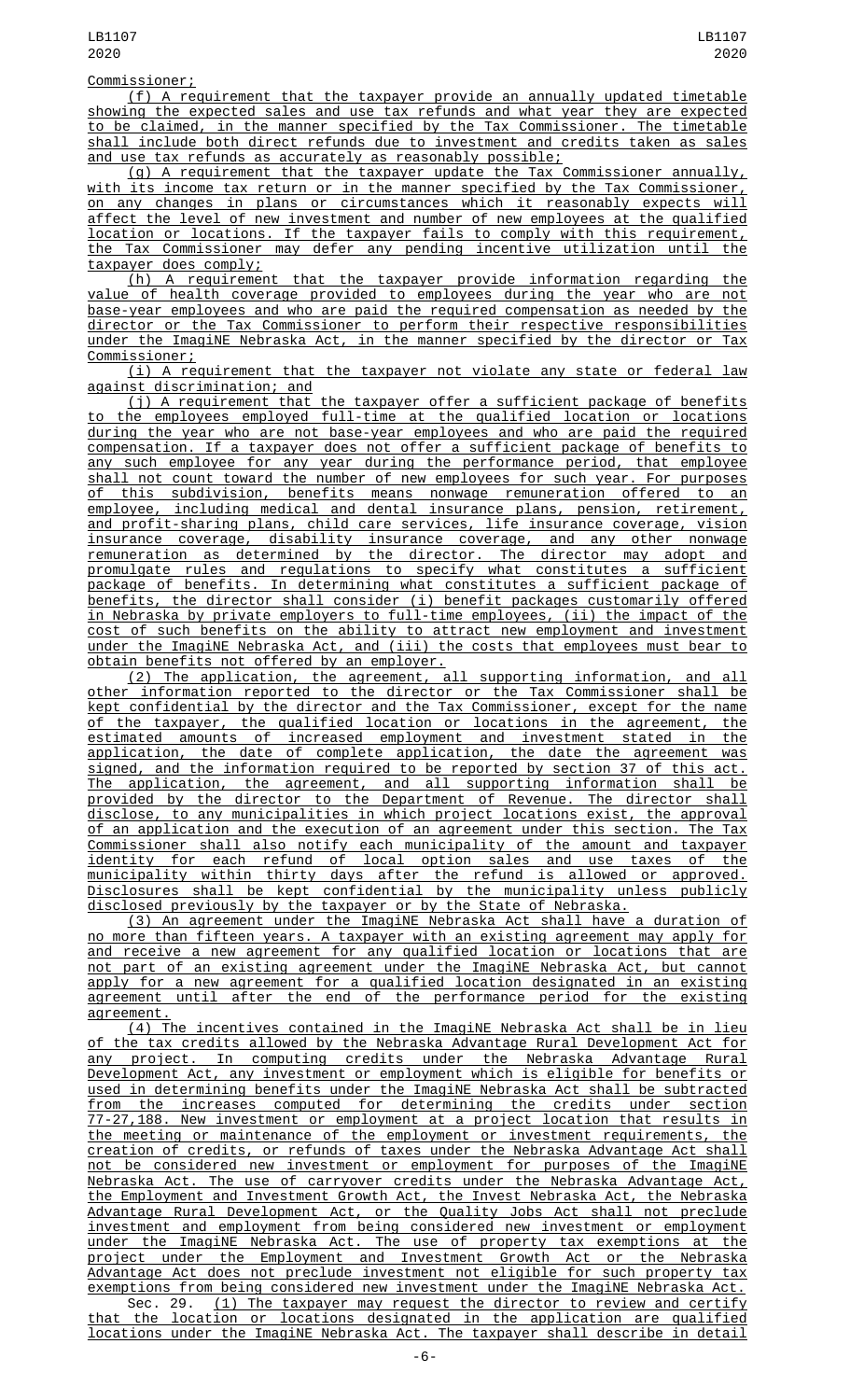the activities taking place at the location or locations or the activities that will be taking place at the location or locations. The director shall make the determination based on the information provided by the taxpayer. The director must complete the review within ninety days after the request. If the director requests, by mail or by electronic means, additional information or clarification from the taxpayer in order to make his or her determination, the ninety-day period shall be tolled from the time the director makes the request to the time he or she receives the requested information or clarification from the taxpayer. The taxpayer and the director may also agree to extend the ninety-day period. If the director fails to make his or her determination within the prescribed ninety-day period, the certification is deemed approved for the disclosed activities.

(2) The taxpayer may request the Tax Commissioner to review and certify that the base-year employment, compensation, and wage levels are as reported by the taxpayer pursuant to subsection (1) of section 28 of this act. Upon a request for such review, the Tax Commissioner shall be given access to the employment and business records of the proposed location or locations and must complete the review within one hundred eighty days after the request. If the Tax Commissioner requests, by mail or by electronic means, additional information or clarification from the taxpayer in order to make his or her determination, the one-hundred-eighty-day period shall be tolled from the time the Tax Commissioner makes the request to the time he or she receives the requested information or clarification from the taxpayer. The taxpayer and the Tax Commissioner may also agree to extend the one-hundred-eighty-day period. If the Tax Commissioner fails to make his or her determination within the prescribed one-hundred-eighty-day period, the certification is deemed approved.

(3) Upon review, the director may approve, reject, or amend the qualified locations sought in the application contingent upon the accuracy of the information or plans disclosed by the taxpayer that describe the expected activity at the qualified location or locations. Upon review, the Tax Commissioner may also approve or amend the base-year employment, compensation, or wage levels reported pursuant to subsection (1) of section 28 of this act based upon the payroll information and other financial records provided by the taxpayer. Once the director or Tax Commissioner certifies the qualified location or locations and the employment, compensation, and wage levels at the qualified location or locations, the certification is binding on the Department of Revenue when the taxpayer claims benefits on a return to the extent the activities performed at the location or locations are as described in the application, the information and plans provided by the taxpayer were accurate, and the base-year information is not affected by transfers of employees from another location in Nebraska, the acquisition of a business, or moving businesses or entities to or from the qualified location or locations.

(4) If the taxpayer does not request review and certification of whether the designated location or locations are qualified, or the base-year employment, compensation, and wage levels, those items are subject to later audit by the Department of Revenue.

Sec. 30. The following transactions or activities shall not create any credits or allow any benefits under the ImagiNE Nebraska Act except as specifically allowed by this section:

(1) The acquisition of a business after the date of application which is continued by the taxpayer as a part of the agreement and which was operated in this state during the three hundred sixty-six days prior to the date of acquisition. All employees of the entities added to the taxpayer by the acquisition during the three hundred sixty-six days prior to the date of acquisition shall be considered employees during the base year. Any investment prior to the date of acquisition made by the entities added to the taxpayer by the acquisition or any investment in the acquisition of such business shall be considered as being made before the date of application;

(2) The moving of a business from one location to another, which business was operated in this state during the three hundred sixty-six days prior to the date of application. All employees of the business during such three hundred sixty-six days shall be considered base-year employees;

(3) The purchase or lease of any property which was previously owned by the taxpayer or a related person. The first purchase by either the taxpayer or a related person shall be treated as investment if the item was first placed in service in the state after the date of the application;

(4) The renegotiation of any lease in existence on the date of application which does not materially change any of the terms of the lease, other than the expiration date, shall be presumed to be a transaction entered into for the purpose of generating benefits under the act and shall not be allowed in the computation of any benefit or the meeting of any required levels under the agreement;

(5) Any purchase or lease of property from a related person, except that the taxpayer will be allowed any benefits under the act to which the related person would have been entitled on the purchase or lease of the property if the related person was considered the taxpayer;

(6) Any transaction entered into primarily for the purpose of receiving benefits under the act which is without a business purpose and does not result in increased economic activity in the state; and

(7) Any activity that results in benefits under the Ethanol Development Act.

Sec. 31. (1) A taxpayer shall be entitled to the sales and use tax incentives contained in subsection (2) of this section if the taxpayer: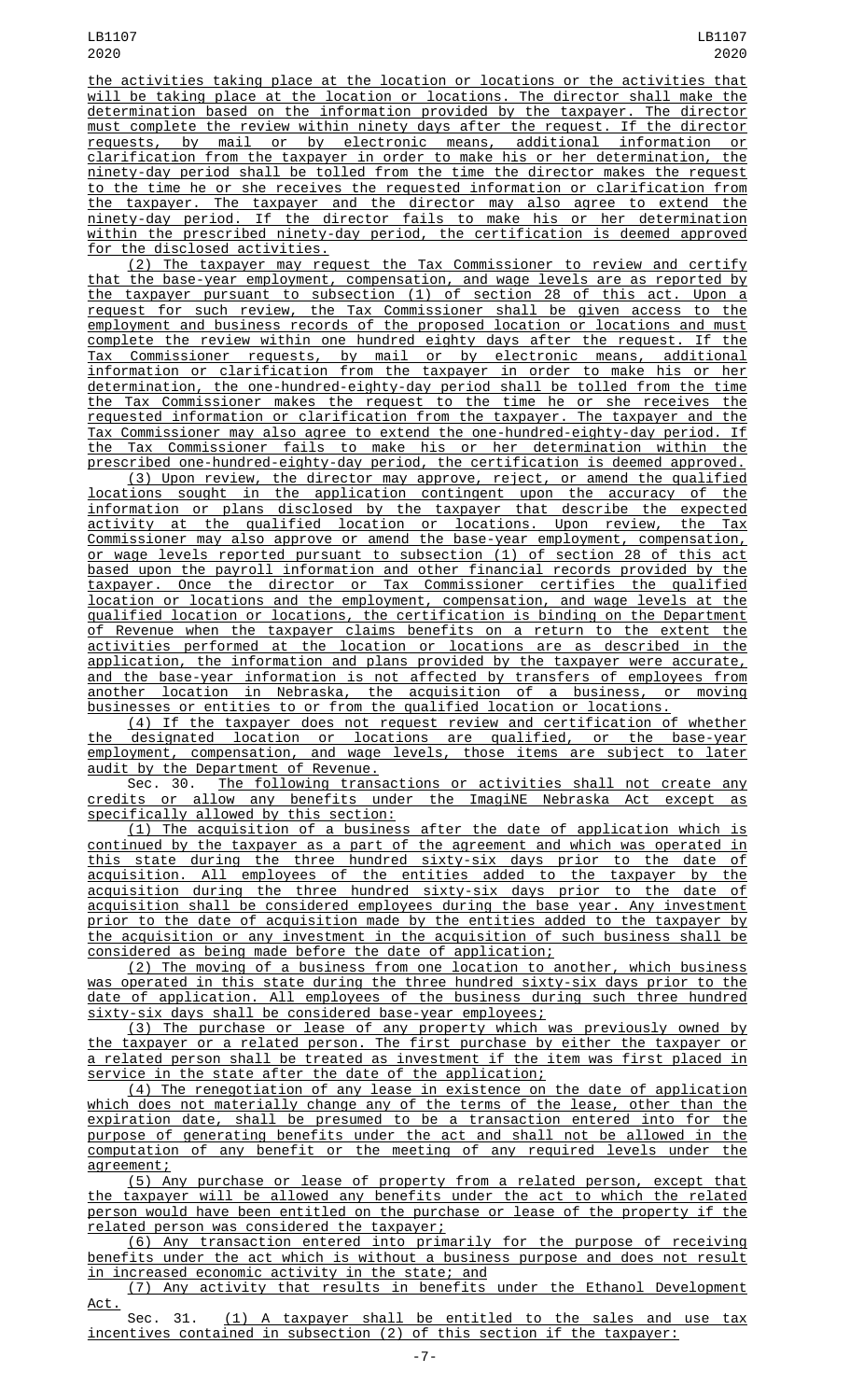(a) Attains a cumulative investment in qualified property of at least five million dollars and hires at least thirty new employees at the qualified location or locations before the end of the ramp-up period;

(b) Attains a cumulative investment in qualified property of at least two hundred fifty million dollars and hires at least two hundred fifty new employees at the qualified location or locations before the end of the ramp-up period; or

(c) Attains a cumulative investment in qualified property of at least fifty million dollars at the qualified location or locations before the end of the ramp-up period. To receive incentives under this subdivision, the taxpayer must meet the following conditions:

(i) The average compensation of the taxpayer's employees at the qualified location or locations for each year of the performance period must equal at least one hundred fifty percent of the Nebraska statewide average hourly wage for the year of application;

(ii) The taxpayer must offer to its employees who constitute full-time employees as defined and described in section 4980H of the Internal Revenue Code of 1986, as amended, and the regulations for such section, at the qualified location or locations for each year of the performance period, the opportunity to enroll in minimum essential coverage under an eligible employersponsored plan, as those terms are defined and described in section 5000A of the Internal Revenue Code of 1986, as amended, and the regulations for such section; and

(iii) The taxpayer must offer a sufficient package of benefits as described in subdivision (1)(j) of section 28 of this act.

(2) A taxpayer meeting the requirements of subsection (1) of this section shall be entitled to the following sales and use tax incentives:

(a) A refund of all sales and use taxes paid under the Local Option Revenue Act, the Nebraska Revenue Act of 1967, the Qualified Judgment Payment Act, and sections 13-319, 13-324, and 13-2813 from the date of the complete application through the meeting of the required levels of employment and investment for all purchases, including rentals, of:

(i) Qualified property used at the qualified location or locations;

(ii) Property, excluding motor vehicles, based in this state and used in <u>both this state and another state in connection with the qualified location or</u><br>locations except when any such property is to be used for fundraising for or locations except when any such property is to be used for fundraising for for the transportation of an elected official;

(iii) Tangible personal property by a contractor or repairperson after appointment as a purchasing agent of the owner of the improvement to real estate when such property is incorporated into real estate at the qualified location or locations. The refund shall be based on fifty percent of the contract price, excluding any land, as the cost of materials subject to the sales and use tax;

(iv) Tangible personal property by a contractor or repairperson after appointment as a purchasing agent of the taxpayer when such property is annexed to, but not incorporated into, real estate at the qualified location or locations. The refund shall be based on the cost of materials subject to the sales and use tax that were annexed to real estate; and

(v) Tangible personal property by a contractor or repairperson after appointment as a purchasing agent of the taxpayer when such property is both (A) incorporated into real estate at the qualified location or locations and (B) annexed to, but not incorporated into, real estate at the qualified location or locations. The refund shall be based on fifty percent of the contract price, excluding any land, as the cost of materials subject to the sales and use tax; and

(b) An exemption from all sales and use taxes under the Local Option Revenue Act, the Nebraska Revenue Act of 1967, the Qualified Judgment Payment Act, and sections 13-319, 13-324, and 13-2813 on the types of purchases, including rentals, listed in subdivision (a) of this subsection for such purchases, including rentals, occurring during each year of the performance period in which the taxpayer is at or above the required levels of employment and investment, except that the exemption shall be for the actual materials purchased with respect to subdivisions (2)(a)(iii), (iv), and (v) of this section. The Tax Commissioner shall issue such rules, regulations, certificates, and forms as are appropriate to implement the efficient use of this exemption.

(3)(a) Upon execution of the agreement, the taxpayer shall be issued a direct payment permit under section 77-2705.01, notwithstanding the three million dollars in purchases limitation in subsection (1) of section 77-2705.01, for each qualified location specified in the agreement, unless the taxpayer has opted out of this requirement in the agreement. For any taxpayer who is issued a direct payment permit, until such taxpayer makes the investment in qualified property and hires the new employees at the qualified location or locations as specified in subsection (1) of this section, the taxpayer must pay and remit any applicable sales and use taxes as required by the Tax Commissioner.

(b) If the taxpayer makes the investment in qualified property and hires the new employees at the qualified location or locations as specified in subsection (1) of this section, the taxpayer shall receive the sales tax refunds described in subdivision (2)(a) of this section. For any year in which the taxpayer is not at the required levels of employment and investment, the taxpayer shall report all sales and use taxes owed for the period on the taxpayer's income tax return for the year.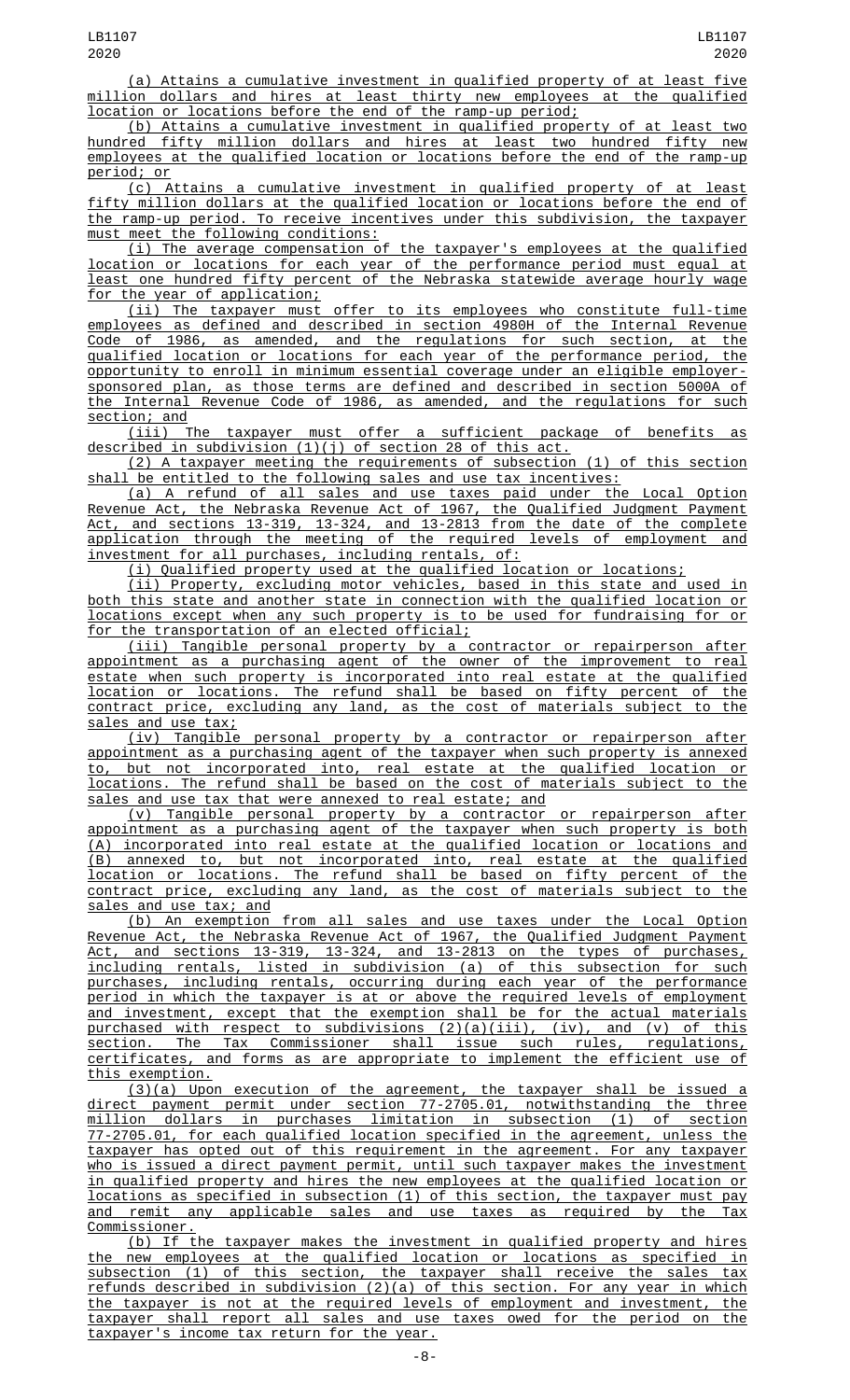(4) The taxpayer shall be entitled to one of the following credits for payment of wages to new employees:

(a)(i) If a taxpayer attains a cumulative investment in qualified property at least one million dollars and hires at least ten new employees at the qualified location or locations before the end of the ramp-up period, the taxpayer shall be entitled to a credit equal to four percent times the average wage of new employees times the number of new employees. Wages in excess of one million dollars paid to any one employee during the year shall be excluded from the calculations under this subdivision;

(ii) If the taxpayer attains a cumulative investment in qualified property of at least one million dollars and hires at least ten new employees at the qualified location or locations before the end of the ramp-up period and the number of new employees and investment are at a qualified location in a county in Nebraska with a population of one hundred thousand or greater, and at which the majority of the business activities conducted are described in subdivision  $(1)(a)$  or  $(1)(n)$  of section 18 of this act, the taxpayer shall be entitled to a credit equal to four percent times the average wage of new employees times the number of new employees. Wages in excess of one million dollars paid to any one employee during the year shall be excluded from the calculations under this subdivision; or

(iii) If the taxpayer attains a cumulative investment in qualified property of at least one million dollars and hires at least ten new employees at the qualified location or locations before the end of the ramp-up period and the number of new employees and investment are at a qualified location entirely within a county in Nebraska with a population of less than one hundred thousand, and at which the majority of the business activities conducted are described in subdivision (1)(a) or (1)(n) of section 18 of this act, the taxpayer shall be entitled to a credit equal to six percent times the average wage of new employees times the number of new employees. For purposes of meeting the ten-employee requirement of this subdivision, the number of new employees shall be multiplied by two. Wages in excess of one million dollars paid to any one employee during the year shall be excluded from the calculations under this subdivision;

(b) If a taxpayer hires at least twenty new employees at the qualified location or locations before the end of the ramp-up period, the taxpayer shall be entitled to a credit equal to five percent times the average wage of new employees times the number of new employees if the average wage of the new employees equals at least one hundred percent of the Nebraska statewide average hourly wage for the year of application. The credit shall equal seven percent times the average wage of new employees times the number of new employees if the average wage of the new employees equals at least one hundred fifty percent of the Nebraska statewide average hourly wage for the year of application. The credit shall equal nine percent times the average wage of new employees times the number of new employees if the average wage of the new employees equals at least two hundred percent of the Nebraska statewide average hourly wage for the year of application. Wages in excess of one million dollars paid to any one employee during the year shall be excluded from the calculations under this subdivision;

(c) If a taxpayer attains a cumulative investment in qualified property of at least five million dollars and hires at least thirty new employees at the qualified location or locations before the end of the ramp-up period, the taxpayer shall be entitled to a credit equal to five percent times the average wage of new employees times the number of new employees if the average wage of the new employees equals at least one hundred percent of the Nebraska statewide average hourly wage for the year of application. The credit shall equal seven percent times the average wage of new employees times the number of new employees if the average wage of the new employees equals at least one hundred fifty percent of the Nebraska statewide average hourly wage for the year of application. The credit shall equal nine percent times the average wage of new employees times the number of new employees if the average wage of the new employees equals at least two hundred percent of the Nebraska statewide average hourly wage for the year of application. Wages in excess of one million dollars<br>paid to any one employee during the year shall be excluded from the paid to any one employee during the year shall be excluded from the calculations under this subdivision;

(d) If a taxpayer attains a cumulative investment in qualified property of at least two hundred fifty million dollars and hires at least two hundred fifty new employees at the qualified location or locations before the end of the ramp-up period, the taxpayer shall be entitled to a credit equal to seven percent times the average wage of new employees times the number of new employees if the average wage of the new employees equals at least one hundred fifty percent of the Nebraska statewide average hourly wage for the year of application. The credit shall equal nine percent times the average wage of new employees times the number of new employees if the average wage of the new employees equals at least two hundred percent of the Nebraska statewide average hourly wage for the year of application. Wages in excess of one million dollars<br>paid to any one employee during the year shall be excluded from the paid to any one employee during the year shall be excluded from calculations under this subdivision; or

(e) If a taxpayer attains a cumulative investment in qualified property of least two hundred fifty thousand dollars but less than one million dollars and hires at least five new employees at the qualified location or locations before the end of the ramp-up period and the number of new employees and investment are at a qualified location within an economic redevelopment area, the taxpayer shall be entitled to a credit equal to six percent times the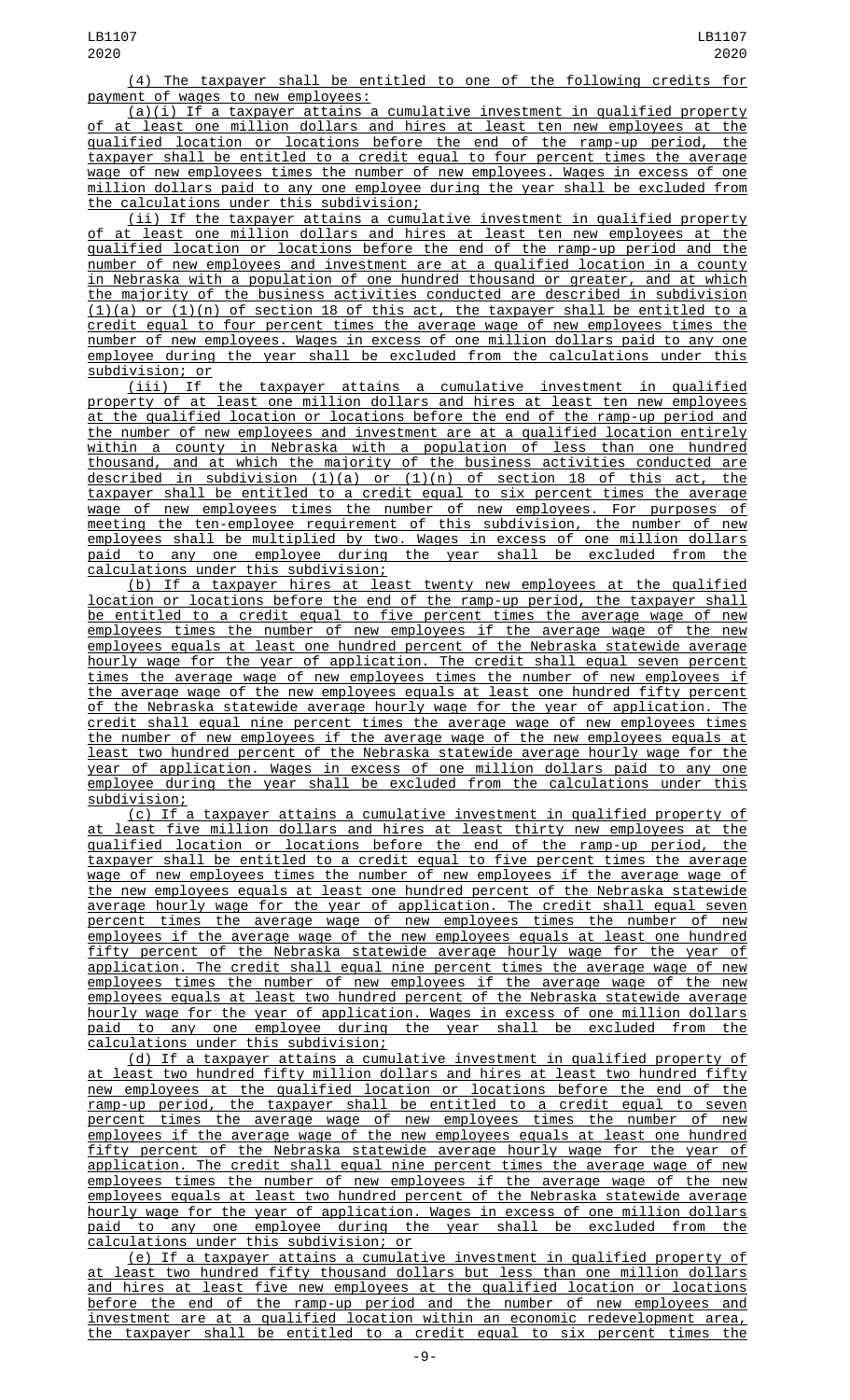average wage of new employees times the number of new employees if the average wage of the new employees equals at least seventy percent of the Nebraska statewide average hourly wage for the year of application. Wages in excess of one million dollars paid to any one employee during the year shall be excluded from the calculations under this subdivision. For purposes of this subdivision, economic redevelopment area means an area in which (i) the average rate of unemployment in the area during the period covered by the most recent federal decennial census or American Community Survey 5-Year Estimate is at least one hundred fifty percent of the average rate of unemployment in the state during the same period and (ii) the average poverty rate in the area exceeds twenty percent for the total federal census tract or tracts or federal census block group or block groups in the area.

(5) The taxpayer shall be entitled to one of the following credits for new investment:

 $\overline{(a)(i)}$  If a taxpayer attains a cumulative investment in qualified property of at least one million dollars and hires at least ten new employees at the qualified location or locations before the end of the ramp-up period, the taxpayer shall be entitled to a credit equal to four percent of the investment made in qualified property at the qualified location or locations;

(ii) If the taxpayer attains a cumulative investment in qualified property at least one million dollars and hires at least ten new employees at the qualified location or locations before the end of the ramp-up period and the number of new employees and investment are at a qualified location in a county in Nebraska with a population of one hundred thousand or greater, and at which the majority of the business activities conducted are described in subdivision (1)(a) or (1)(n) of section 18 of this act, the taxpayer shall be entitled to a credit equal to four percent of the investment made in qualified property at the qualified location or locations unless the cumulative investment exceeds ten million dollars, in which case the taxpayer shall be entitled to a credit equal to seven percent of the investment made in qualified property at the qualified location or locations; or

(iii) If the taxpayer attains a cumulative investment in qualified property of at least one million dollars and hires at least ten new employees at the qualified location or locations before the end of the ramp-up period and the number of new employees and investment are at a qualified location entirely within a county in Nebraska with a population of less than one hundred thousand, and at which the majority of the business activities conducted are described in subdivision (1)(a) or (1)(n) of section 18 of this act, the taxpayer shall be entitled to a credit equal to four percent of the investment made in qualified property at the qualified location or locations unless the cumulative investment exceeds ten million dollars, in which case the taxpayer shall be entitled to a credit equal to seven percent of the investment made in qualified property at the qualified location or locations. For purposes of meeting the ten-employee requirement of this subdivision, the number of new employees shall be multiplied by two;

(b) If a taxpayer attains a cumulative investment in qualified property of at least five million dollars and hires at least thirty new employees at the qualified location or locations before the end of the ramp-up period, the taxpayer shall be entitled to a credit equal to seven percent of the investment made in qualified property at the qualified location or locations;

(c) If a taxpayer attains a cumulative investment in qualified property of at least two hundred fifty million dollars and hires at least two hundred fifty new employees at the qualified location or locations before the end of the ramp-up period, the taxpayer shall be entitled to a credit equal to seven percent of the investment made in qualified property at the qualified location or locations; or

(d) If a taxpayer attains a cumulative investment in qualified property of at least two hundred fifty thousand dollars but less than one million dollars and hires at least five new employees at the qualified location or locations before the end of the ramp-up period and the number of new employees and investment are at a qualified location within an economic redevelopment area, the taxpayer shall be entitled to a credit equal to four percent of the investment made in qualified property at the qualified location or locations. For purposes of this subdivision, economic redevelopment area means an area in which (i) the average rate of unemployment in the area during the period covered by the most recent federal decennial census or American Community Survey 5-Year Estimate is at least one hundred fifty percent of the average rate of unemployment in the state during the same period and (ii) the average poverty rate in the area exceeds twenty percent for the total federal census tract or tracts or federal census block group or block groups in the area.

 $(6)(a)$  The credit percentages prescribed in subdivisions  $(4)(a)$ ,  $(b)$ ,  $(c)$ , and (d) and subdivisions (5)(a), (b), and (c) of this section shall be increased by one percentage point for wages paid and investments made at qualified locations in an extremely blighted area. For purposes of this subdivision, extremely blighted area means an area which, before the end of the ramp-up period, has been declared an extremely blighted area under section 18-2101.02.

(b) The credit percentages prescribed in subsections (4) and (5) of this section shall be increased by one percentage point if the taxpayer:

(i) Is a benefit corporation as defined in section 21-403 and has been such a corporation for at least one year prior to submitting an application under the ImagiNE Nebraska Act; and

(ii) Remains a benefit corporation as defined in section 21-403 for the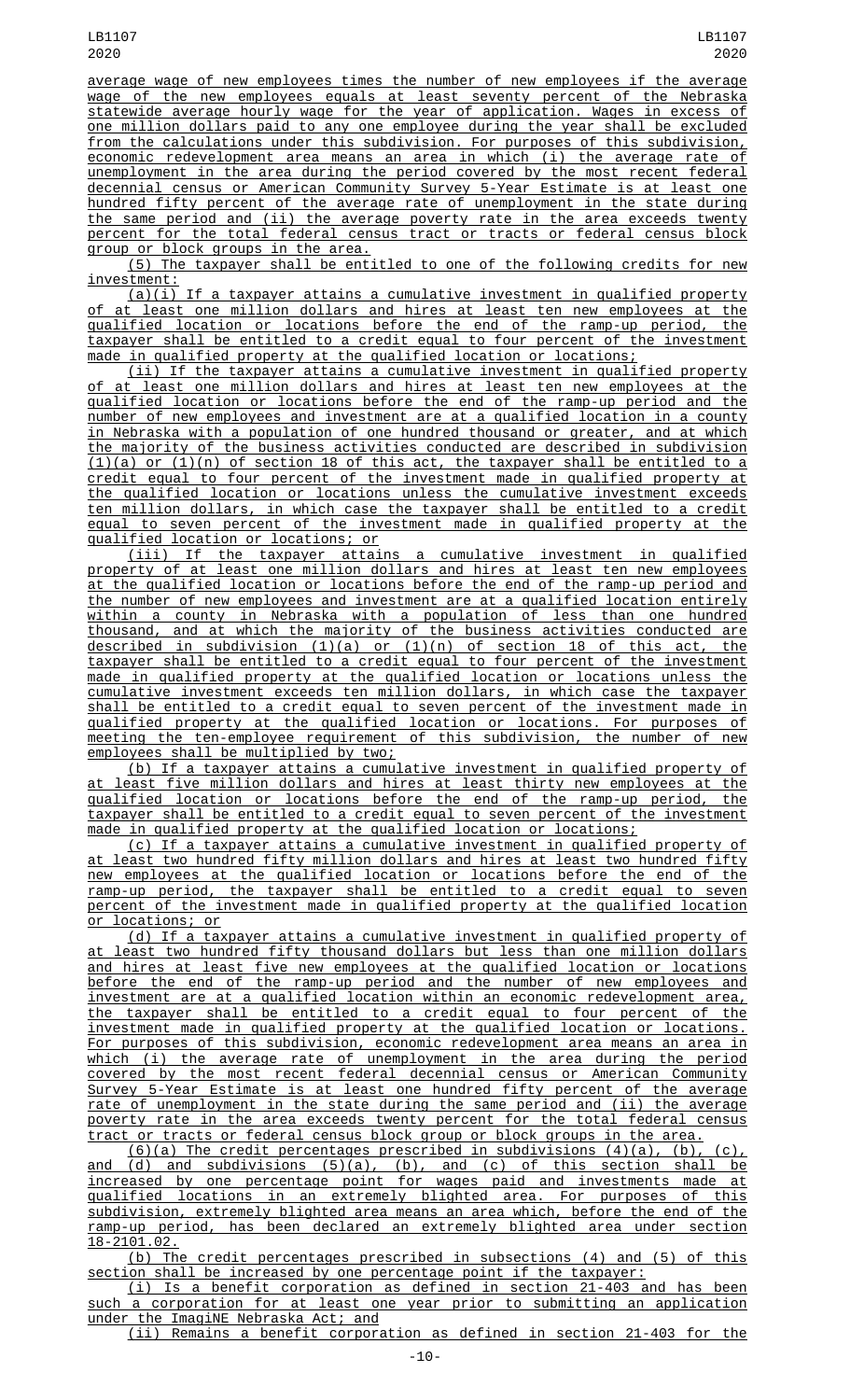duration of the taxpayer's agreement under the ImagiNE Nebraska Act.

(c) A taxpayer may, if qualified, receive one or both of the increases provided in this subsection.

(7)(a) The credits prescribed in subsections (4) and (5) of this section shall be allowable for wages paid and investments made during each year of the performance period that the taxpayer is at or above the required levels of employment and investment.

(b) The credits prescribed in subsection (5) of this section shall also be allowable during the first year of the performance period for investment in qualified property at the qualified location or locations after the date of the complete application and before the beginning of the performance period.

(8)(a) Property described in subdivision (8)(c) of this section used at the qualified location or locations, whether purchased or leased, and placed in service by the taxpayer after the date of the complete application, shall constitute separate classes of property and are eligible for exemption under the conditions and for the time periods provided in subdivision (8)(b) of this section.

(b) A taxpayer shall receive the exemption of property in subdivision (8) (c) of this section if the taxpayer attains one of the following employment and investment levels: (i) Cumulative investment in qualified property of at least five million dollars and the hiring of at least thirty new employees at the qualified location or locations before the end of the ramp-up period; (ii) cumulative investment in qualified property of at least fifty million dollars at the qualified location or locations before the end of the ramp-up period, provided the average compensation of the taxpayer's employees at the qualified location or locations for the year in which such investment level was attained equals at least one hundred fifty percent of the Nebraska statewide average hourly wage for the year of application and the taxpayer offers to its employees who constitute full-time employees as defined and described in section 4980H of the Internal Revenue Code of 1986, as amended, and the regulations for such section, at the qualified location or locations for the year in which such investment level was attained, the opportunity to enroll in minimum essential coverage under an eligible employer-sponsored plan, as those terms are defined and described in section 5000A of the Internal Revenue Code of 1986, as amended, and the regulations for such section; or (iii) cumulative investment in qualified property of at least two hundred fifty million dollars and the hiring of at least two hundred fifty new employees at the qualified location or locations before the end of the ramp-up period. Such property shall be eligible for the exemption from the first January 1 following the end of the year during which the required levels were exceeded through the ninth December 31 after the first year property included in subdivision (8)(c) of this section qualifies for the exemption, except that for a taxpayer who has filed an application under NAICS code 518210 for Data Processing, Hosting, and Related Services and who files a separate sequential application for the same NAICS code for which the ramp-up period begins with the year immediately after the end of the previous project's performance period or a taxpayer who has a project qualifying under subdivision (1)(b)(ii) of section 77-5725 and who files a separate sequential application for NAICS code 518210 for Data Processing, Hosting, and Related Services for which the ramp-up period begins with the year immediately after the end of the previous project's entitlement period, such property described in subdivision (8)(c)(i) of this section shall be eligible for the exemption from the first January 1 following the placement in service of such property through the ninth December 31 after the year the first claim for exemption is approved.

(c) The following personal property used at the qualified location or locations, whether purchased or leased, and placed in service by the taxpayer after the date of the complete application shall constitute separate classes of

<u>personal property:</u><br><u>(i) All personal property that constitutes a data center if the taxpayer</u> (i) All personal property that constitutes a data center if the taxpayer qualifies under subdivision (8)(b)(i) or (8)(b)(ii) of this section;

(ii) Business equipment that is located at a qualified location or locations and that is involved directly in the manufacture or processing of agricultural products if the taxpayer qualifies under subdivision (8)(b)(i) or (8)(b)(ii) of this section; or

(iii) All personal property if the taxpayer qualifies under subdivision  $(8)(b)$ (iii) of this section.

(d) In order to receive the property tax exemptions allowed by subdivision (8)(c) of this section, the taxpayer shall annually file a claim for exemption with the Tax Commissioner on or before May 1. The form and supporting schedules shall be prescribed by the Tax Commissioner and shall list all property for which exemption is being sought under this section. A separate claim for exemption must be filed for each agreement and each county in which property is claimed to be exempt. A copy of this form must also be filed with the county assessor in each county in which the applicant is requesting exemption. The Tax Commissioner shall determine whether a taxpayer is eligible to obtain exemption for personal property based on the criteria for exemption and the eligibility of each item listed for exemption and, on or before August 1, certify such determination to the taxpayer and to the affected county assessor.

(9) The taxpayer shall, on or before the receipt or use of any incentives under this section, pay to the director a fee of one-half percent of such incentives, except for the exemption on personal property, for administering the ImagiNE Nebraska Act, except that the fee on any sales tax exemption may be paid by the taxpayer with the filing of its sales and use tax return. Such fee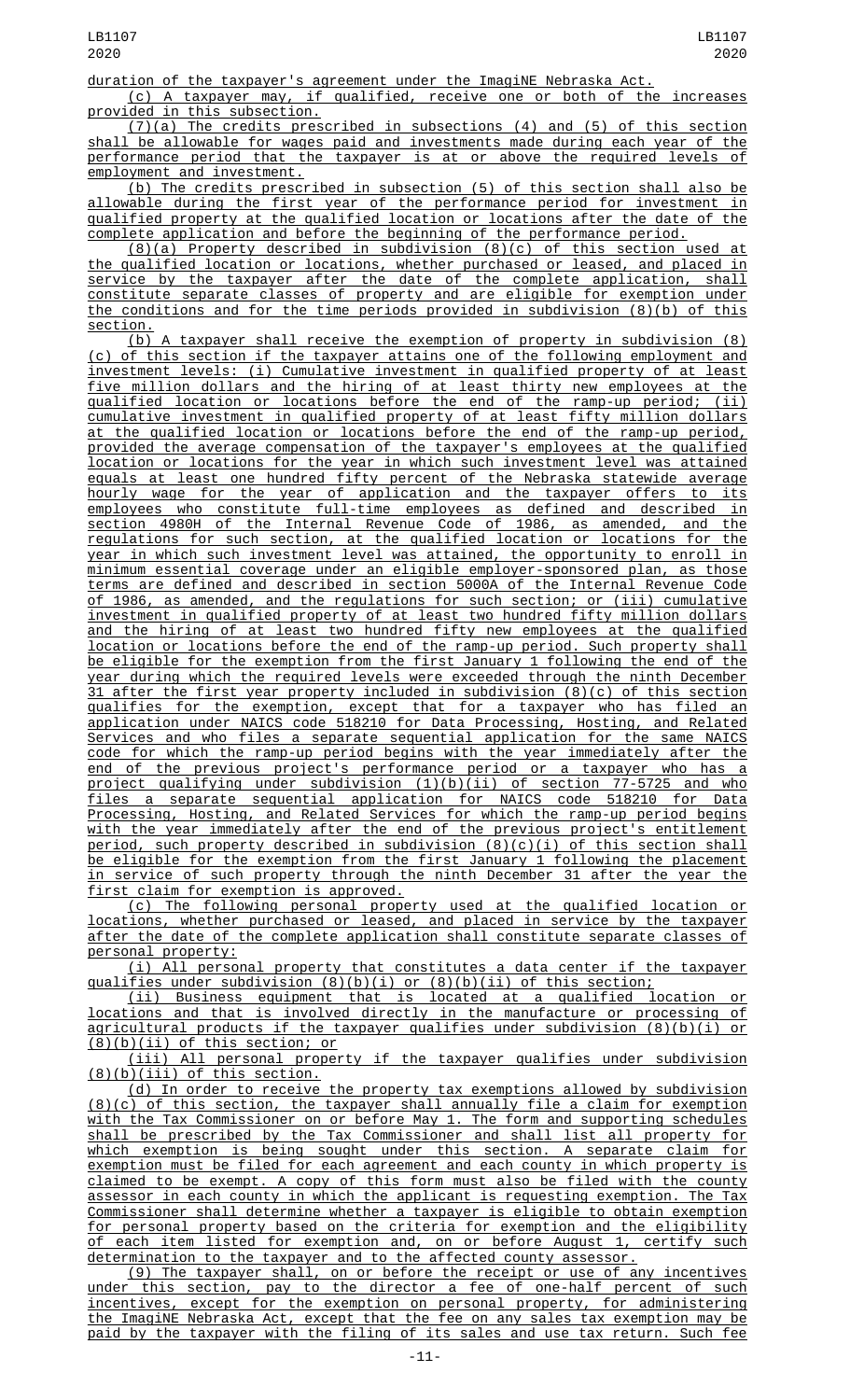may be paid by direct payment to the director or through withholding of available refunds. A credit shall be allowed against such fee for the amount of the fee paid with the application. All fees collected under this subsection shall be remitted to the State Treasurer for credit to the ImagiNE Nebraska Cash Fund, which fund is hereby created. The fund shall consist of fees credited under this subsection and any other money appropriated to the fund by the Legislature. The fund shall be administered by the Department of Economic Development and shall be used for administration of the ImagiNE Nebraska Act. Any money in the fund available for investment shall be invested by the state investment officer pursuant to the Nebraska Capital Expansion Act and the Nebraska State Funds Investment Act.

Sec. 32. <u>(1)(a) The credits prescribed in section 31 of this act for a</u> year shall be established by filing the forms required by the Tax Commissioner with the income tax return for the taxable year which includes the end of the year the credits were earned. The credits may be used and shall be applied in the order in which they were first allowable under the ImagiNE Nebraska Act. To the extent the taxpayer has credits under the Nebraska Advantage Act or the Employment and Investment Growth Act still available for use in a year or years which overlap the performance period or carryover period of the ImagiNE Nebraska Act, the credits may be used and shall be applied in the order in which they were first allowable, and when there are credits of the same age, the older tax incentive program's credits shall be applied first. The credits may be used after any other nonrefundable credits to reduce the taxpayer's income tax liability imposed by sections 77-2714 to 77-27,135. Credits may be used beginning with the taxable year which includes December 31 of the year the required minimum levels were reached. The last year for which credits may be used is the taxable year which includes December 31 of the last year of the carryover period. Any decision on how part of the credit is applied shall not limit how the remaining credit could be applied under this section.

(b) The taxpayer may use the credit provided in subsection (4) of section 31 of this act to reduce the taxpayer's income tax withholding employer or payor tax liability under section 77-2756 or 77-2757, or to reduce a qualified employee leasing company's income tax withholding employer or payor tax liability under such sections, when the taxpayer is the client-lessee of such company, to the extent such liability is attributable to the number of new employees employed at the qualified location or locations, excluding any wages in excess of one million dollars paid to any one employee during the year. To the extent of the credit used, such withholding shall not constitute public funds or state tax revenue and shall not constitute a trust fund or be owned by the state. The use by the taxpayer or the qualified employee leasing company of the credit shall not change the amount that otherwise would be reported by the taxpayer, or such qualified employee leasing company, to the employee under section 77-2754 as income tax withheld and shall not reduce the amount that otherwise would be allowed by the state as a refundable credit on an employee's income tax return as income tax withheld under section 77-2755. The amount of credits used against income tax withholding shall not exceed the withholding attributable to the number of new employees employed at the qualified location or locations, excluding any wages in excess of one million dollars paid to any one employee during the year. If the amount of credit used by the taxpayer or the qualified employee leasing company against income tax withholding exceeds such amount, the excess withholding shall be returned to the Department of Revenue in the manner provided in section 77-2756, such excess amount returned shall be considered unused, and the amount of unused credits may be used as otherwise permitted in this section or shall carry over to the extent authorized in subdivision (1)(g) of this section.

(c) Credits may be used to obtain a refund of sales and use taxes under the Local Option Revenue Act, the Nebraska Revenue Act of 1967, the Qualified Judgment Payment Act, and sections 13-319, 13-324, and 13-2813 that are not subject to direct refund under section 31 of this act and that are paid on purchases, including rentals, for use at a qualified location.

(d) The credits provided in subsections (4) and (5) of section 31 of this act may be used to repay a loan for job training or infrastructure development as provided in section 41 of this act.

(e) Credits may be used to obtain a payment from the state equal to the amount which the taxpayer demonstrates to the director was paid by the taxpayer after the date of the complete application for job training and talent recruitment of employees who qualify in the number of new employees, to the extent that proceeds from a loan described in section 41 of this act were not<br>used to make such payments. For purposes of this subdivision: to make such payments. For purposes of this subdivision:

 $(i)$  Job training means training for a prospective or new employee that provided after the date of the complete application by a Nebraska nonprofit college or university, a Nebraska public or private secondary school, a Nebraska educational service unit, or a company that is not a member of the taxpayer's unitary group or a related person to the taxpayer; and

(ii) Talent recruitment means talent recruitment activities that result in a newly recruited employee who is hired by the taxpayer after the date of the complete application and who is paid compensation during the year of hire at a rate equal to at least one hundred percent of the Nebraska statewide average hourly wage for the year of application, including marketing, relocation expenses, and search-firm fees. Talent recruitment payments that may be reimbursed include, without limitation, payment by the taxpayer, without repayment by the employee, of an employee's student loans, an employee's tuition, and an employee's downpayment on a primary residence in Nebraska.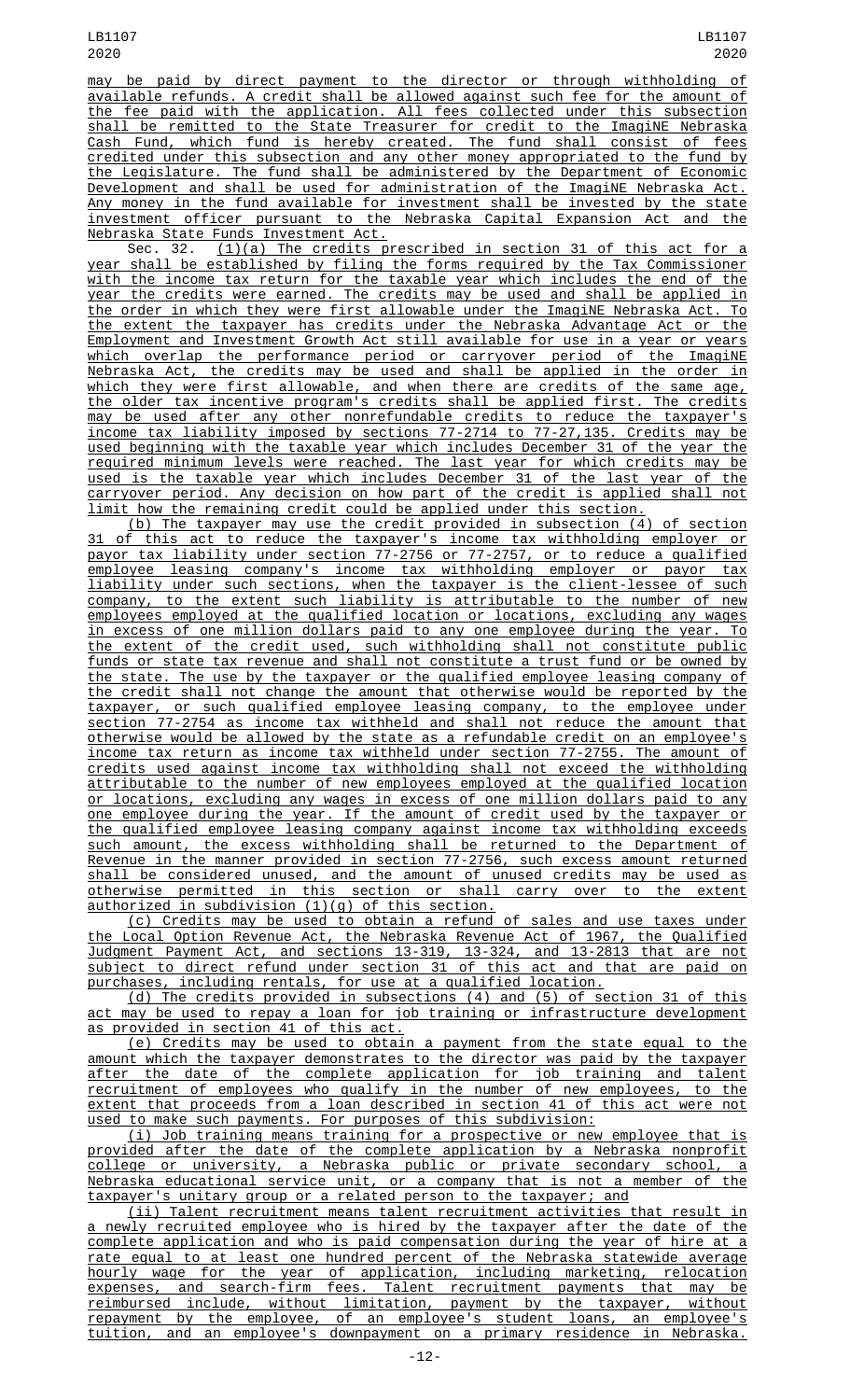Talent recruitment payments that may be reimbursed shall not include payments for the recruitment of a person who constitutes a related person to the taxpayer when the taxpayer is an individual or recruitment of a person who constitutes a related person to an owner of the taxpayer when the taxpayer is a partnership, a limited liability company, or a subchapter S corporation.

(f) The credits provided in subsections (4) and (5) of section 31 of this act may be used to obtain a payment from the state equal to the amount which the taxpayer demonstrates to the director was paid for taxpayer-sponsored child care at the qualified location or locations during the performance period and the carryover period.

(g) Credits may be carried over until fully utilized through the end of the carryover period.

(2)(a) No refund claims shall be filed until after the required levels of employment and investment have been met.

(b) Refund claims shall be filed no more than once each quarter for refunds under the ImagiNE Nebraska Act, except that any claim for a refund in excess of twenty-five thousand dollars may be filed at any time.

(c) Refund claims for materials purchased by a purchasing agent shall include:

(i) A copy of the purchasing agent appointment;

(ii) The contract price; and

(iii)(A) For refunds under subdivision (2)(a)(iii) or (2)(a)(v) of section 31 of this act, a certification by the contractor or repairperson of the percentage of the materials incorporated into or annexed to the qualified location on which sales and use taxes were paid to Nebraska after appointment as purchasing agent; or

(B) For refunds under subdivision (2)(a)(iv) of section 31 of this act, a certification by the contractor or repairperson of the percentage of the contract price that represents the cost of materials annexed to the qualified location and the percentage of the materials annexed to the qualified location on which sales and use taxes were paid to Nebraska after appointment as purchasing agent.

(d) All refund claims shall be filed, processed, and allowed as any other claim under section 77-2708, except that the amounts allowed to be refunded under the ImagiNE Nebraska Act shall be deemed to be overpayments and shall be refunded notwithstanding any limitation in subdivision (2)(a) of section 77-2708. The refund may be allowed if the claim is filed within three years from the end of the year the required levels of employment and investment are met or within the period set forth in section 77-2708. Refunds shall be paid by the Tax Commissioner within one hundred eighty days after receipt of the refund claim. Such payments shall be subject to later recovery by the Tax Commissioner upon audit.

(e) If a claim for a refund of sales and use taxes under the Local Option Revenue Act, the Qualified Judgment Payment Act, or sections 13-319, 13-324, and 13-2813 of more than twenty-five thousand dollars is filed by June 15 of a given year, the refund shall be made on or after November 15 of the same year. If such a claim is filed on or after June 16 of a given year, the refund shall not be made until on or after November 15 of the following year. The Tax Commissioner shall notify the affected city, village, county, or municipal county of the amount of refund claims of sales and use taxes under the Local Option Revenue Act, the Qualified Judgment Payment Act, or sections 13-319, 13-324, and 13-2813 that are in excess of twenty-five thousand dollars on or before July 1 of the year before the claims will be paid under this section.

(f) For refunds of sales and use taxes under the Local Option Revenue Act, the deductions made by the Tax Commissioner for such refunds shall be delayed in accordance with section 77-27,144.

(g) Interest shall not be allowed on any taxes refunded under the ImagiNE Nebraska Act.

(3) The appointment of purchasing agents shall be recognized for the purpose of changing the status of a contractor or repairperson as the ultimate consumer of tangible personal property purchased after the date of the appointment which is physically incorporated into or annexed at a qualified location and becomes the property of the owner of the improvement to real estate or the taxpayer. The purchasing agent shall be jointly liable for the payment of the sales and use tax on the purchases with the owner of the property.

(4) The determination of whether the application is complete, whether a location is a qualified location, and whether to approve the application and sign the agreement shall be made by the director. All other interpretations of the ImagiNE Nebraska Act shall be made by the Tax Commissioner. The Commissioner of Labor shall provide the director with such information as the Department of Labor regularly receives with respect to the taxpayer which the director requests from the Commissioner of Labor in order to fulfill the director's duties under the act. The director shall use such information to achieve efficiency in the administration of the act.

(5) Once the director and the taxpayer have signed the agreement under section 28 of this act, the taxpayer, and its owners or members where applicable, may report and claim and shall receive all incentives allowed by the ImagiNE Nebraska Act, subject to the base authority limitations provided in section 39 of this act, without waiting for a determination by the director or the Tax Commissioner or other taxing authority that the taxpayer has met the required employment and investment levels or otherwise qualifies, has qualified, or continues to qualify for such incentives, provided that the tax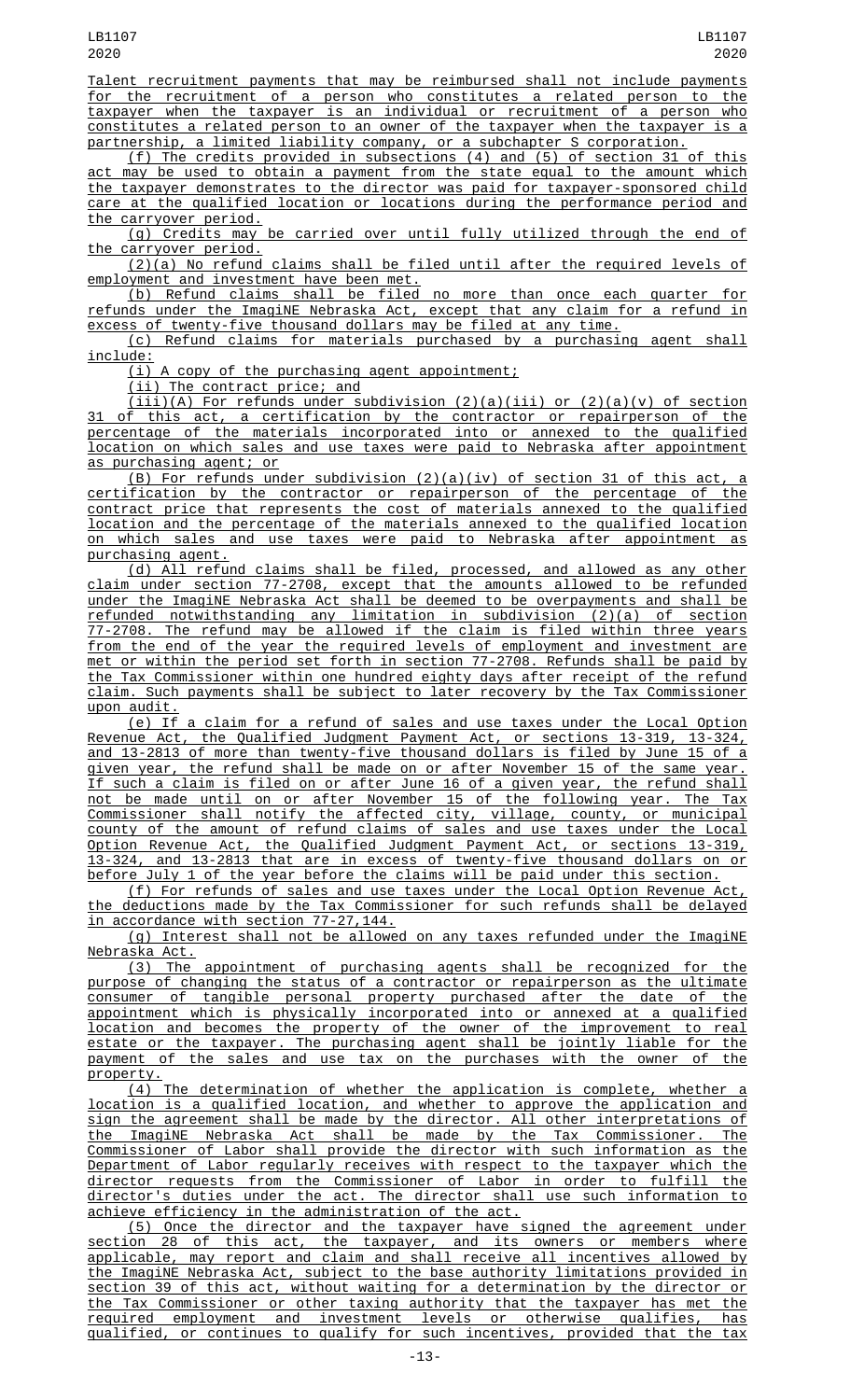return or claim has been signed by an owner, member, manager, or officer of the taxpayer who declares under penalties of perjury that he or she has examined the tax return or claim, including accompanying schedules and statements, and to the best of his or her knowledge and belief (a) the tax return or claim is correct and complete in all material respects, (b) payment of the claim has not been previously made by the state to the taxpayer, and (c) with respect to sales or use tax refund claims, the taxpayer has not claimed or received a refund of such tax from a retailer. The payment or allowance of such a claim shall not prevent the director or the Tax Commissioner or other taxing authority from recovering such payment, exemption, or allowance, within the normal period provided by law, subject to normal appeal rights of a taxpayer, if the director or Tax Commissioner or other taxing authority determines upon review or audit that the taxpayer did not qualify for such incentive or exemption.

(6) An audit of employment and investment thresholds and incentive amounts shall be made by the Tax Commissioner to the extent and in the manner determined by the Tax Commissioner. Upon request by the director or the Tax Commissioner, the Commissioner of Labor shall report to the director and the Tax Commissioner the employment data regularly reported to the Department of Labor relating to number of employees and wages paid for each taxpayer. The director and Tax Commissioner, to the extent they determine appropriate, shall use such information to achieve efficiency in the administration of the ImagiNE Nebraska Act. The Tax Commissioner may recover any refund or part thereof which is erroneously made and any credit or part thereof which is erroneously allowed by issuing a deficiency determination within three years from the date of refund or credit or within the period otherwise allowed for issuing a deficiency determination, whichever expires later. The director shall not enter into an agreement with any taxpayer unless the taxpayer agrees to electronically verify the work eligibility status of all newly hired employees employed in Nebraska within ninety days after the date of hire. For purposes of calculating any tax incentive under the act, the hours worked and compensation paid to an employee who has not been electronically verified or who is not eligible to work in Nebraska shall be excluded.

(7) A determination by the director that a location is not a qualified location or a determination by the Tax Commissioner that a taxpayer has failed to meet or maintain the required levels of employment or investment for incentives, exemptions, or recapture, or does not otherwise qualify for incentives or exemptions, may be protested by the taxpayer to the Tax Commissioner within sixty days after the mailing to the taxpayer of the written notice of the proposed determination by the director or the Tax Commissioner, as applicable. If the notice of proposed determination is not protested in writing by the taxpayer within the sixty-day period, the proposed determination is a final determination. If the notice is protested, the Tax Commissioner, after a formal hearing by the Tax Commissioner or by an independent hearing officer appointed by the Tax Commissioner, if requested by the taxpayer in such protest, shall issue a written order resolving such protest. The written order of the Tax Commissioner resolving a protest may be appealed to the district court of Lancaster County in accordance with the Administrative Procedure Act within thirty days after the issuance of the order.

Sec. 33. (1) If the taxpayer fails to maintain employment and investment levels at or above the levels required in the agreement for the entire performance period, all or a portion of the incentives set forth in the ImagiNE Nebraska Act shall be recaptured or disallowed. For purposes of this section, the average compensation and health coverage requirements of subdivision (1)(c) of section 31 of this act shall be treated as a required level of employment for each year of the performance period.

(2) In the case of a taxpayer who has failed to maintain the required levels of employment or investment for the entire performance period, any reduction in the personal property tax, any refunds in tax or exemptions from tax allowed under section 31 of this act, and any refunds or reduction in tax allowed because of the use of a credit allowed under section 31 of this act shall be partially recaptured from either the taxpayer, the owner of the improvement to real estate, or the qualified employee leasing company, and any carryovers of credits shall be partially disallowed. The amount of the recapture for each benefit shall be a percentage equal to the number of years the taxpayer did not maintain the required levels of investment or employment divided by the number of years of the performance period multiplied by the refunds, exemptions, or reductions in tax allowed, reduction in personal property tax, credits used, and the remaining carryovers. In addition, the last remaining year of personal property tax exemption shall be disallowed for each year the taxpayer did not maintain the qualified location or locations at or above the required levels of employment or investment.

(3) If the taxpayer receives any refund, exemption, or reduction in tax to which the taxpayer was not entitled or which was in excess of the amount to which the taxpayer was entitled, the refund, exemption, or reduction in tax shall be recaptured separate from any other recapture otherwise required by this section. Any amount recaptured under this subsection shall be excluded from the amounts subject to recapture under other subsections of this section.

(4) Any refunds, exemptions, or reduction in tax due, to the extent required to be recaptured, shall be deemed to be an underpayment of the tax and shall be immediately due and payable. When tax benefits were received in more than one year, the tax benefits received in the most recent year shall be recovered first and then the benefits received in earlier years up to the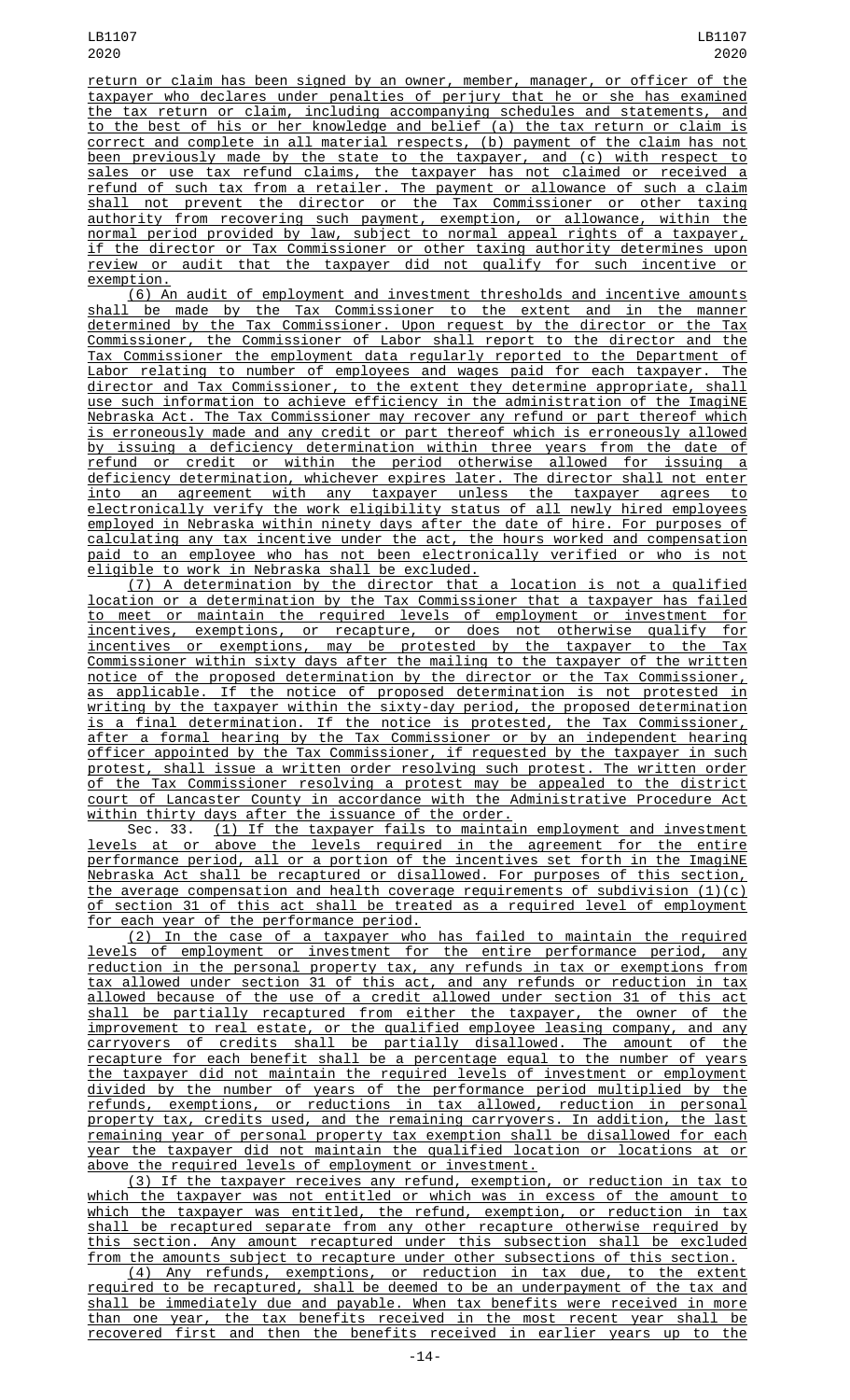## extent of the required recapture.

(5)(a) Any personal property tax that would have been due except for the exemption allowed under the ImagiNE Nebraska Act, to the extent it becomes due under this section, shall be considered delinquent and shall be immediately due and payable to the county or counties in which the property was located when exempted.

(b) All amounts received by a county under this section shall be allocated to each taxing unit levying taxes on tangible personal property in the county in the same proportion that the levy on tangible personal property of such taxing unit bears to the total levy of all of such taxing units.

(6) Notwithstanding any other limitations contained in the laws of this state, collection of any taxes deemed to be underpayments by this section shall be allowed for a period of three years after the end of the performance period three calendar years after the benefit was allowed, whichever is later.

(7) Any amounts due under this section shall be recaptured notwithstanding other allowable credits and shall not be subsequently refunded under any provision of the ImagiNE Nebraska Act unless the recapture was in error.

(8) The recapture required by this section shall not occur if the failure to maintain the required levels of employment or investment was caused by an act of God or a national emergency.

Sec. 34. (1) The incentives allowed under the ImagiNE Nebraska Act shall not be transferable except in the following situations:

(a) Any credit allowable to a partnership, a limited liability company, a subchapter S corporation, a cooperative, including a cooperative exempt under section 521 of the Internal Revenue Code of 1986, as amended, a limited cooperative association, or an estate or trust may be distributed to the partners, members, shareholders, patrons, or beneficiaries in the same manner as income is distributed for use against their income tax liabilities, and such partners, members, shareholders, or beneficiaries shall be deemed to have made an underpayment of their income taxes for any recapture required by section 33 of this act. A credit distributed shall be considered a credit used and the partnership, limited liability company, subchapter S corporation, cooperative, including a cooperative exempt under section 521 of the Internal Revenue Code of 1986, as amended, limited cooperative association, estate, or trust shall be liable for any repayment required by section 33 of this act;

(b) The credit prescribed in subsection (4) of section 31 of this act may transferred to a qualified employee leasing company from a taxpayer who is a client-lessee of the qualified employee leasing company with employees performing services at the qualified location or locations of the clientlessee. The credits transferred must be designated for a specific year and cannot be carried forward by the qualified employee leasing company. The credits may only be used by the qualified employee leasing company to offset the income tax withholding liability under section 77-2756 or 77-2757 for withholding for employees performing services for the client-lessee at the qualified location or locations. The offset to such withholding liability must be computed in accordance with subdivision (1)(b) of section 32 of this act based on wages paid to the employees by the qualified employee leasing company, and not the amount paid to the qualified employee leasing company by the client-lessee; and

(c) The incentives previously allowed and the future allowance of incentives may be transferred when an agreement is transferred in its entirety by sale or lease to another taxpayer or in an acquisition of assets qualifying under section 381 of the Internal Revenue Code of 1986, as amended.

(2) The acquiring taxpayer, as of the date of notification to the director of the completed transfer, shall be entitled to any unused credits and to any <u>future incentives allowable under the ImagiNE Nebraska Act.</u>

(3) The acquiring taxpayer shall be liable for any recapture that becomes due after the date of the transfer for the repayment of any benefits received either before or after the transfer.

(4) If a taxpayer dies and there is a credit remaining after the filing of the final return for the taxpayer, the personal representative shall determine the distribution of the credit or any remaining carryover with the initial fiduciary return filed for the estate. The determination of the distribution of the credit may be changed only after obtaining the permission of the director.

(5) The director may disclose information to the acquiring taxpayer about the agreement and prior benefits that is reasonably necessary to determine the future incentives and liabilities of the taxpayer.

Sec. 35. Interest shall not be allowable on any refunds paid because of benefits earned under the ImagiNE Nebraska Act.

Sec. 36. (1) Any complete application shall be considered a valid application on the date submitted for the purposes of the ImagiNE Nebraska Act.

(2) The director shall be allowed access, by the Tax Commissioner, to information associated with the Nebraska Advantage Act, the Nebraska Advantage Rural Development Act, and the Employment and Investment Growth Act to meet the director's obligations under the ImagiNE Nebraska Act.

(3) The director may contract with the Tax Commissioner for services that the director determines are necessary to fulfill the director's responsibilities under the ImagiNE Nebraska Act, other than services which constitute the actual actions and decisions required to be taken or made by the director under the ImagiNE Nebraska Act.

(4) The Tax Commissioner shall develop and maintain an electronic application and reporting system to be used by the director and Tax Commissioner to administer the ImagiNE Nebraska Act.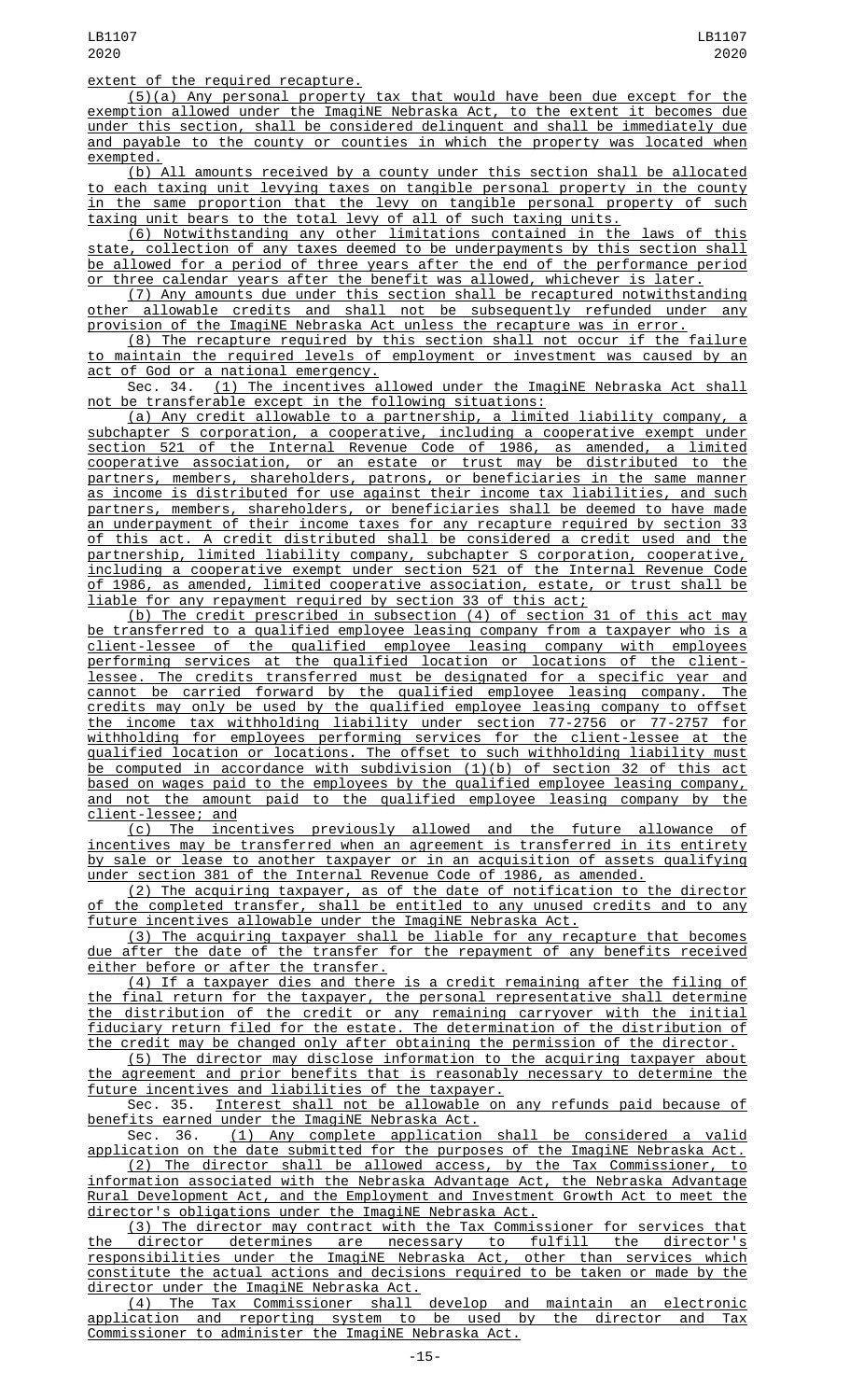Sec. 37. (1) Beginning in 2021, the director and the Tax Commissioner shall jointly submit electronically an annual report for the previous fiscal year to the Legislature no later than October 31 of each year. The report shall be on a fiscal year, accrual basis that satisfies the requirements set by the Governmental Accounting Standards Board. The Department of Economic Development and the Department of Revenue shall together, on or before December 15 of each year, appear at a joint hearing of the Appropriations Committee of the Legislature and the Revenue Committee of the Legislature and present the report. Any supplemental information requested by three or more committee members shall be presented within thirty days after the request.

(2) The report shall list (a) the agreements which have been signed during the previous year, (b) the agreements which are still in effect, (c) the identity of each taxpayer who is party to an agreement, and (d) the qualified location or locations.

(3) The report shall also state, for taxpayers who are parties to agreements, by industry group (a) the specific incentive options applied for under the ImagiNE Nebraska Act, (b) the refunds and reductions in tax allowed on the investment, (c) the credits earned, (d) the credits used to reduce the corporate income tax and the credits used to reduce the individual income tax, (e) the credits used to obtain sales and use tax refunds, (f) the credits used against withholding liability, (g) the credits used for job training, (h) the credits used for infrastructure development, (i) the number of jobs created under the act, (j) the expansion of capital investment, (k) the estimated wage levels of jobs created under the act subsequent to the application date, (1) the total number of qualified applicants, (m) the projected future state revenue gains and losses, (n) the sales tax refunds owed, (o) the credits outstanding under the act, (p) the value of personal property exempted by class in each county under the act, (q) the total amount of the payments, (r) the amount of workforce training and infrastructure development loans issued, outstanding, repaid, and delinquent, and (s) the value of health coverage provided to employees at qualified locations during the year who are not baseyear employees and who are paid the required compensation. The report shall include the estimate of the amount of sales and use tax refunds to be paid and tax credits to be used as were required for the October forecast under section 39 of this act.

(4) In estimating the projected future state revenue gains and losses, the report shall detail the methodology utilized, state the economic multipliers and industry multipliers used to determine the amount of economic growth and positive tax revenue, describe the analysis used to determine the percentage of new jobs attributable to the ImagiNE Nebraska Act, and identify limitations that are inherent in the analysis method.

(5) The report shall provide an explanation of the audit and review processes of the Department of Economic Development and the Department of Revenue, as applicable, in approving and rejecting applications or the grant of incentives and in enforcing incentive recapture. The report shall also specify the median period of time between the date of application and the date the agreement is executed for all agreements executed by December 31 of the prior year.

(6) The report shall provide information on agreement-specific total incentives used every two years for each agreement. The report shall disclose (a) the identity of the taxpayer, (b) the qualified location or locations, and (c) the total credits used and refunds approved during the immediately preceding two years expressed as a single, aggregated total. The incentive information required to be reported under this subsection shall not be reported for the first year the taxpayer attains the required employment and investment thresholds. The information on first-year incentives used shall be combined with and reported as part of the second year. Thereafter, the information on incentives used for succeeding years shall be reported for each agreement every two years containing information on two years of credits used and refunds approved. The incentives used shall include incentives which have been approved by the director or Tax Commissioner, as applicable, but not necessarily received, during the previous two years.

(7) The report shall include an executive summary which shows aggregate information for all agreements for which the information on incentives used in subsection (6) of this section is reported as follows: (a) The total incentives used by all taxpayers for agreements detailed in subsection (6) of this section during the previous two years; (b) the number of agreements; (c) the new jobs at the qualified location or locations for which credits have been granted; (d) the average compensation paid to employees in the state in the year of application and for the new jobs at the qualified location or locations; and (e) the total investment for which incentives were granted. The executive summary shall summarize the number of states which grant investment tax credits, job tax credits, sales and use tax refunds for qualified investment, and personal property tax exemptions and the investment and employment requirements under which they may be granted.

(8) No information shall be provided in the report or in supplemental information that is protected by state or federal confidentiality laws.

Sec. 38. <u>Except as otherwise stated in the ImagiNE Nebraska Act, the</u> director, with input from the Tax Commissioner, may adopt and promulgate all procedures and rules and regulations necessary to carry out the purposes of the ImagiNE Nebraska Act.

Sec. 39. (1) The Department of Economic Development and the Department of Revenue shall jointly, on or before the fifteenth day of October and February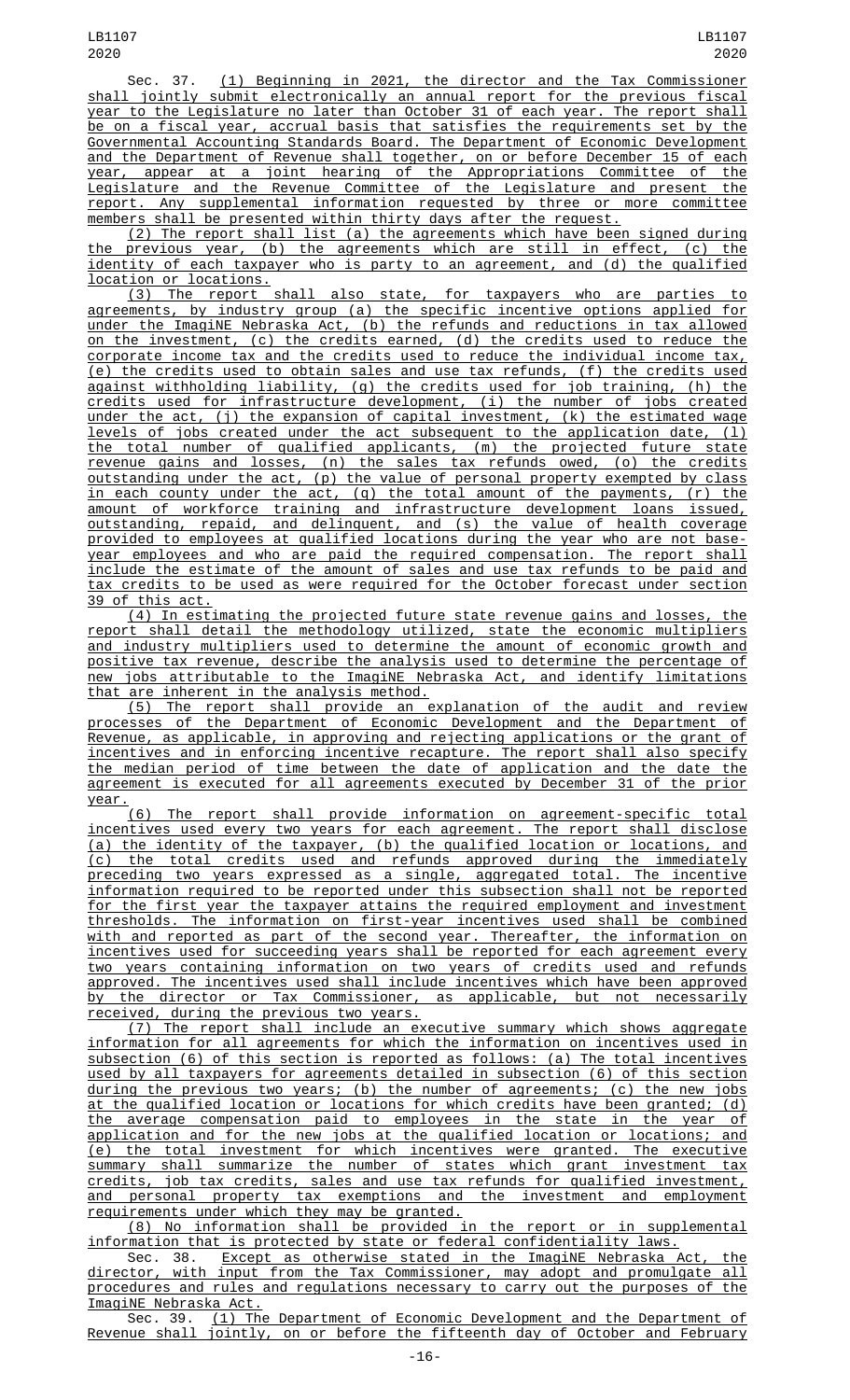of every year and the fifteenth day of April in odd-numbered years, make an estimate of the amount of sales and use tax refunds to be paid and tax credits to be used under the ImagiNE Nebraska Act during the fiscal years to be forecast under section 77-27,158. The estimate shall be based on the most recent data available, including pending and approved applications and updates thereof as are required by subdivision (1)(f) of section 28 of this act. The estimate shall be forwarded to the Legislative Fiscal Analyst and the Nebraska Economic Forecasting Advisory Board and made a part of the advisory forecast required by section 77-27,158.

(2)(a) In addition to the estimates required under subsection (1) of this section, the Department of Economic Development shall, on or before the fifteenth day of October and February of every year, make an estimate of the amount of sales and use tax refunds to be paid and tax credits to be used under the ImagiNE Nebraska Act for each of the upcoming three calendar years and shall report such estimate to the Governor. The estimate shall be based on the most recent data available, including pending and approved applications and updates thereof as are required by subdivision (1)(f) of section 28 of this act. If the estimate for any such calendar year exceeds the base authority:

(i) The Department of Economic Development shall prepare an analysis explaining why the estimate exceeds the base authority. The department shall include such analysis in the report it submits to the Governor under this subsection; and

(ii) The director shall not approve any additional applications under the ImagiNE Nebraska Act that would include refunds or credits in the calendar year in which the base authority is projected to be exceeded. Applications shall be considered in the order in which they are received. Any applications that are not approved because the base authority has been exceeded shall be placed on a wait list in the order in which they were received and shall be given first priority once applications may again be approved.

(b) For purposes of this section, base authority means the total amount of refunds and credits that may be approved in any calendar year. Notwithstanding any other provision of the ImagiNE Nebraska Act to the contrary, no refunds may be paid and no credits may be used in any calendar year in excess of the base authority for such calendar year. The base authority shall be equal to twentyfive million dollars for calendar years 2021 and 2022, one hundred million dollars for calendar years 2023 and 2024, and one hundred fifty million dollars for calendar year 2025. Beginning with calendar year 2026 and every three years thereafter, the director shall adjust the base authority to an amount equal to three percent of the actual General Fund net receipts for the most recent fiscal year for which such information is available. Any amount of base authority that is unused in a calendar year shall carry forward to the following calendar year and shall be added to the limit applicable to such following calendar year, except that in no case shall the base authority for any calendar year prior to 2026 exceed four hundred million dollars.

Sec. 40. The Department of Labor shall, as requested, provide to the director and the Tax Commissioner the employment and wage data information necessary to meet the responsibilities of the director and Tax Commissioner under the ImagiNE Nebraska Act, to the extent the Department of Labor collects such information.

Sec. 41. (1) The Legislature finds that providing job training is critical to the public purpose of attracting and retaining businesses and that the growth of high-paying jobs in Nebraska is limited by an unmet need for workforce training and infrastructure development. The Legislature further finds that many communities in Nebraska lack the infrastructure, including broadband access, necessary to provide high-paying jobs for residents. The Legislature further finds that workforce training and infrastructure development help businesses and improve the quality of life for workers and communities in Nebraska. Because there is a statewide benefit from workforce training and infrastructure development, the Legislature intends to provide a revolving loan program as a rational means to address these needs.

(2) The Department of Economic Development shall establish and administer a revolving loan program for workforce training and infrastructure development expenses to be incurred by applicants for incentives under the ImagiNE Nebraska Act.

(3) The ImagiNE Nebraska Revolving Loan Fund is hereby created. The fund shall receive money from appropriations from the Legislature, grants, private contributions, repayment of loans, and all other sources. Any money in the fund available for investment shall be invested by the state investment officer pursuant to the Nebraska Capital Expansion Act and the Nebraska State Funds Investment Act. It is the intent of the Legislature to transfer five million dollars from the General Fund to the ImagiNE Nebraska Revolving Loan Fund for fiscal years 2022-23 and 2023-24 for purposes of carrying out the workforce training and infrastructure development revolving loan program pursuant to the ImagiNE Nebraska Act. It is the intent of the Legislature to appropriate five million dollars for fiscal years 2022-23 and 2023-24 for purposes of carrying out the workforce training and infrastructure development revolving loan program pursuant to the ImagiNE Nebraska Act.

(4) The Department of Economic Development, as part of its comprehensive business development strategy, shall administer the ImagiNE Nebraska Revolving Loan Fund and may loan funds to applicants under the ImagiNE Nebraska Act to secure new, high-paying jobs in Nebraska based on the criteria established in sections 42 and 43 of this act. Loans made to applicants under the ImagiNE Nebraska Act and interest on such loans may be repaid using credits earned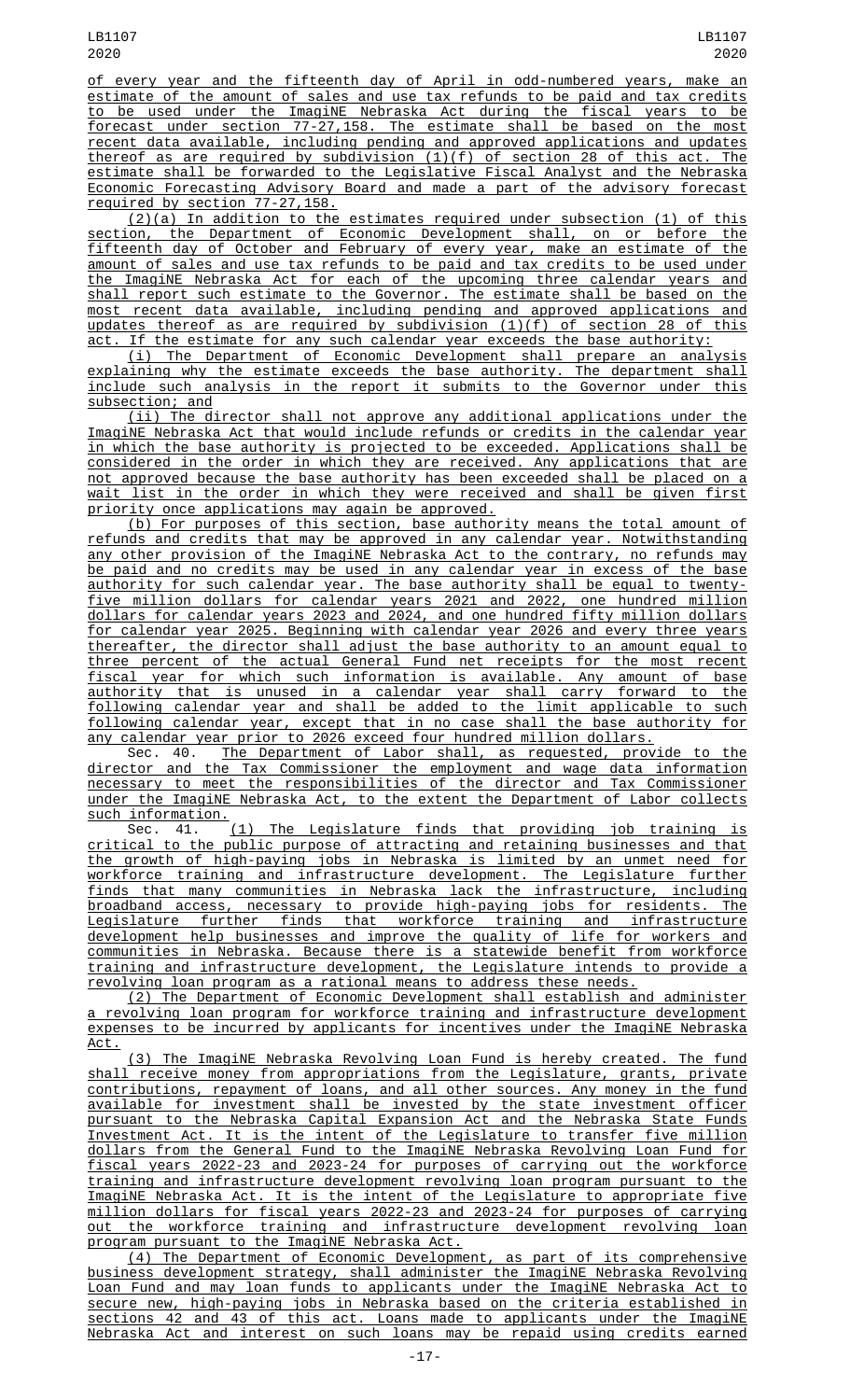under the ImagiNE Nebraska Act. If that occurs, the Department of Revenue shall certify the credit usage to the State Treasurer, who shall, within thirty days, transfer the amount of the credit used from the General Fund to the ImagiNE Nebraska Revolving Loan Fund.

(5) If a taxpayer with an agreement under the ImagiNE Nebraska Act obtains a loan under this section and fails to attain the required minimum number of new employees, minimum compensation, and minimum required cumulative investment necessary for that taxpayer to earn a credit, the principal and interest of the loan shall be considered an underpayment of tax and may be recovered by the Department of Revenue.

(6) Whether repaid using credits or repaid directly by the recipient of the loan, loans made from the ImagiNE Nebraska Revolving Loan Fund shall be repaid with interest at the rate established in section 45-102.

Sec. 42. <u>(1) A taxpayer with an application under the ImagiNE Nebraska</u> Act may apply for a workforce training loan by submitting an application to the Department of Economic Development which includes, but is not limited to:

(a) The number of jobs to be created that will require training or the number of existing positions that will be trained;

(b) The nature of the business and the type of jobs to be created that require training or positions to be trained;

(c) The estimated wage levels of the jobs to be created or positions to be <u>trained; and</u>

(d) A program schedule for the workforce training project.

(2) A taxpayer may partner with a postsecondary educational institution in Nebraska, a private, nonprofit educational organization in Nebraska holding a certificate of exemption under section 501(c)(3) of the Internal Revenue Code of 1986, as amended, a Nebraska educational service unit, or a school district in Nebraska to assist in providing the workforce training. The application shall specify the role of the partnering entity in identifying and training potential job applicants for the applicant business.

(3) The director shall determine whether to approve the taxpayer's application for a workforce training loan under the ImagiNE Nebraska Act based upon the director's determination as to whether the loan will help enable the state to accomplish the purposes stated in section 41 of this act. The director shall be governed by and shall take into consideration all of the following factors in making such determination:

(a) The department's comprehensive business development strategy;

(b) The necessity of the loan to assure that the applicant will expand employment in Nebraska;

(c) The number of jobs to be created; and

(d) The expected pay of the jobs to be created.

Sec. 43. <u>(1) A taxpayer with an application under the ImagiNE Nebraska</u> Act may apply for an infrastructure development loan by submitting an application to the Department of Economic Development which includes, but is not limited to:

(a) The nature of the business and the type and number of jobs to be created or retained;

(b) The estimated wage levels of the jobs to be created or retained; and (c) A brief description of the infrastructure need that the loan is intended to fill.

(2) The director shall determine whether to approve the taxpayer's application for an infrastructure development loan under the ImagiNE Nebraska Act based upon the director's determination as to whether the loan will help enable the state to accomplish the purposes stated in section 41 of this act. The director shall be governed by and shall take into consideration all of the following factors in making such determination:

(a) The department's comprehensive business development strategy;

(b) The necessity of the loan to assure that the applicant will expand employment in Nebraska;

(c) The number of jobs to be created; and

(d) The expected pay of the jobs to be created.

Sec. 44. Sections 44 to 66 of this act shall be known and may be cited as the Key Employer and Jobs Retention Act.<br>Sec. 45. The purpose of the Key

The purpose of the Key Employer and Jobs Retention Act provide incentives to encourage key employers to remain in the state and retain well-paid employees in the state when there is a change in ownership and control of the key employer and the new owners are considering moving some or all of the key employer's jobs to other states.

Sec. 46. <u>For purposes of the Key Employer and Jobs Retention Act, the</u> definitions found in sections 47 to 58 of this act shall be used.

Sec. 47. Any term defined in the Nebraska Revenue Act of 1967 or in the ImagiNE Nebraska Act has the same meaning in the Key Employer and Jobs Retention Act unless the context or the express language of the Key Employer and Jobs Retention Act requires a different meaning.

Sec. 48. <u>Base year means the year immediately preceding the year during</u> which the change in ownership and control occurred.

Sec. 49. <u>Base-year employees means the number of equivalent employees</u> employed by the taxpayer during the base year in Nebraska who (1) are paid wages at a rate equal to at least one hundred percent of the Nebraska statewide average hourly wage for the year of application and (2) receive a sufficient package of benefits as specified in the ImagiNE Nebraska Act.

Sec. 50. Change in ownership and control has the same meaning as described in 34 C.F.R. 600.31, which shall mean the regulation as amended on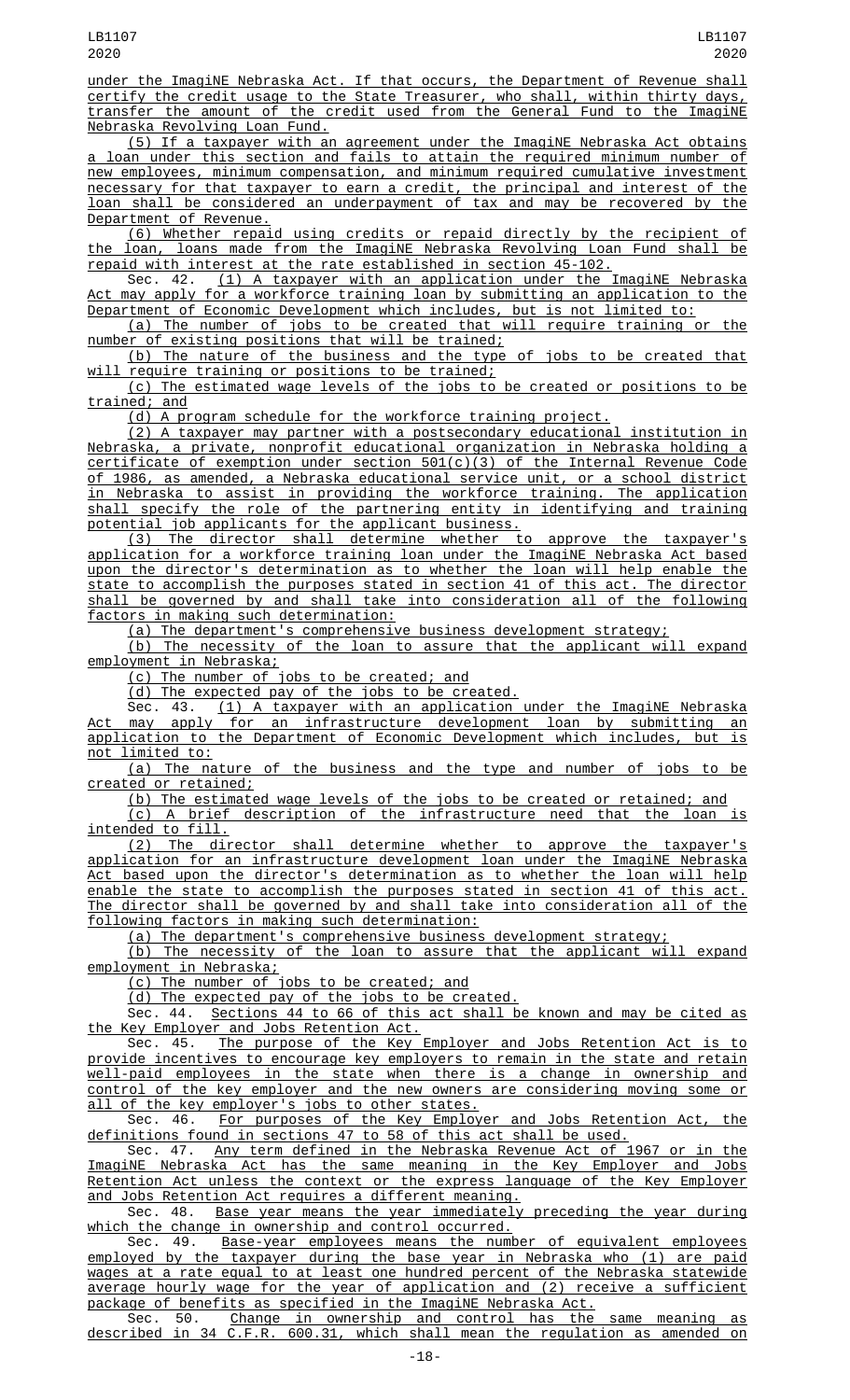November 1, 2019, and which took effect on July 1, 2020.

Sec. 51. Equivalent employees means the number of employees computed by dividing the total hours paid in a year by the product of forty times the number of weeks in a year. A salaried employee who receives a predetermined amount of compensation each pay period on a weekly or less frequent basis is deemed to have been paid for forty hours per week during the pay period.

Sec. 52. <u>Key employer means a taxpayer that:</u>

(1) Employs at least one thousand equivalent employees in Nebraska during the base year;

(2) Offers all full-time employees, as defined and described in section 4980H of the Internal Revenue Code of 1986, as amended, the opportunity to enroll in minimum essential coverage under an eligible employer-sponsored plan, as those terms are defined and described in section 5000A of the Internal Revenue Code of 1986, as amended;

(3) Offers all full-time employees, as defined and described in section 4980H of the Internal Revenue Code of 1986, as amended, a sufficient package of benefits as specified in the ImagiNE Nebraska Act;

(4) Enforces a company policy against any discrimination that is prohibited by federal or state law;<br>(5) Electronically verifies

(5) Electronically verifies the work eligibility status of all new employees employed in Nebraska within ninety days after the date of hire during the entire performance period;

(6) Has gone through a change in ownership and control within the twentyfour months immediately prior to the application;

(7) Is at risk of moving more than one thousand existing equivalent employees from the state, as determined by the director;

(8) Retains at least ninety percent of its equivalent base-year employment; and

(9) Is a qualified business.

Sec. 53. Nebraska statewide average hourly wage for any year means the most recent statewide average hourly wage paid by all employers in all counties in Nebraska as calculated by the Office of Labor Market Information of the Department of Labor using annual data from the Quarterly Census of Employment and Wages by October 1 of the year prior to application. Hourly wages shall be calculated by dividing the reported average annual weekly wage by forty.

Sec. 54. Performance period means the year of application plus the next nine years.

Sec. 55. Qualified business means any business if the majority of the business activities conducted throughout Nebraska by such business meet the requirements for a qualified location as defined in subsection (1) or (2) of section 18 of this act. For purposes of this section, the majority of business activities conducted shall be determined based on the number of equivalent employees working in the respective business activities.

Sec. 56. Taxpayer means any person subject to sales and use taxes under the Nebraska Revenue Act of 1967 and subject to withholding under section 77-2753 and any entity that is or would otherwise be a member of the same unitary group, if incorporated, that is subject to such sales and use taxes and such withholding. Taxpayer does not include a political subdivision or an organization that is exempt from income taxes under section 501(a) of the Internal Revenue Code of 1986, as amended. For purposes of this section, political subdivision includes any public corporation created for the benefit of a political subdivision and any group of political subdivisions forming a joint public agency, organized by interlocal agreement, or utilizing any other method of joint action.<br>Sec. 57. Wage re

Wage retention credit means the credit described in the Key Employer and Jobs Retention Act.<br>Sec. 58. <u>Year means calenda</u>

Sec. 58. <u>Year means calendar year.</u><br>Sec. 59. (1) If a key emplover h

 $(1)$  If a key employer has entered into an agreement with the state pursuant to section 60 of this act, the key employer shall during each year of the performance period receive the wage retention credit approved by the director in the manner provided in the Key Employer and Jobs Retention Act.

(2) The wage retention credit shall equal five percent of the total compensation paid by the key employer in the year to all retained employees of the key employer in Nebraska who are paid wages for services rendered at a rate equal to at least one hundred percent of the Nebraska statewide average hourly wage for the year of application. The wage retention credit earned for all qualified key employers shall not exceed four million dollars in any year. If two or more key employers qualify for benefits in any given year, the one with the earlier approval will be fully funded first.

(3) The wage retention credits shall be allowed for each year in the performance period. Unused credits may carry over only to the end of the performance period.

(4) The total amount all key employers may receive in credits pursuant to the Key Employer and Jobs Retention Act shall not exceed forty million dollars. If two or more key employers qualify for benefits, the one with the earlier approval will be fully funded first. This benefit is in addition to any benefits the key employer may otherwise qualify for under the ImagiNE Nebraska Act or may have qualified for previously under the Nebraska Advantage Act or the Employment and Investment Growth Act.

(5) The wage retention credit shall be claimed by filing the forms required by the Tax Commissioner with the income tax return for the taxable year which includes the end of the year the credits were earned. The credits may be used after any other nonrefundable credits to reduce the key employer's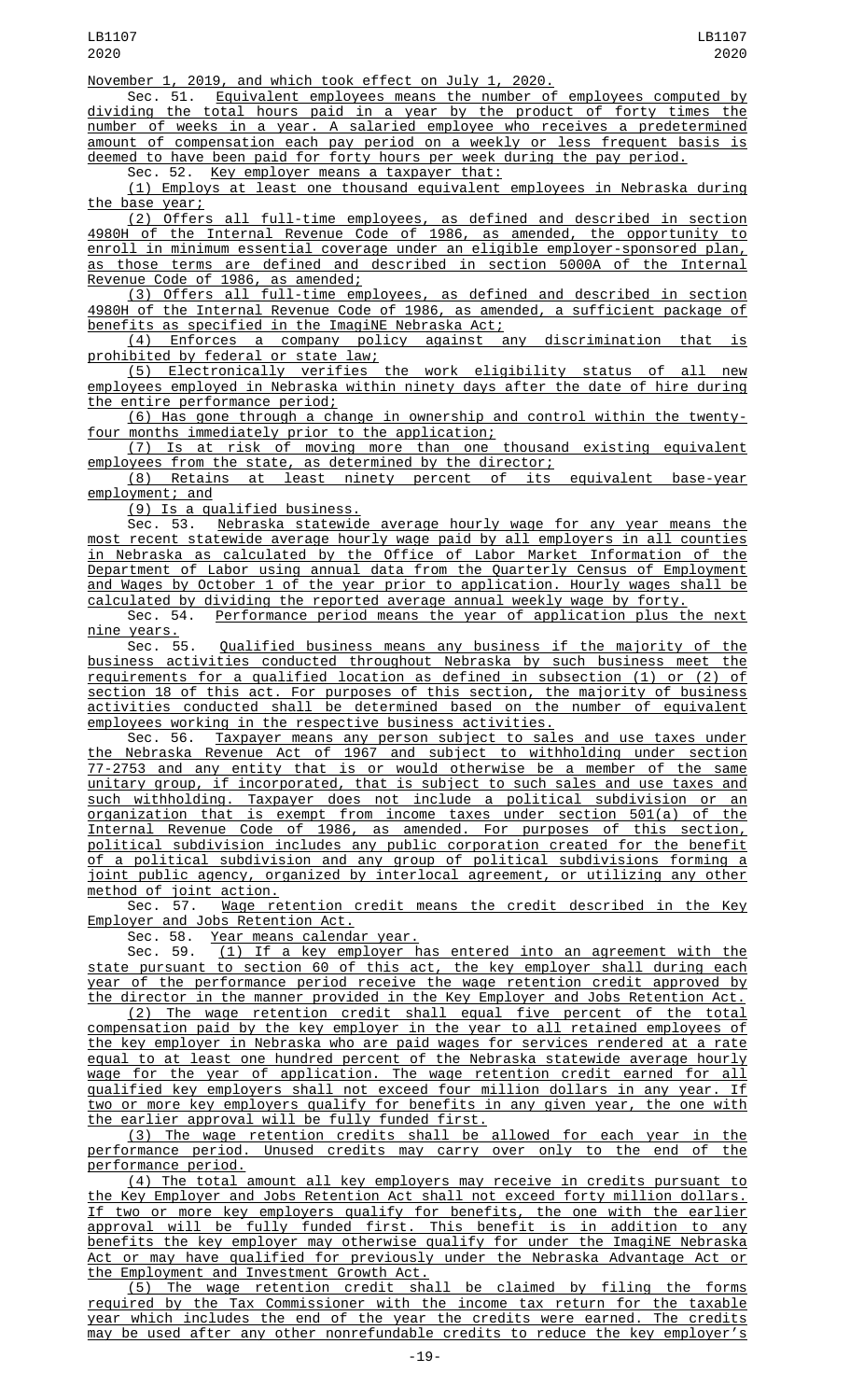income tax liability imposed by sections 77-2714 to 77-27,135. Credits may be used beginning with the taxable year which includes December 31 of the first year in the performance period. The last year for which credits may be used is the taxable year which includes December 31 of the last year of the performance period. Any decision on how part of the credit is applied shall not limit how the remaining credit could be applied under this section.

(6) The key employer may use the wage retention credit to reduce the key employer's income tax withholding employer or payor tax liability under section 77-2756 or 77-2757. To the extent of the credit used, such withholding shall not constitute public funds or state tax revenue and shall not constitute a trust fund or be owned by the state. The use by the key employer of the credit shall not change the amount that otherwise would be reported by the key employer to the employee under section 77-2754 as income tax withheld and shall not reduce the amount that otherwise would be allowed by the state as a refundable credit on an employee's income tax return as income tax withheld under section 77-2755.

Sec. 60. <u>(1) In order for the key employer to be eligible for the wage</u> retention credit, the key employer shall file an application for an agreement with the director.

(2) The application shall:

(a) State the exact name of the taxpayer and any related companies;

(b) Include a description, in detail, of the nature of the company's business, including the products sold and respective markets;

(c) Request that the company be considered for approval under the Key Employer and Jobs Retention Act;

(d) Acknowledge that the key employer understands and complies with the requirements for providing health insurance, providing a sufficient package of benefits, enforcing a policy against discrimination, and verifying the work eligibility status of all new employees;

(e) State the number of base-year employees; and

(f) Include a nonrefundable application fee of five thousand dollars. The fee shall be remitted to the State Treasurer for credit to the Nebraska Incentives Fund.

(3) The application and all supporting information is confidential except for the name of the taxpayer, the number of employees retained, and whether the application has been approved.

(4) The director shall determine whether to approve the application based upon whether the applicant meets the definition of a key employer which is at risk for moving more than one thousand existing full-time jobs from the state and whether the director believes the applicant would leave the state if the application is not approved.

(5) The director shall notify the applicant in writing as to whether the application has been approved or not. The director shall decide and mail the notice within thirty days after receiving the application, regardless of whether he or she approves or disapproves the application, unless the time is extended by mutual written consent of the director and the applicant.

(6) An application may be approved only if it is consistent with the legislative purposes contained in section 45 of this act and the key employer will retain at least ninety percent of the base-year employees in the state throughout the performance period. This threshold constitutes the required level of employment for purposes of the Key Employer and Jobs Retention Act.

(7) If the application is approved by the director, the key employer and state shall enter into a written agreement, which shall be executed on behalf of the state by the director. In the agreement, the key employer shall agree to retain at least ninety percent of the base-year employees and, in consideration of the key employer's agreement, the state shall agree to allow the wage retention credits as provided in the Key Employer and Jobs Retention Act. The application, and all supporting documentation, to the extent approved, shall be considered a part of the agreement. The agreement may contain such terms and conditions as the director specifies in order to carry out the legislative purposes of the Key Employer and Jobs Retention Act. The agreement shall contain provisions to allow the Department of Revenue to verify that the required levels of employment have been maintained.<br>Sec. 61. (1) If the taxpayer fails to ret

(1) If the taxpayer fails to retain the required level of employment through the entire performance period, all or a portion of the wage retention credits shall be recaptured directly by the state from the taxpayer or shall be disallowed. In no event shall any wage retention credits be required to be paid back directly or indirectly by the employees. All such credits must be repaid by the taxpayer.

(2) The recapture or disallowance shall be as follows:

(a) No wage retention credits shall be allowed, and if already allowed shall be recaptured, for the actual year or years in which the required level of employment was not maintained;

(b) For wage retention credits allowed in prior years, one-tenth of the credits shall be recaptured from the taxpayer for each year the required level of employment was not maintained; and

(c) For wage retention credits for future years, one-tenth of the credits shall be disallowed for each year the required level of employment was not maintained in previous years.

(3) Any amounts required to be recaptured shall be deemed to be an underpayment of tax, immediately due and payable, and shall constitute a lien on the assets of the taxpayer. When wage retention credits were received in more than one year, the credits received in the most recent year shall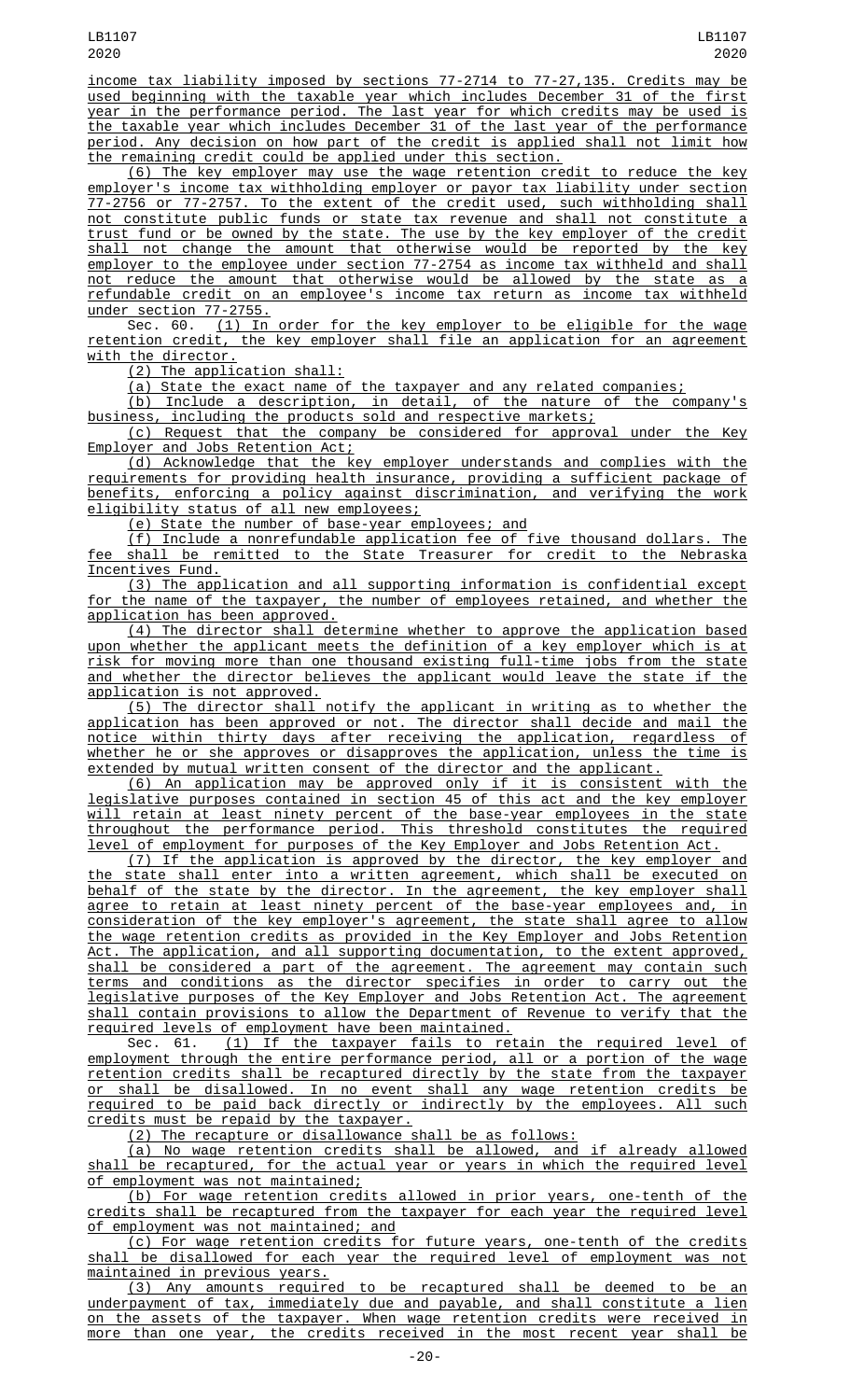recovered first and then the credits received in earlier years shall be recovered up to the extent of the required recapture.

(4) Interest shall accrue from the due date for the return for the year in  $\frac{1}{n}$  the taxpayer failed to maintain the required level of employment.

(5) Penalties shall not accrue until ninety days after the requirement for recapture or disallowance becomes known or should have become known to the taxpayer.

(6) The recapture or disallowance required by this section may be waived by the Tax Commissioner if he or she finds the failure to maintain the required level of employment was caused by unavoidable circumstances such as an act of God or a national emergency.

Sec. 62. (1) The wage retention credits allowed under the Key Employer and Jobs Retention Act shall not be transferable except in the following situations:

(a) Any credit allowable to a partnership, a limited liability company, a subchapter S corporation, a cooperative, including a cooperative exempt under section 521 of the Internal Revenue Code of 1986, as amended, a limited cooperative association, or an estate or trust may be distributed to the partners, members, shareholders, patrons, or beneficiaries in the same manner as income is distributed for use against their income tax liabilities, and such partners, members, shareholders, or beneficiaries shall be deemed to have made an underpayment of their income taxes for any recapture required by section 61 of this act. A credit distributed shall be considered a credit used and the partnership, limited liability company, subchapter S corporation, cooperative, including a cooperative exempt under section 521 of the Internal Revenue Code of 1986, as amended, limited cooperative association, estate, or trust shall be liable for any repayment required by section 61 of this act;

(b) The credit may be transferred to a qualified employee leasing company from a taxpayer who is a client-lessee of the qualified employee leasing<br>company with employees performing services at the qualified location or company with employees performing services at the qualified location or locations of the client-lessee. The credits transferred must be designated for a specific year and cannot be carried forward by the qualified employee leasing company. The credits may only be used by the qualified employee leasing company to offset the income tax withholding liability under section 77-2756 or 77-2757 for withholding for employees performing services for the client-lessee in Nebraska. The offset to such withholding liability must be computed in accordance with subsection (6) of section 59 of this act based on wages paid to the employees by the qualified employee leasing company, and not the amount paid to the qualified employee leasing company by the client-lessee; and

(c) The credits previously allowed and future credits may be transferred when an agreement is transferred in its entirety by sale or lease to another taxpayer or in an acquisition of assets qualifying under section 381 of the Internal Revenue Code of 1986, as amended.

(2) The acquiring taxpayer, as of the date of notification to the director of the completed transfer, shall be entitled to any unused credits and to any future credits allowable under the Key Employer and Jobs Retention Act.

(3) The acquiring taxpayer shall be liable for any recapture that becomes due after the date of the transfer for the repayment of any credits received either before or after the transfer.

(4) If a taxpayer dies and there is a credit remaining after the filing of the final return for the taxpayer, the personal representative shall determine the distribution of the credit or any remaining carryover with the initial fiduciary return filed for the estate. The determination of the distribution of the credit may be changed only after obtaining the permission of the Tax Commissioner.

(5) The director and the Tax Commissioner may disclose information to the acquiring taxpayer about the agreement and prior credits that is reasonably necessary to determine the future credits and liabilities of the taxpayer.

Sec. 63. <u>The Department of Economic Development and the Department of</u> Revenue, in consultation with the Governor, may adopt and promulgate rules and regulations necessary or appropriate to carry out the purposes of the Key Employer and Jobs Retention Act.

Sec. 64. (1) The Department of Economic Development and the Department of Revenue shall jointly submit electronically an annual report to the Legislature jointly submit electronically an annual report to the Legislature no later than October 31 of each year. The report shall be on a fiscal year, accrual basis that satisfies the requirements set by the Governmental Accounting Standards Board. The Department of Economic Development and the Department of Revenue shall together, on or before December 15 of each year, appear at a joint hearing of the Appropriations Committee of the Legislature and the Revenue Committee of the Legislature and present the report. Any supplemental information requested by three or more committee members must be provided within thirty days after the request.

(2) The report shall list (a) the agreements which have been signed during the previous calendar year, (b) the agreements which are still in effect, and (c) the identity of each taxpayer that is a party to an agreement.

(3) The report shall provide information on agreement-specific total credits used every two years for each agreement. The report shall disclose the identity of the taxpayer and the total credits used during the immediately preceding two years, expressed as a single, aggregated total. The information required to be reported under this subsection shall not be reported for the first year the taxpayer maintains the required employment threshold. The information on first-year credits used shall be combined with and reported as part of the second year. Thereafter, the information on credits used for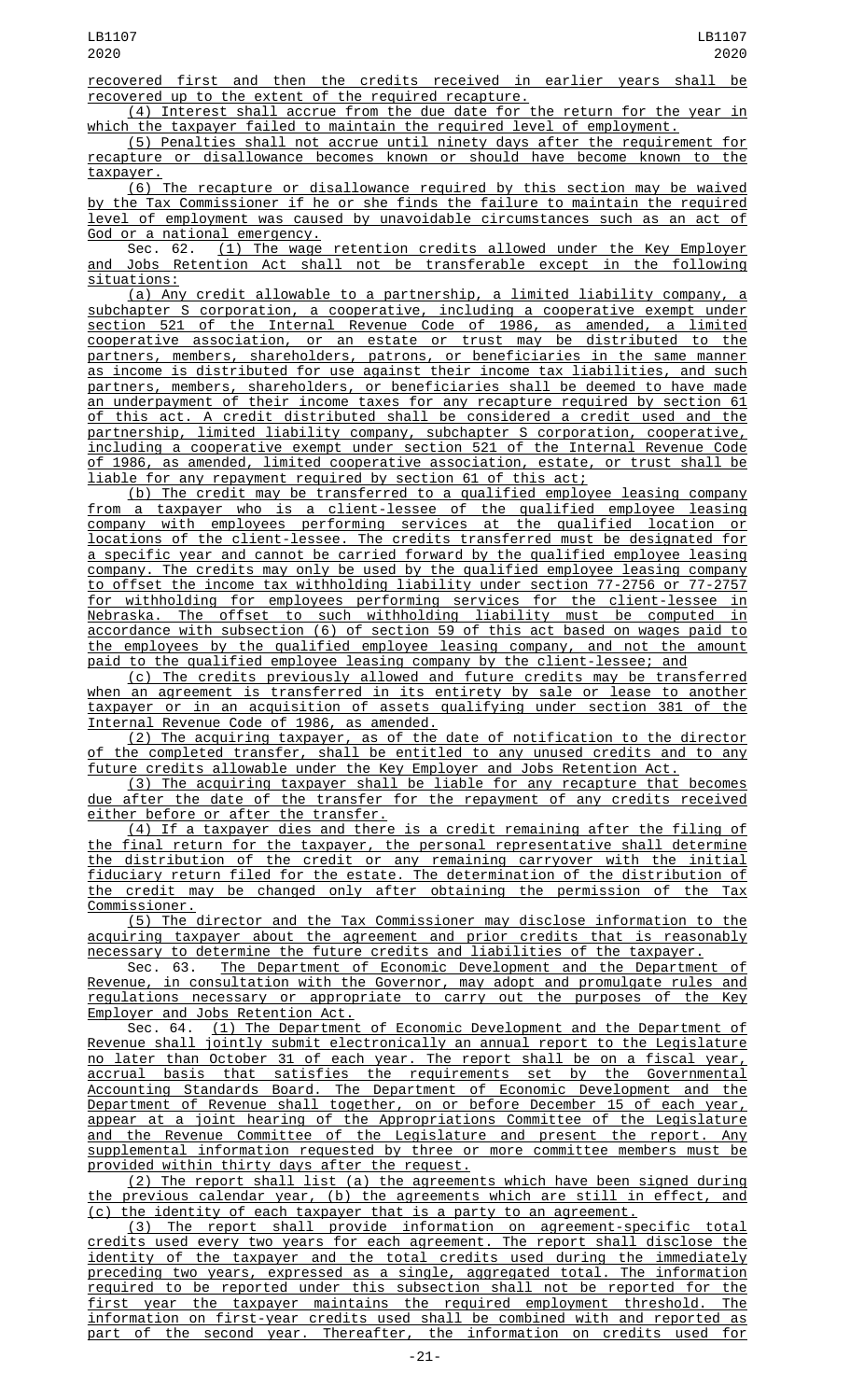succeeding years shall be reported for each agreement every two years containing information on two years of credits used.

(4) No information shall be provided in the report that is protected by state or federal confidentiality laws.

Sec. 65. (1) Any complete application shall be considered a valid application on the date submitted for the purposes of the Key Employer and Jobs Retention Act.

(2) The director shall be allowed access, by the Tax Commissioner, to information associated with the Nebraska Advantage Act, the Nebraska Advantage Rural Development Act, the ImagiNE Nebraska Act, and the Employment and Investment Growth Act to meet the director's obligations under the Key Employer and Jobs Retention Act.

(3) The director may contract with the Tax Commissioner for services that the director determines are necessary to fulfill the director's responsibilities under the Key Employer and Jobs Retention Act, other than services which constitute the actual actions and decisions required to be taken or made by the director under the Key Employer and Jobs Retention Act.<br>Sec. 66. There shall be no new applications under the Key Emp.

There shall be no new applications under the Key Employer and Jobs Retention Act filed after May 31, 2021, without further authorization of the Legislature. All applications and all agreements pending, approved, or entered into on or before May 31, 2021, shall continue in full force and <u>effect.</u><br>Sec. 67.

Sections 67 to 77 of this act shall be known and may be cited as the Renewable Chemical Production Tax Credit Act.<br>Sec. 68. The Legislature finds and declares

The Legislature finds and declares that Nebraska is home to an emerging biotechnology and bioproducts sector that yields important innovations<br>and collaborative opportunities with the existing agricultural sector. The and collaborative opportunities with the existing agricultural sector. Legislature further finds that advances in biotechnology and bioproducts will play a critical role in addressing global challenges, reducing our environmental footprint, and creating sustainable materials including renewable chemicals made from Nebraska-based agricultural products.

Sec. 69. For purposes of the Renewable Chemical Production Tax Credit Act, unless the context otherwise requires:

(1) Biomass feedstock means sugar, starch, polysaccharide, glycerin, lignin, fat, grease, or oil derived from plants, animals, or algae or a protein capable of being converted to a building block chemical by means of a biological or chemical conversion process;

(2) Building block chemical means a molecule that is converted from biomass feedstock as a first product or a secondarily derived product that can be further refined into a higher-value chemical, material, or consumer product; (3) Director means the Director of Economic Development;

(4) Eligible business means a business that has been certified by the director under section 70 of this act;

(5) Food additive means a building block chemical that is not primarily consumed as food but which, when combined with other components, improves the taste, appearance, odor, texture, shelf life, or nutritional content of food. The director, in his or her discretion, shall determine whether or not a biobased chemical is primarily consumed as food;

(6) Pre-eligibility production threshold means, with respect to each eligible business, the number of pounds of renewable chemicals produced, if any, by an eligible business during the calendar year prior to the calendar year in which the business first qualified as an eligible business pursuant to section 70 of this act; and

(7)(a) Renewable chemical means a building block chemical with a significant biobased content that can be used for products including polymers, plastics, food additives, solvents, intermediate chemicals, or other formulated products with a significant nonfossil carbon content.

(b) Renewable chemical includes:

(i) Biobased chemicals that can be a food, feed, or fuel additive; and

(ii) Supplements, vitamins, nutraceuticals, and pharmaceuticals.

(c) The director may include additional chemicals or materials in the definition of renewable chemical by rule and regulation after consulting with appropriate experts from the University of Nebraska, including, but not limited to, the Industrial Agricultural Products Center.

(d) Renewable chemical does not include a chemical sold or used as fuel.

Sec. 70. <u>(1) A business may apply to the director for certification as an</u> eligible business. The program certification application shall be in the form and be made under the procedures specified by the director.

(2) Within thirty days after receiving a program certification application under this section, the director shall certify the business as satisfying the conditions required of an eligible business, request additional information, or deny the program certification application. If the director requests additional information, the director shall certify the business or deny the program certification application within thirty days after receiving the additional information. If the director neither certifies the business nor denies the program certification application within thirty days after receiving the original program certification application or within thirty days after receiving the additional information requested, whichever is later, then the program certification application is deemed approved if the business meets the requirements in subsection (3) of this section. A business that applies for program certification and is denied may reapply.

(3) To be certified as an eligible business under the Renewable Chemical Production Tax Credit Act, a business shall meet all of the following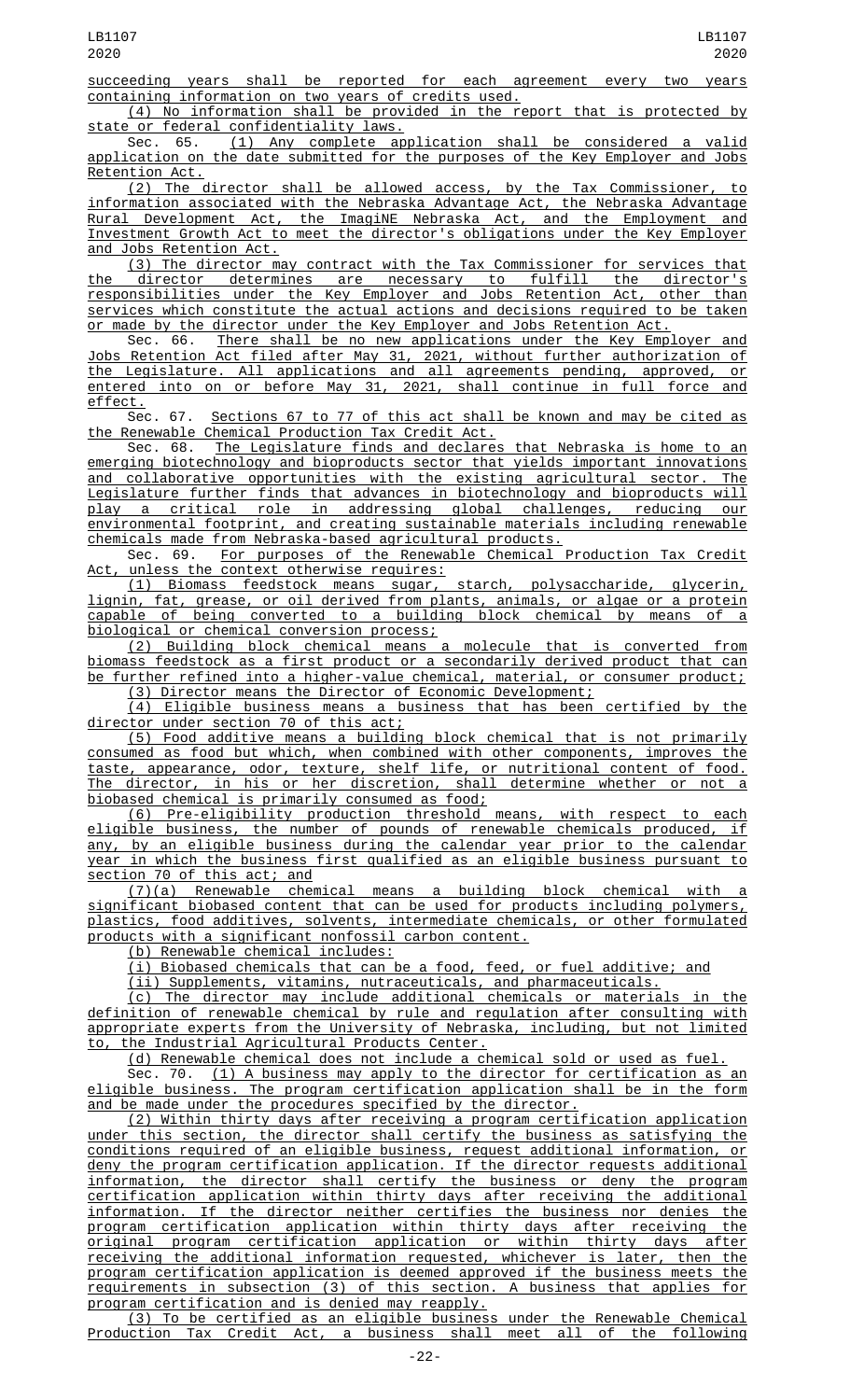(a) The business produced at least one million pounds of renewable chemicals in this state during the calendar year for which tax credits are sought;

(b) The business is physically located in this state;

(c) The business organized, expanded, or located in this state on or after the operative date of this section; and

(d) The business is in compliance with all agreements entered into under the act and pursuant to any other tax credits or programs administered by the Department of Economic Development or the Department of Revenue.

(4)(a) An eligible business shall enter into an agreement with the director for the successful completion of all requirements of the act. The agreement may certify the business to receive tax credits under the act for up to four years.

(b) As part of the agreement, the eligible business shall agree to collect and provide any information reasonably required by the director or the Department of Revenue in order to allow the director and department to fulfill

their reporting obligations under section 76 of this act.<br>Sec. 71. The director shall consider program cert Sec. 71. The director shall consider program certification applications under section 70 of this act in the order in which they are received. The director may accept program certification applications on a continuous basis or may establish, by rule and regulation, an annual program certification application deadline. The director may approve program certification applications for eligible businesses for a total of up to three million dollars in tax credits for calendar years 2022 and 2023 and up to six million dollars per calendar year for calendar years 2024 and beyond. Program certification applications approved after such annual limit has been reached shall be placed on a wait list in the order in which they are received.

Sec. 72. (1) An eligible business may apply to the Department of Revenue for tax credits under the Renewable Chemical Production Tax Credit Act.

(2) To receive tax credits, the eligible business shall submit a tax credit application to the Department of Revenue on a form prescribed by the department. The tax credit application shall be made during the calendar year following the calendar year in which the eligible business produced the renewable chemicals for which it seeks tax credits. The tax credit application shall include the following information:

(a) The number of pounds of renewable chemicals produced in the state by the eligible business during the calendar year for which tax credits are sought; and

(b) Any other information reasonably required by the department in order to establish and verify the amount of credits earned under the act.

(3) An eligible business shall fulfill all the requirements of the act and its agreement with the director under section 70 of this act before receiving tax credits under the act or entering into a subsequent agreement. If an agreement is not successfully fulfilled, the director may decline to enter into a subsequent agreement and the Department of Revenue may decline to issue a tax

 $\frac{\text{credit.}}{(4)}$ (4) If the department determines that a tax credit application is complete, that an eligible business qualifies for tax credits, and that the eligible business has fulfilled all requirements of its agreement with the director, the department shall approve the tax credit application within the limits set forth in sections 71 and 73 of this act and shall certify the amount of tax credits approved to the eligible business.

Sec. 73. <u>(1) The tax credit under the Renewable Chemical Production Tax</u> Credit Act shall be in an amount equal to the product of seven and one-half cents multiplied by the number of pounds of renewable chemicals produced in this state by the eligible business during each calendar year in excess of the eligible business's pre-eligibility production threshold. The maximum amount of tax credits that may be issued to an eligible business under a single tax credit application shall not exceed one million five hundred thousand dollars per year.

(2) The tax credit shall be a refundable credit that may be used against any income tax imposed by the Nebraska Revenue Act of 1967. Any credit in excess of the eligible business' tax liability shall be refunded to the taxpayer.

(3) An eligible business shall not receive a tax credit for renewable chemicals produced before the date the business first qualified as an eligible  $busines.  
(4) The$ </u>

tax credit shall not be available for any renewable chemicals produced before the 2022 calendar year.

(5) Any tax credit allowable to a partnership, a limited liability company, a subchapter S corporation, or an estate or trust may be distributed to the partners, limited liability company members, shareholders, or beneficiaries in the same manner as income is distributed.

(6) An eligible business shall claim the tax credit by attaching the tax credit certification received from the department under section 72 of this act to its tax return for the tax year in which the credit was approved.

Sec. 74. <u>The failure by an eligible business in fulfilling any</u> requirement of the Renewable Chemical Production Tax Credit Act or any of the terms and obligations of an agreement entered into pursuant to section 70 of this act may result in the reduction, termination, or rescission of the tax credits under the act and may subject the eligible business to the repayment or recapture of tax credits claimed.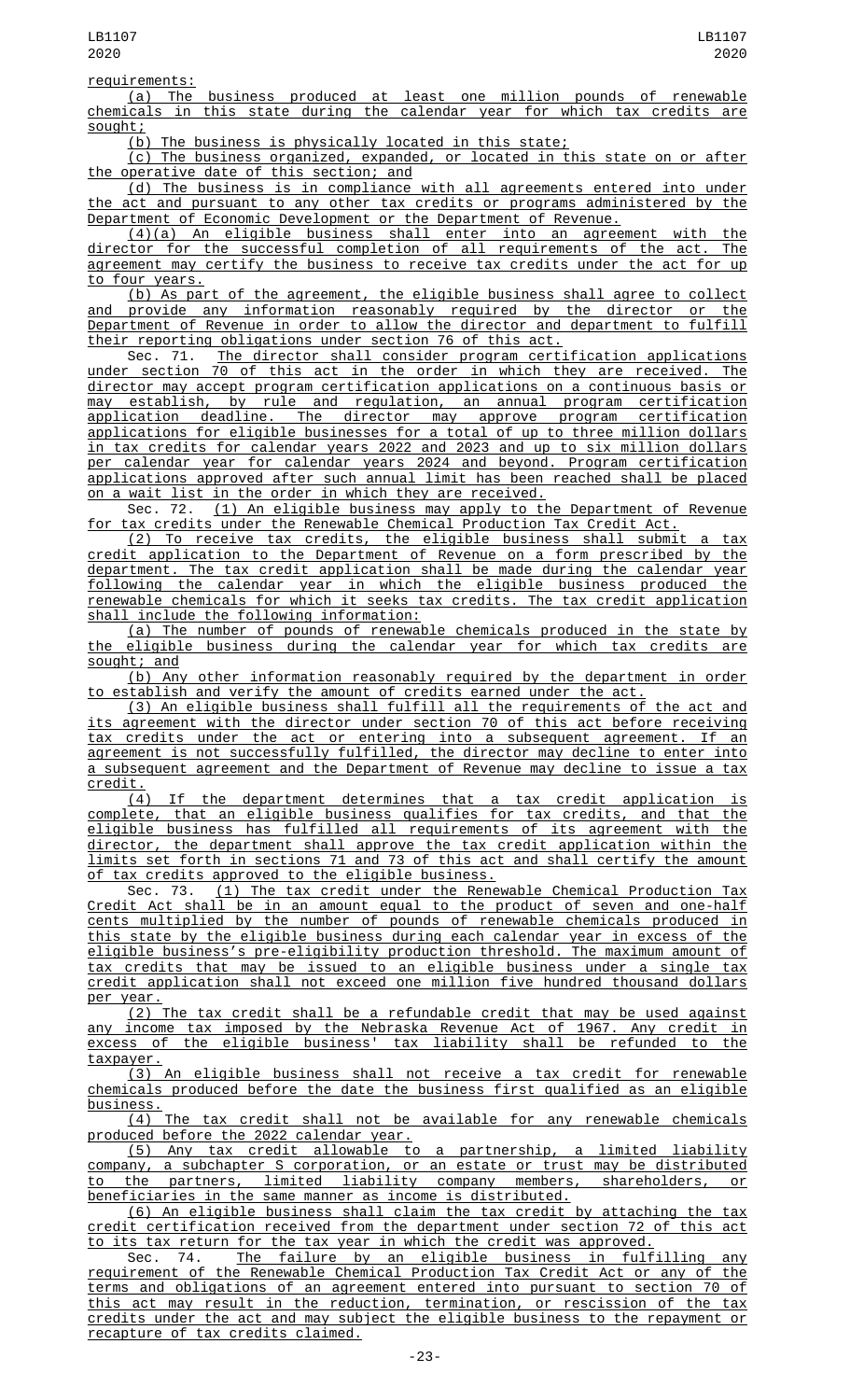Sec. 75. Except for the identity of a recipient of tax credits under the Renewable Chemical Production Tax Credit Act and the amount of such credits, any information or record in the possession of the Department of Economic Development or Department of Revenue with respect to the act shall be presumed by such departments to be a trade secret and shall be kept confidential by such departments unless otherwise ordered by a court.

Sec. 76. (1) On or before January 31, 2024, and on or before each January 31 thereafter, the director and the Department of Revenue shall electronically submit a report on the Renewable Chemical Production Tax Credit Act to the Revenue Committee of the Legislature. At a minimum, the report shall include the following information regarding tax credits and the recipients of such credits:

(a) The aggregate number of pounds, and a list of each type, of renewable chemicals produced in Nebraska by all recipients (i) during the calendar year prior to the calendar year for which each recipient first received tax credits and (ii) for each calendar year thereafter;

(b) The aggregate sales of all renewable chemicals produced by all recipients in each calendar year for which there are at least five recipients;

(c) The aggregate number of pounds, and a list of each type, of biomass feedstock used in the production of renewable chemicals in Nebraska by all recipients (i) during the calendar year prior to the calendar year for which each recipient first received tax credits and (ii) for each calendar year thereafter;

(d) The number of employees located in Nebraska of all recipients (i) during the calendar year prior to the calendar year for which each recipient first received tax credits and (ii) for each calendar year thereafter;

(e) The number and aggregate amount of tax credits issued for each calendar year;

(f) The number of eligible businesses placed on the wait list for each calendar year and the total number of eligible businesses remaining on the wait list at the end of that calendar year;

(g) The dollar amount of tax credit claims placed on the wait list for each calendar year and the total dollar amount of tax credit claims remaining on the wait list at the end of that calendar year;

(h) For each eligible business which received tax credits during each calendar year: (i) The identity of the eligible business; (ii) the amount of the tax credits; and (iii) the manner in which the eligible business first qualified as an eligible business, whether by organizing, expanding, or locating in the state; and

(i) The total amount of all tax credits claimed during each calendar year, and the portion issued as refunds.

(2) In order to protect the presumption of confidentiality provided for section 75 of this act, the director and Department of Revenue shall report all information in an aggregate form to prevent, to the extent reasonably possible, information being attributable to any particular eligible business, except as provided in subdivision (1)(h) of this section.

Sec. 77. The Department of Economic Development and Department of Revenue may adopt and promulgate rules and regulations necessary to carry out the Renewable Chemical Production Tax Credit Act.

Sec. 78. Sections 78 to 83 of this act shall be known and may be cited as the Customized Job Training Act.<br>Sec. 79. The Customized

Sec. 79. The Customized Job Training Act shall be administered by the Department of Economic Development to provide funds in the form of grants to Department of Economic Development to provide funds in the form of grants<br>employers for reimbursement of job training expenses as set forth in the act.

Sec. 80. The Customized Job Training Cash Fund is created. Funds in the Customized Job Training Cash Fund shall be used for (1) general administrative costs of awarding job training reimbursement grants under the Customized Job Training Act and (2) job training reimbursement grants. Any money in the fund available for investment shall be invested by the state investment officer pursuant to the Nebraska Capital Expansion Act and the Nebraska State Funds Investment Act.

Sec. 81. <u>(1) Employers applying for job training reimbursement grants</u> under the Customized Job Training Act shall apply to the Department of Economic Development. The department shall provide job training reimbursement grants for job training programs for jobs that are net new jobs or that result in a net increase in wages per employee. The job training reimbursement grants shall be in proportion to the committed number of net new jobs created or committed net increase in wages per employee. The amount of each grant and number of grants awarded shall be determined by the department based upon available funding.

(2) The department shall create a job training reimbursement grant application, have authority to approve applications, and authorize the total amount of job training reimbursement grants expected to be awarded as a result of the training if the Director of Economic Development is satisfied that the plan in the application defines training that meets the eligibility application defines training that meets the requirements.

(3) The department shall submit an annual report electronically to the Appropriations Committee of the Legislature that includes the total number of job training reimbursement grants awarded, the total dollar amount of job training reimbursement grants awarded and to whom, the total expenditures made in administering the Customized Job Training Act, the number of individuals trained, the average wage of net new jobs, and a summary of the training provided.<br>Sec. 82.

(1) In order for an employer to apply for a job training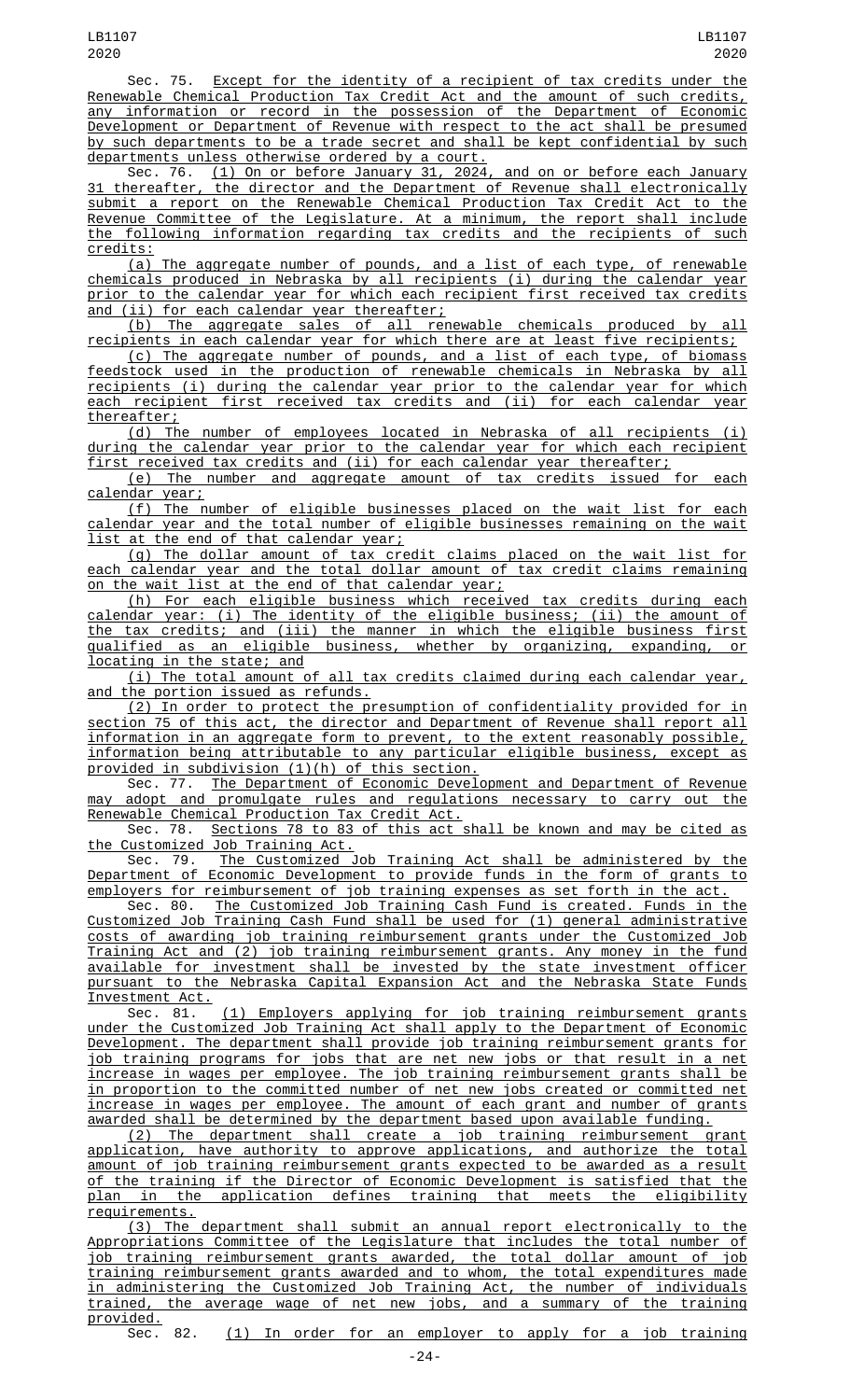(a) The jobs being trained for must be net new jobs or result in a net increase in wages per employee: and in wages per employee; and

(b) The jobs being trained for must meet or exceed the Nebraska average <u>annual wage.</u>

(2) Training may be provided by:

(a) The community college system or any accredited postsecondary educational institution;

(b) A Nebraska secondary school, public or private;

(c) A Nebraska educational service unit; or

(d) Any qualified training provider if the training results in:

(i) A national, state, or locally recognized certificate;

(ii) Preparation for a professional examination or licensure;

(iii) Endorsement for an existing credential or license; or

(iv) Development of recognized skill standards as defined by an industrial sector.

Sec. 83. An employer receiving a grant shall provide to the Department of Economic Development documentation:

(1) Showing the completion of the eligible job training. The department may require reimbursement of any funds for training not meeting eligibility requirements; and

(2) Showing that the employer has maintained or exceeded its current level of training expenditures in the fiscal year in which the grant was awarded.

Sec. 84. Sections 84 to 110 of this act shall be known and may be cited as the Nebraska Transformational Projects Act.

Sec. 85. For purposes of the Nebraska Transformational Projects Act, the definitions found in sections 86 to 97 of this act shall be used.<br>Sec. 86. Applicant means a postsecondary institution having

Applicant means a postsecondary institution having a college of medicine located in the State of Nebraska.

Sec. 87. Continuation period means the period of five years immediately following the end of the transformational period.

Sec. 88. Date of application means the date that a completed application is filed under the Nebraska Transformational Projects Act.<br>Sec. 89. Director means the Director of Economic Deve

Director means the Director of Economic Development.

Sec. 90. Investment means the amount paid by the applicant for:

(1) Real property that is (a) constructed after the date of application, (b) owned by the applicant, (c) located at the qualified location, and (d) used to carry out the project; or

(2) Equipment that is (a) purchased after the date of application, (b) owned by the applicant, (c) located at the qualified location, and (d) used to <u>carry out the project.</u><br>Sec. 91. Matchin

<u>Matching funds means the funds provided toward investment at a</u> project by the State of Nebraska pursuant to section 101 of this act.

Sec. 92. <u>(1) Private dollars means dollars donated to the applicant</u> specifically for the project by any combination of one or more of the following:

(a) An individual;

(b) An organization that is exempt from income tax under section 501(c) of the Internal Revenue Code; or

(c) Any nongovernmental organization.

(2) Private dollars does not include any direct or indirect funding from any federal, state, or local government.

Sec. 93. <u>Project means an investment by the applicant of at least one</u> billion six hundred million dollars at one qualified location which is made to carry out the requirements for the qualified location to be included in the program described in Title VII, Subtitle C, section 740 of Public Law 116-92.

Sec. 94. Qualified location means any parcel of real property, or contiguous or adjacent parcels of real property, within the State of Nebraska that is or are owned by the applicant, and such other parcels owned by the applicant that are necessary to support the applicant's project at such parcel or parcels. Except to the extent required for a project to be included in the program described in Title VII, Subtitle C, section 740 of Public Law 116-92, the award made for a qualified location may not be used for athletic or recreational purposes, except that a qualified location may contain space, totaling less than ten percent of the facility square footage at the project, that may be used for food service or for exercise or recreational purposes as is commonly used for the health and well-being of employees, students, and patients.

Sec. 95. <u>Related entity means any entity which is a subsidiary or</u> affiliated entity of the applicant or which has, as one of its purposes for existence, the financial support of the applicant.

Sec. 96. <u>Transformational period means the period of time from the date</u> of the complete application through the earlier of (1) the end of the tenth year after the year in which the complete application was filed with the director or (2) the end of the year in which the applicant attains the onebillion-six-hundred-million-dollar investment requirement.

Sec. 97. Year means the fiscal year of the State of Nebraska.

Sec. 98. <u>(1) In order to be eligible to receive the matching funds</u> allowed in the Nebraska Transformational Projects Act, the applicant shall file an application with the director, on a form developed by the director, requesting an agreement.

(2) The application shall:

(a) Identify the project, including the qualified location of such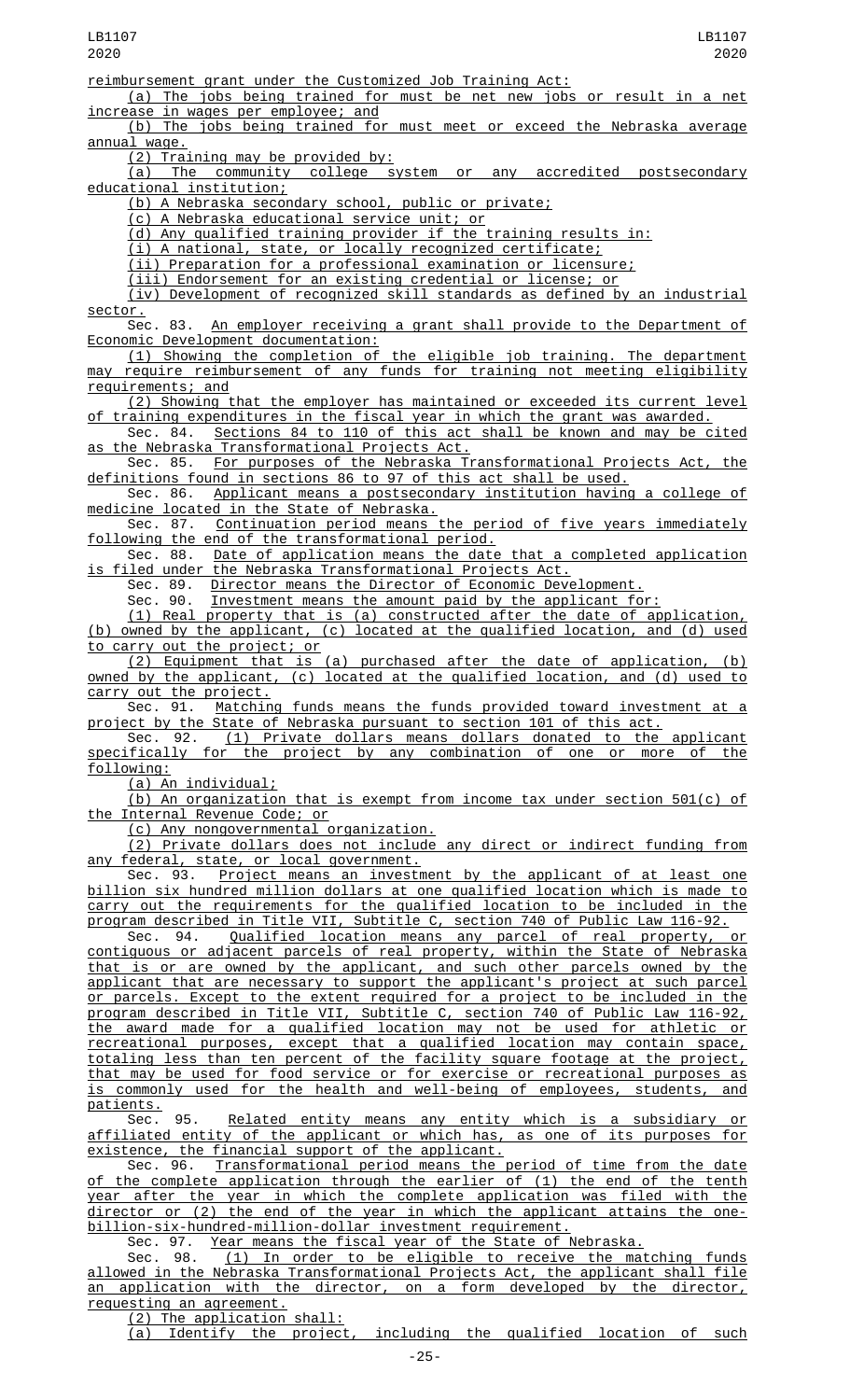project, and state that the applicant is pursuing a partnership with the federal government pursuant to Title VII, Subtitle C, section 740 of Public Law 116-92 for the project;

(b) State the estimated, projected amount of total new investment at the project, which shall not be less than one billion six hundred million dollars, including the estimated, projected amount of private dollars and matching funds;

(c) Include an independent assessment of the economic impact to Nebraska from the project and its construction, which shall be performed by a professional economist or economics firm which is not in the regular employ of the applicant. The assessment must show, to the reasonable satisfaction of the director, an economic impact to Nebraska of at least two billion seven hundred million dollars during the planning and construction period and at least four billion six hundred million dollars during the ten-year period beginning either when construction is commenced or when the application is approved;

(d) Include approval of the project and of submission of the application by the governing body of the applicant. Approval of the project may be subject to other federal, state, and local government approvals needed to complete the project and subject to obtaining the funding, financing, and donations needed for the project;

(e) State the E-Verify number or numbers that will be used by the applicant for employees at the qualified location as provided by the United States Citizenship and Immigration Services; and

(f) Contain a nonrefundable application fee of twenty-five thousand<br>dollars. The fee shall be remitted to the State Treasurer for credit to the The fee shall be remitted to the State Treasurer for credit to the Nebraska Transformational Project Fund.

(3) An application must be complete to establish the date of the application. An application shall be considered complete once it contains the items listed in subsection (2) of this section.

(4) Once satisfied that the application is complete and that the applicant is eligible to receive the matching funds allowed in the Nebraska Transformational Projects Act, the director shall approve the application.

(5) There shall be no new applications filed under this section after December 31, 2023. Any complete application filed on or before December 31, 2023, shall be considered by the director and approved if the location and applicant qualify for approval. Agreements may be executed with regard to any complete application filed on or before December 31, 2023.

Sec. 99. <u>(1) Within ninety days after approval of the application, the</u> director shall prepare and deliver a written agreement to the applicant for the applicant's signature. The applicant and the director, on behalf of the State of Nebraska, shall enter into such written agreement. Under the agreement, the applicant shall agree to undertake the project and report all investment at the project to the director annually. The director, on behalf of the State of Nebraska, shall agree to allow the applicant to receive the matching funds allowed in the Nebraska Transformational Projects Act, subject to appropriation of such funds by the Legislature. The application, and all supporting documentation, to the extent approved, shall be considered a part of the agreement. The agreement shall state:

(a) The qualified location;

(b) The type of documentation the applicant will need to document its investment and receipt of private dollars under the act;

(c) The date the application was complete;

(d) A requirement that the applicant be and will stay registered for the E-Verify Program provided by the United States Citizenship and Immigration Services for the duration of the project;

(e) A requirement that the applicant update the director within sixty days of the following events:

(i) Execution of an agreement for construction of real property at the project;<br><u>(ii</u>)

Local approval for construction of real property at the project;

(iii) A binding commitment for financing of the project by a private lender, to the extent applicable;

(iv) Commencement of construction of real property at the project; and

(v) The issuance of a certificate of occupancy for real property at the project;

(f) A requirement that the applicant provide any information needed by the director to perform his or her responsibilities under the Nebraska Transformational Projects Act, in the manner specified by the director;

(g) A requirement that the applicant provide an annually updated timetable showing the private dollars donated and received and the investment at the project, in the manner specified by the director; and

(h) A requirement that the applicant update the director annually, with its timetable or in the manner specified by the director, on any changes in plans or circumstances which it reasonably expects will affect the investment or expected donations for the project.

(2) Any failure by the applicant to timely provide the updates or information required by the director or the act may result in the loss of the right to receive matching funds or, at the discretion of the director, result in the deferral of matching fund disbursements until such updates and information have been provided to the director by the applicant.

(3) The applicant shall provide documentation to the director validating the receipt of private dollars but is not required to disclose the names of any donors of private dollars.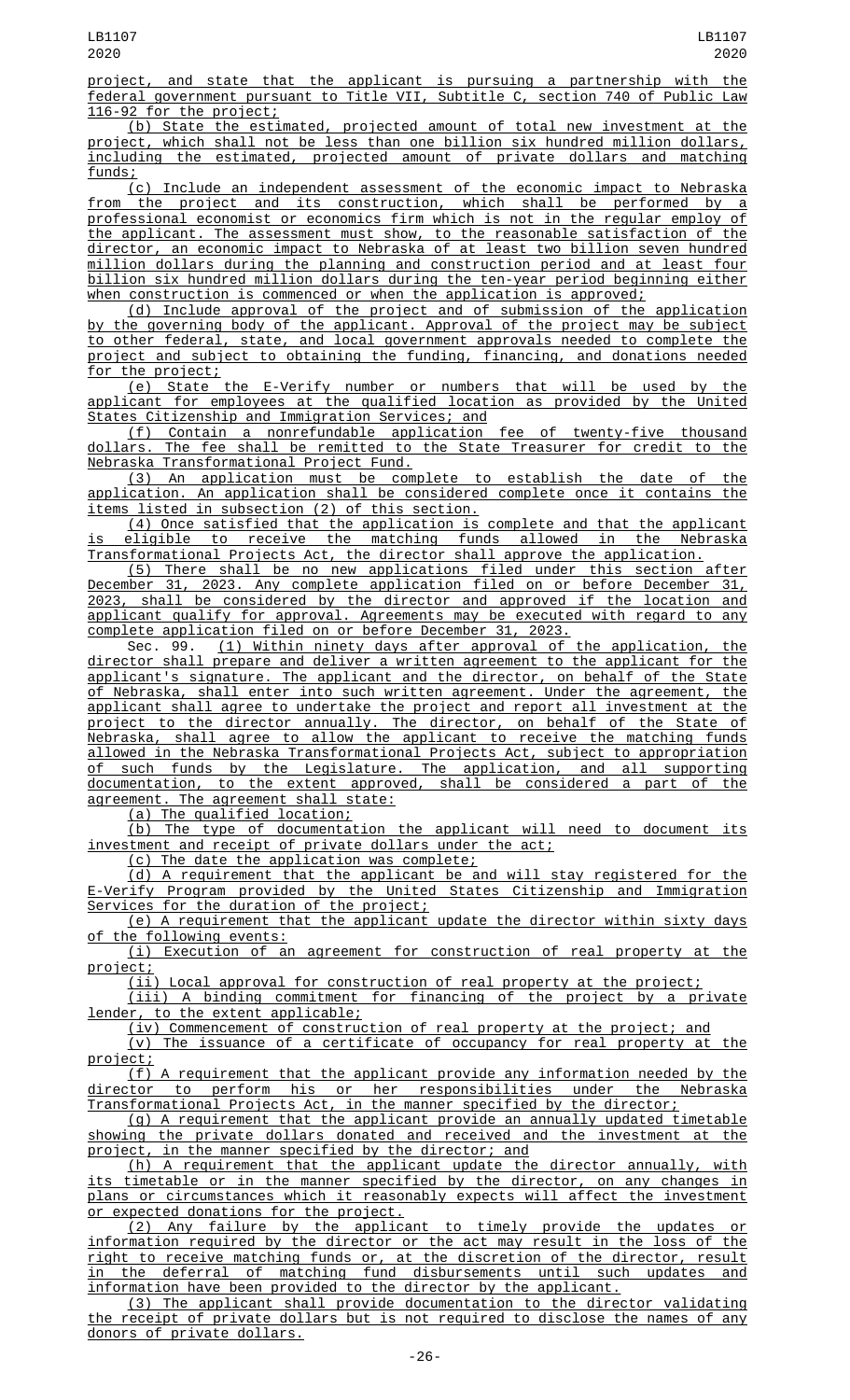(4) An agreement under the Nebraska Transformational Projects Act shall have a duration of no more than fifteen years after the date of application, consisting of up to the ten years of the transformational period followed by the five-year continuation period, except that such agreement shall remain effective until all matching fund payments have been received as provided for under the act.

(5) An agreement under the Nebraska Transformational Projects Act must be approved by the governing body of the applicant to be valid.

Sec. 100. The following transactions or activities shall not create investment under the Nebraska Transformational Projects Act except as specifically allowed by this section:

(1) The renegotiation of any private donor commitment in existence before the date of application, except to the extent of additional donation commitments;

(2) The purchase of any property which was previously owned by the applicant or a related entity. The first purchase by either the applicant or a related entity shall be treated as investment if the item was first placed in service in the state after the date of the application;

(3) The renegotiation of any agreement in existence on the date of application which does not materially change any of the material terms of the agreement shall be presumed to be a transaction entered into for the purpose of facilitating benefits under the act and shall not be allowed in the meeting of the required investment level under the act; and

(4) Any purchase of property from a related entity, except that the applicant will be considered to have made investment under the act to the extent the related entity would have been considered to have made investment on the purchase of the property if the related entity was considered the applicant.

Sec. 101. (1) Subject to section 104 of this act, an applicant shall, upon the applicant's project being selected for the program established under Title VII, Subtitle C, section 740 of Public Law 116-92 and the receipt of one billion federal dollars, be entitled to receive, from the State of Nebraska, three hundred million dollars as matching funds for the three hundred million dollars of private dollars received by the applicant by the end of the continuation period.

(2) Subject to section 104 of this act, the state shall pay the available matching funds to the applicant on an annual basis.

Sec. 102. (1) The right to matching funds prescribed in section 101 of this act shall be established by filing the forms required by the director. The matching funds may only be used by the applicant to make investments at the project or to pay off debt financing for such investments. Matching funds and private dollars shall be counted towards the attainment of the one-billion-sixhundred-million-dollar investment requirement.

(2) Interest at the rate specified in section 45-104.02, as such rate may from time to time be adjusted, shall be due by the applicant on any repayment of matching funds.

(3) All interpretations of the Nebraska Transformational Projects Act shall be made by the director.

(4) An audit of a project shall be made by the director to the extent and in the manner determined by the director. The director may recover any matching funds which were erroneously allowed by issuing a repayment determination within the later of three years from the date the matching funds were paid or three years after the end of the continuation period.

(5) Any determination by the director that the applicant does not qualify, that a location is not a qualified location, that a project does not qualify, that a private-dollar donation does not qualify, or that matching funds must be repaid may be protested by the applicant to the director within sixty days<br>after the mailing to the applicant of the written notice of the proposed the mailing to the applicant of the written notice of the proposed determination by the director. If the notice of proposed determination is not protested in writing by the applicant within the sixty-day period, the proposed determination is a final determination. If the notice is protested, the director, after a formal hearing by the director or by an independent hearing officer appointed by the director, if requested by the applicant in such protest, shall issue a written order resolving such protest.

Sec. 103. <u>(1) The applicant must make an investment of one billion six</u> hundred million dollars at the project, of which at least one billion dollars shall come from federal funding, before the end of the transformational period. If the applicant fails to reach such threshold, all of the matching funds paid to the applicant under the Nebraska Transformational Projects Act shall be repaid by the applicant to the director, and the applicant shall be entitled to no matching funds for the project.

(2) The applicant must maintain the required level of investment for the entire continuation period. If the applicant fails to maintain the required level of investment for the entire continuation period, all of the matching funds paid to the applicant under the act shall be repaid by the applicant to the director, and the applicant shall be entitled to no matching funds for the project.

(3) If the applicant fails to receive, before the end of the continuation period, three hundred million dollars of donations of private dollars to be used for the project, then all matching funds paid to the applicant under the act shall be repaid by the applicant to the director.

(4) The repayment required by this section shall not occur if the failure to receive a donation, or achieve or maintain the required level of investment,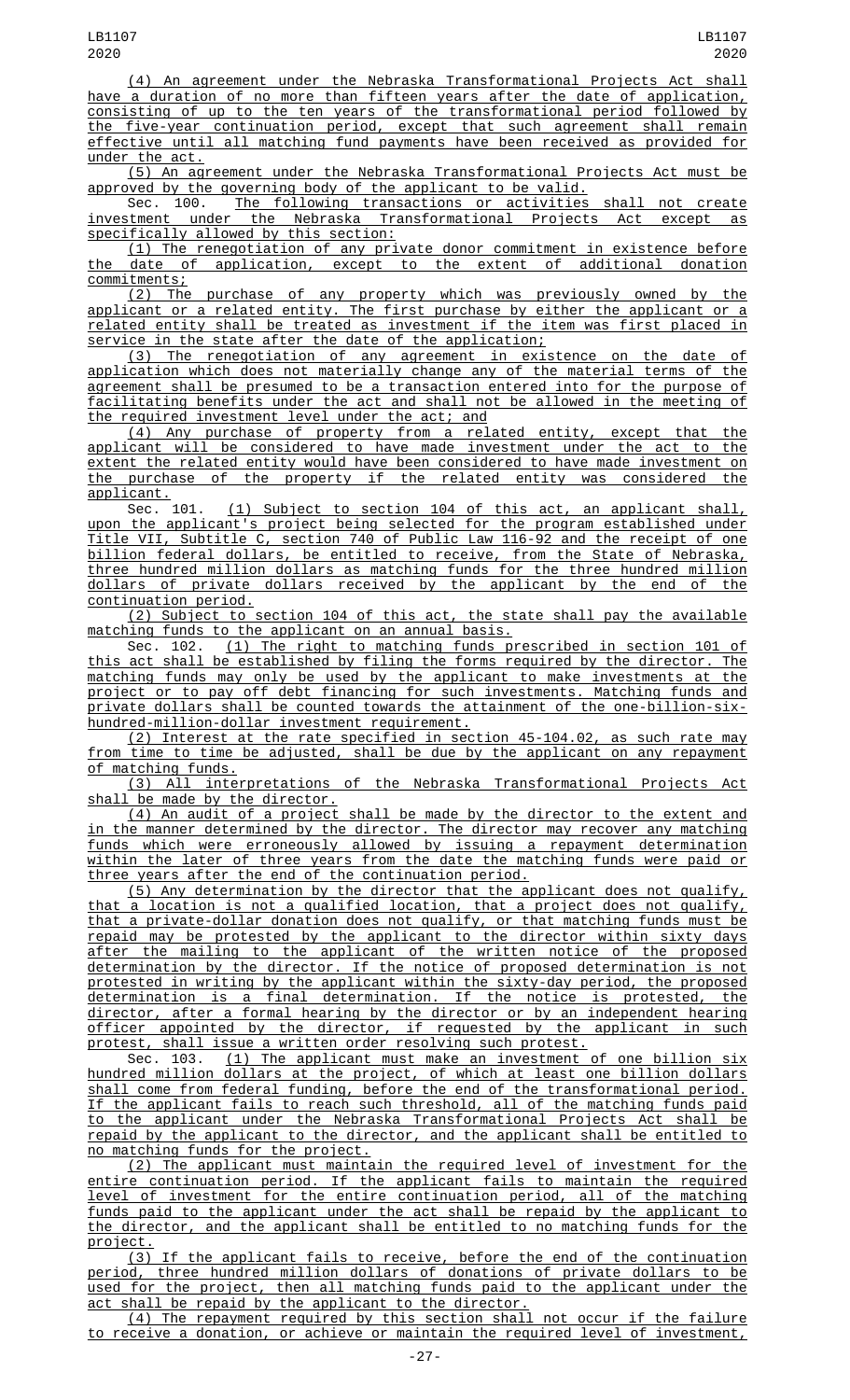Sec. 104. The right to receive matching funds under the Nebraska Transformational Projects Act:

(1) Shall be subject to the limitations provided in the act;

(2) Shall be subject to funds being appropriated by the Legislature; and (3) Shall not be transferable.

Sec. 105. If the applicant cannot be paid in full in any given fiscal year, then the matching funds shall be paid in later years until fully funded.

Sec. 106. <u>Any complete application shall be considered a valid</u> application on the date submitted for the purposes of the Nebraska Transformational Projects Act.

Sec. 107. <u>(1) No later than October 1, 2024, and no later than October 1</u> of each year thereafter, the director shall submit electronically an annual report for the previous fiscal year to the Legislature. The report shall be on a fiscal year, accrual basis that satisfies the requirements set by the Governmental Accounting Standards Board. The director shall, on or before December 15, 2024, and on or before December 15 of each year thereafter, appear at a joint hearing of the Appropriations Committee of the Legislature and the Revenue Committee of the Legislature and present the report. Any supplemental information requested by three or more committee members shall be presented within thirty days after the request.

(2) The report shall state (a) the payment of matching funds made by the State of Nebraska, (b) the expected payments of matching funds still to be made by the State of Nebraska, and (c) the investment made by the applicant.

(3) The report shall provide an explanation of the audit and review processes of the Department of Economic Development in approving and rejecting the provision of matching funds and in enforcing matching funds repayment.

(4) No information shall be provided in the report or in supplemental information that is protected by state or federal confidentiality laws. The identity of private donors shall not be included in the report.

Sec. 108. Except as otherwise provided in the Nebraska Transformational Projects Act, the director may adopt and promulgate all procedures and rules and regulations necessary to carry out the purposes of the act.

Sec. 109. (1) The Nebraska Transformational Project Fund is hereby created. The fund shall receive money from application fees paid under the<br>Nebraska Transformational Projects Act and from appropriations from the Nebraska Transformational Projects Act and from appropriations from Legislature, grants, private contributions, repayments of matching funds, and all other sources. Any money in the fund available for investment shall be invested by the state investment officer pursuant to the Nebraska Capital Expansion Act and the Nebraska State Funds Investment Act.

(2) It is the intent of the Legislature that the State Treasurer shall transfer an amount not to exceed three hundred million dollars to the Nebraska Transformational Project Fund. Such transfers shall only occur after the applicant has been selected for participation in the program described in Title VII, Subtitle C, section 740 of Public Law 116-92 and commitments totaling one billion three hundred million dollars in total investment, including only federal dollars and private donations, have been secured. In no case shall any transfer occur before fiscal year 2025-26 or before the total amount of refundable credits granted annually under the Nebraska Property Tax Incentive Act reaches three hundred seventy-five million dollars. Distributions shall only be made from the fund in amounts equal to the amount of private dollars received by the applicant for the project.

(3) Any money remaining in the fund after all obligations have been met shall be transferred to the General Fund.

Sec. 110. (1) In order to accomplish a project under the Nebraska Transformational Projects Act, an applicant may enter into contracts with any person, firm, or corporation providing for the implementation of any such project and providing for the long-term payment of the cost of such project.

(2) No applicant shall pledge the credit of the State of Nebraska for the payment of any sum owing on account of such contract, except that there may be pledged for the payment of any such contract any appropriation specifically made by the Legislature for such purpose, together with such funds of the applicant as the governing body of the applicant determines. An applicant may also convey, lease, or lease back all or any part of the project authorized by the Nebraska Transformational Projects Act and the land on which such project is situated to such person, firm, or corporation as the applicant may contract with pursuant to this section to facilitate the long-term payment of the cost of such project. Any such conveyance or lease shall provide that when the cost of such project has been paid, together with interest and other costs thereon, such project and the land on which such project is located shall become the property of the applicant.

Sec. 111. Sections 111 to 115 of this act shall be known and may be cited as the Nebraska Property Tax Incentive Act.

Sec. 112. For purposes of the Nebraska Property Tax Incentive Act:

(1) Allowable growth percentage means the percentage increase, if any, in the total assessed value of all real property in the state from the prior year to the current year, as determined by the department, except that in no case shall the allowable growth percentage exceed five percent in any one year;

(2) Department means the Department of Revenue;

(3) Eligible taxpayer means any individual, corporation, partnership, limited liability company, trust, estate, or other entity that pays school district taxes during a taxable year; and

(4) School district taxes means property taxes levied on real property in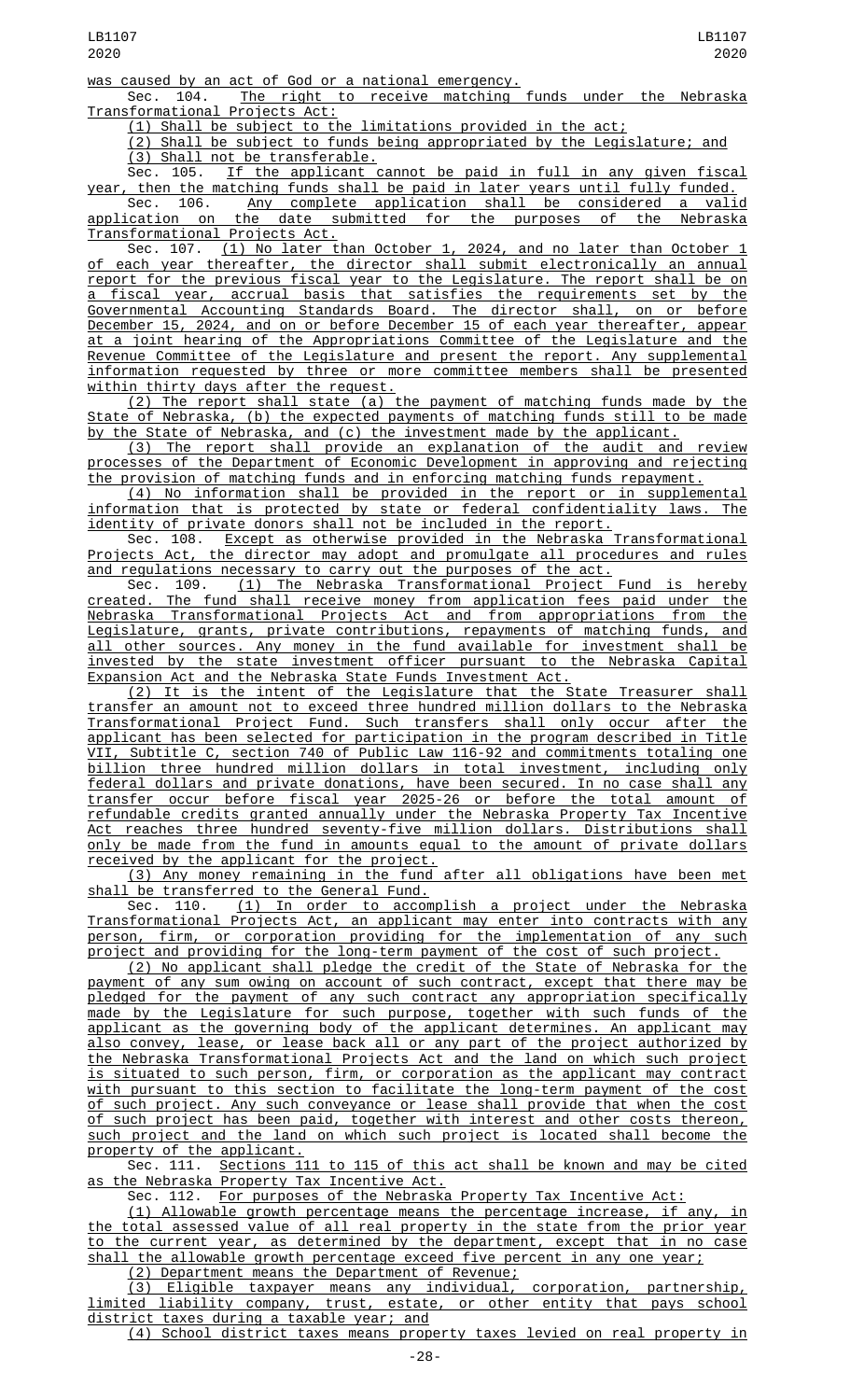this state by a school district or multiple-district school system, excluding any property taxes levied for bonded indebtedness and any property taxes levied as a result of an override of limits on property tax levies approved by voters pursuant to section 77-3444.

Sec. 113. (1) For taxable years beginning or deemed to begin on or after January 1, 2020, under the Internal Revenue Code of 1986, as amended, there shall be allowed to each eligible taxpayer a refundable credit against the income tax imposed by the Nebraska Revenue Act of 1967 or against the franchise tax imposed by sections 77-3801 to 77-3807. The credit shall be equal to the credit percentage for the taxable year, as set by the department under subsection (2) of this section, multiplied by the amount of school district taxes paid by the eligible taxpayer during such taxable year.

(2)(a) For taxable years beginning or deemed to begin during calendar year 2020, the department shall set the credit percentage so that the total amount of credits for such taxable years shall be one hundred twenty-five million dollars;

(b) For taxable years beginning or deemed to begin during calendar year 2021, the department shall set the credit percentage so that the total amount of credits for such taxable years shall be one hundred twenty-five million dollars plus either (i) the amount calculated for such calendar year under subdivision (3)(b)(ii)(B) of section 77-4602 or (ii) the amount calculated for such calendar year under subdivision (3)(c)(ii)(B) of section 77-4602, whichever is applicable;

(c) For taxable years beginning or deemed to begin during calendar year 2022, the department shall set the credit percentage so that the total amount of credits for such taxable years shall be the maximum amount of credits allowed under subdivision  $(2)(b)$  of this section plus either  $(i)$  the amount  $calculated$  for such calendar year under subdivision  $(3)(b)(ii)(B)$  of section 77-4602 or (ii) the amount calculated for such calendar year under subdivision (3)(c)(ii)(B) of section 77-4602, whichever is applicable;

(d) For taxable years beginning or deemed to begin during calendar year 2023, the department shall set the credit percentage so that the total amount of credits for such taxable years shall be the maximum amount of credits allowed under subdivision (2)(c) of this section plus either (i) the amount calculated for such calendar year under subdivision (3)(b)(ii)(B) of section 77-4602 or (ii) the amount calculated for such calendar year under subdivision (3)(c)(ii)(B) of section 77-4602, whichever is applicable;

(e) For taxable years beginning or deemed to begin during calendar year 2024, the department shall set the credit percentage so that the total amount of credits for such taxable years shall be three hundred seventy-five million dollars; and<br>(f) For

taxable years beginning or deemed to begin during calendar year 2025 and each calendar year thereafter, the department shall set the credit percentage so that the total amount of credits for such taxable years shall be the maximum amount of credits allowed in the prior year increased by the allowable growth percentage.

(3) If the school district taxes are paid by a corporation having an election in effect under subchapter S of the Internal Revenue Code, a partnership, a limited liability company, a trust, or an estate, the amount of school district taxes paid during the taxable year shall be allocated to the shareholders, partners, members, or beneficiaries in the same proportion that income is distributed. The department shall provide forms and schedules necessary for verifying eligibility for the credit provided in this section and for allocating the school district taxes paid.

Sec. 114. The department shall develop a procedure which will allow eligible taxpayers who are not subject to Nebraska income tax or franchise tax to be able to claim and receive the refundable credits allowed under the Nebraska Property Tax Incentive Act.

Sec. 115. The department may adopt and promulgate rules and regulations to carry out the Nebraska Property Tax Incentive Act.

Sec. 116. Section 18-2119, Revised Statutes Cumulative Supplement, 2018, is amended to read:

18-2119 (1) An authority shall, by public notice by publication once each week for two consecutive weeks in a legal newspaper having a general circulation in the city, prior to the consideration of any redevelopment contract proposal relating to real estate owned or to be owned by the authority, invite proposals from, and make available all pertinent information to, private redevelopers or any persons interested in undertaking the redevelopment of an area, or any part thereof, which the governing body has declared to be in need of redevelopment. Such notice shall identify the area, and shall state that such further information as is available may be obtained at the office of the authority. The authority shall consider all redevelopment proposals and the financial and legal ability of the prospective redevelopers to carry out their proposals and may negotiate with any redevelopers for proposals for the purchase or lease of any real property in the redevelopment project area. The authority may accept such redevelopment contract proposal as it deems to be in the public interest and in furtherance of the purposes of the Community Development Law if the authority has, not less than thirty days prior thereto, notified the governing body in writing of its intention to accept such redevelopment contract proposal. Thereafter, the authority may execute such redevelopment contract in accordance with the provisions of section 18-2118 and deliver deeds, leases, and other instruments and take all steps necessary to effectuate such redevelopment contract. In its discretion, the authority may,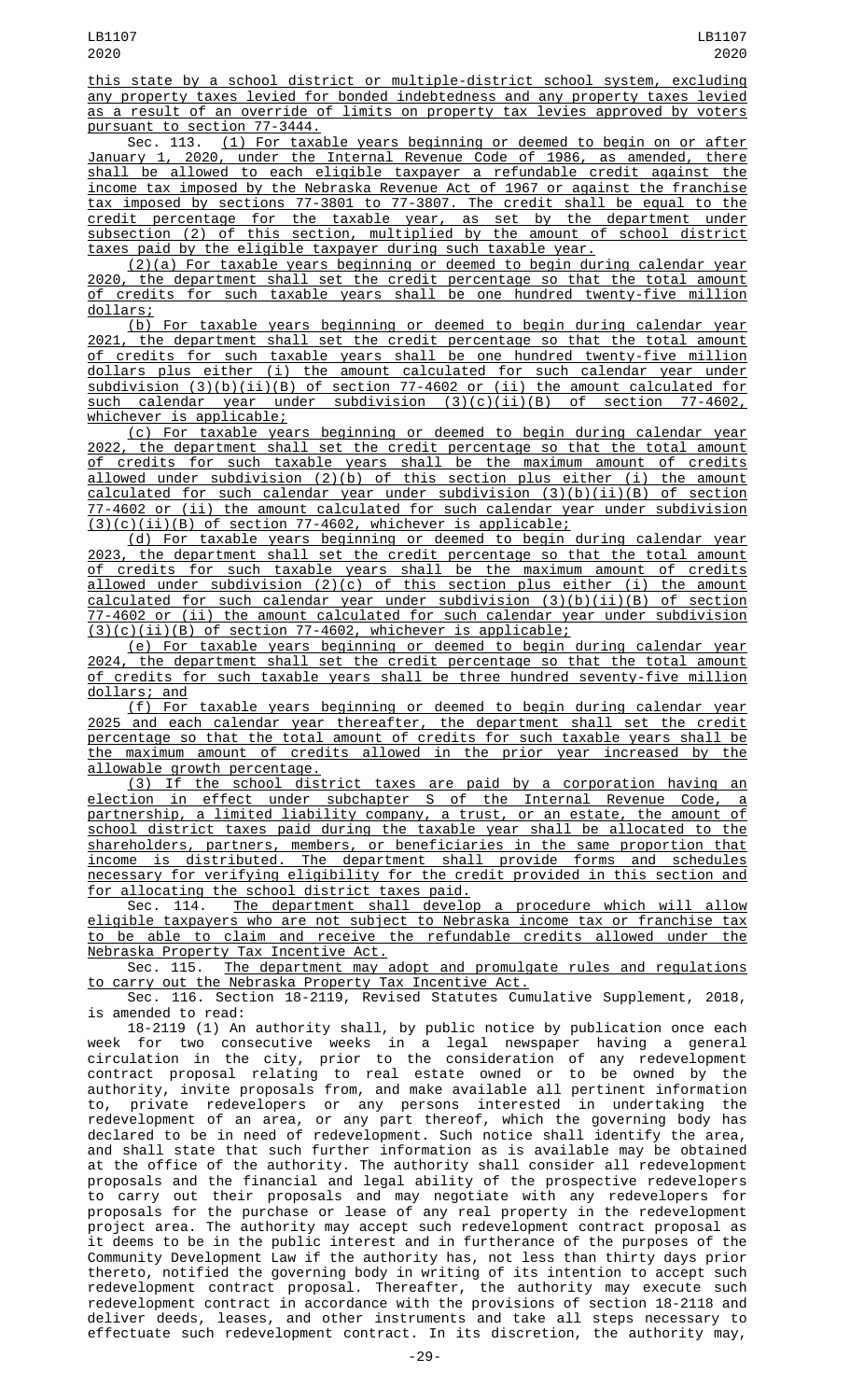without regard to the foregoing provisions of this section, dispose of real property in a redevelopment project area to private redevelopers for redevelopment under such reasonable competitive bidding procedures as it shall prescribe, subject to the provisions of section 18-2118.

(2) In the case of any real estate owned by a redeveloper, the authority may enter into a redevelopment contract providing for such undertakings as the authority shall determine appropriate. Any such redevelopment contract relating to real estate within an enhanced employment area shall include a statement of the redeveloper's consent with respect to the designation of the area as an enhanced employment area, shall be recorded with respect to the real estate owned by the redeveloper, and shall be binding upon all future owners of such real estate.

(3)(a) Prior to entering into a redevelopment contract pursuant to this section for a redevelopment plan that includes the division of taxes as provided in section 18-2147, the authority shall require the redeveloper to certify the following to the authority:

(i) Whether the redeveloper has filed or intends to file an application with the Department of Revenue to receive tax incentives under the Nebraska Advantage Act <u>or the ImagiNE Nebraska Act </u>for a project located or to be located within the redevelopment project area;

(ii) Whether such application includes or will include, as one of the tax incentives, a refund of the city's local option sales tax revenue; and

(iii) Whether such application has been approved under the Nebraska Advantage Act or the ImagiNE Nebraska Act.

(b) The authority may consider the information provided under subdivision (3)(a) of this section in determining whether to enter into the redevelopment contract.

(4) A redevelopment contract for a redevelopment plan or redevelopment project that includes the division of taxes as provided in section 18-2147 shall include a provision requiring that the redeveloper retain copies of all supporting documents that are associated with the redevelopment plan or redevelopment project and that are received or generated by the redeveloper for three years following the end of the last fiscal year in which ad valorem taxes are divided and provide such copies to the city as needed to comply with the city's retention requirements under section 18-2117.04. For purposes of this subsection, supporting document includes any cost-benefit analysis conducted pursuant to section 18-2113 and any invoice, receipt, claim, or contract received or generated by the redeveloper that provides support for receipts or payments associated with the division of taxes.

(5) A redevelopment contract for a redevelopment plan that includes the division of taxes as provided in section 18-2147 may include a provision requiring that all ad valorem taxes levied upon real property in a redevelopment project be paid before the taxes become delinquent in order for such redevelopment project to receive funds from such division of taxes.

Sec. 117. Section 18-2710.03, Revised Statutes Cumulative Supplement, 2018, is amended to read:

18-2710.03 (1) At the time that a qualifying business applies to a city to participate in an economic development program, the qualifying business shall certify the following to the city:

(a) Whether the qualifying business has filed or intends to file an application <del>with the Department of Revenue</del> to receive tax incentives under the Nebraska Advantage Act or the ImagiNE Nebraska Act for the same project for which the qualifying business is seeking financial assistance under the Local Option Municipal Economic Development Act;

(b) Whether such application includes or will include, as one of the tax incentives, a refund of the city's local option sales tax revenue; and

(c) Whether such application has been approved under the Nebraska Advantage Act or the ImagiNE Nebraska Act.

(2) The city may consider the information provided under this section in determining whether to provide financial assistance to the qualifying business under the Local Option Municipal Economic Development Act.

Sec. 118. Section 49-801.01, Revised Statutes Cumulative Supplement, 2018, is amended to read:<br>49-801.01 Except as provided by Article VIII, section 1B,

49-801.01 Except as provided by Article VIII, section 1B, of the Constitution of Nebraska and in sections 77-1106, 77-1108, 77-1109, 77-1117, 77-1119, 77-2701.01, 77-2714 to 77-27,123, 77-27,191, 77-2902, 77-2906, 77-2908, 77-2909, 77-4103, 77-4104, 77-4108, 77-5509, 77-5515, 77-5527 to 77-5529, 77-5539, 77-5717 to 77-5719, 77-5728, 77-5802, 77-5803, 77-5806, 77-5903, 77-6302, and 77-6306 and sections 11, 15, 19, 21, 22, 31, 34, 42, 52, 56, and 62 of this act, any reference to the Internal Revenue Code refers to

the Internal Revenue Code of 1986 as it exists on April 12, 2018.

Sec. 119. Section 50-1209, Revised Statutes Supplement, 2019, is amended to read:

50-1209 (1) Tax incentive performance audits shall be conducted by the office pursuant to this section on the following tax incentive programs:

(a) The Beginning Farmer Tax Credit Act;

(b) The ImagiNE Nebraska Act;

 $(c)$   $(b)$  The Nebraska Advantage Act;

(d) (c) The Nebraska Advantage Microenterprise Tax Credit Act;

<u>(e)</u> <del>(d)</del> The Nebraska Advantage Research and Development Act;

(f) (e) The Nebraska Advantage Rural Development Act;

 $\overline{(g)}$   $\overline{(f)}$  The Nebraska Job Creation and Mainstreet Revitalization Act;

(h) (g) The New Markets Job Growth Investment Act; and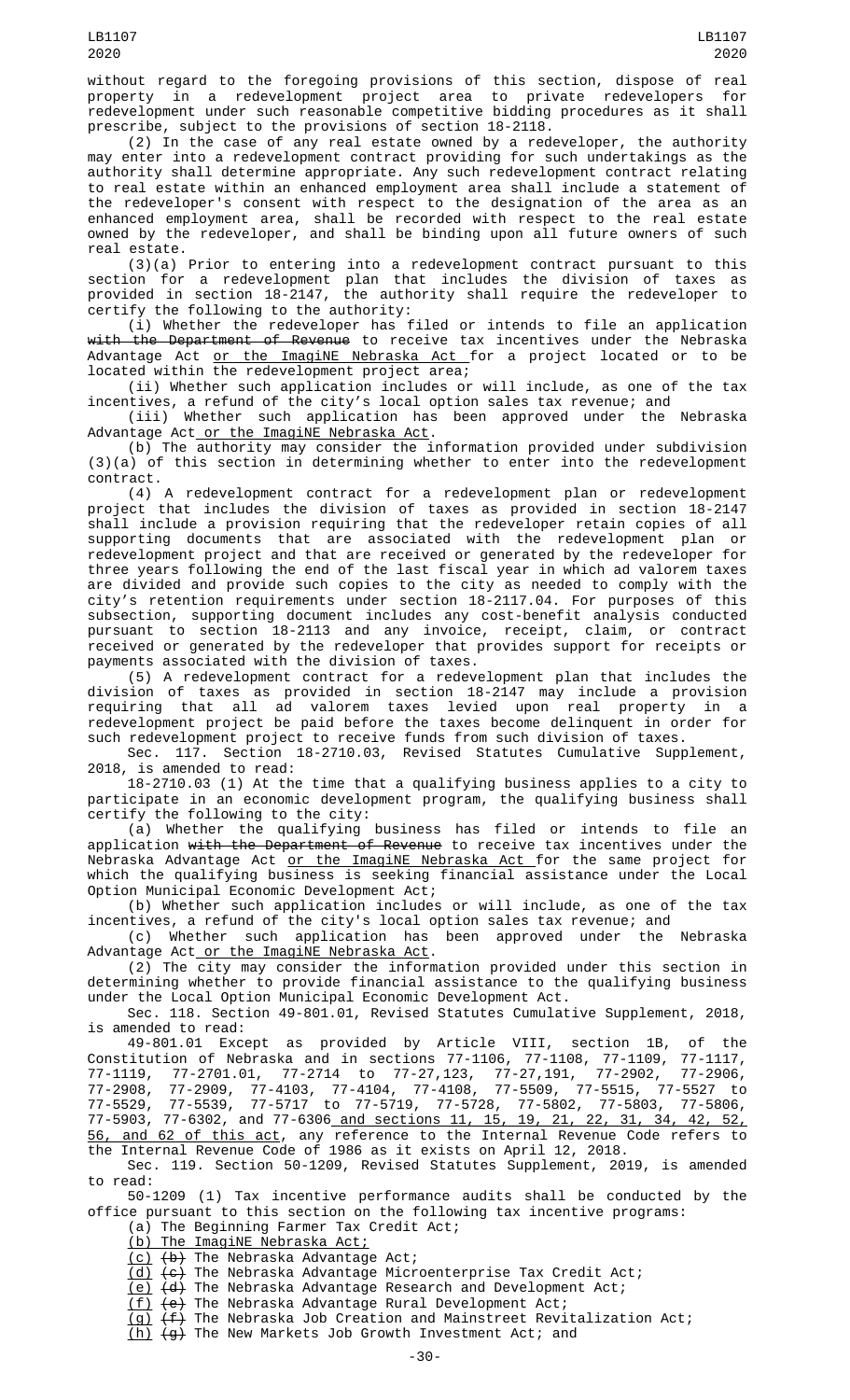(i) (h) Any other tax incentive program created by the Legislature for the purpose of recruitment or retention of businesses in Nebraska. In determining whether a future tax incentive program is enacted for the purpose of recruitment or retention of businesses, the office shall consider legislative intent, including legislative statements of purpose and goals, and may also consider whether the tax incentive program is promoted as a business incentive by the Department of Economic Development or other relevant state agency.

(2) The office shall develop a schedule for conducting tax incentive performance audits and shall update the schedule annually. The schedule shall ensure that each tax incentive program is reviewed at least once every five years.

(3) Each tax incentive performance audit conducted by the office pursuant to this section shall include the following:

(a) An analysis of whether the tax incentive program is meeting the following goals:

(i) Strengthening the state's economy overall by:

(A) Attracting new business to the state;

(B) Expanding existing businesses;

(C) Increasing employment, particularly employment of full-time workers. The analysis shall consider whether the job growth in those businesses receiving tax incentives is at least ten percent above industry averages;

(D) Creating high-quality jobs; and

(E) Increasing business investment;

(ii) Revitalizing rural areas and other distressed areas of the state;

(iii) Diversifying the state's economy and positioning Nebraska for the future by stimulating entrepreneurial firms, high-tech firms, and renewable energy firms; and

(iv) Any other program-specific goals found in the statutes for the tax incentive program being evaluated;

(b) An analysis of the economic and fiscal impacts of the tax incentive program. The analysis may take into account the following considerations in addition to other relevant factors:

(i) The costs per full-time worker. When practical and applicable, such costs shall be considered in at least the following two ways:

(A) By an estimation including the minimum investment required to qualify for benefits; and

(B) By an estimation including all investment;

(ii) The extent to which the tax incentive changes business behavior;

(iii) The results of the tax incentive for the economy of Nebraska as a whole. This consideration includes both direct and indirect impacts generally and any effects on other Nebraska businesses; and

(iv) A comparison to the results of other economic development strategies with similar goals, other policies, or other incentives;

(c) An assessment of whether adequate protections are in place to ensure the fiscal impact of the tax incentive does not increase substantially beyond the state's expectations in future years;

(d) An assessment of the fiscal impact of the tax incentive on the budgets of local governments, if applicable; and

(e) Recommendations for any changes to statutes or rules and regulations that would allow the tax incentive program to be more easily evaluated in the future, including changes to data collection, reporting, sharing information, and clarification of goals.

(4) For purposes of this section:

(a) Distressed area means an area of substantial unemployment as determined by the Department of Labor pursuant to the Nebraska Workforce Innovation and Opportunity Act;

(b) Full-time worker means an individual (i) who usually works thirty-five hours per week or more, (ii) whose employment is reported to the Department of Labor on two consecutive quarterly wage reports, and (iii) who earns wages equal to or exceeding the state minimum wage;

(c) High-quality job means a job that:

(i) Averages at least thirty-five hours of employment per week;

(ii) Is reported to the Department of Labor on two consecutive quarterly wage reports; and

(iii) Earns wages that are at least ten percent higher than the statewide industry sector average and that equal or exceed:

(A) One hundred ten percent of the Nebraska average weekly wage if the job is in a county with a population of less than one hundred thousand inhabitants; or

(B) One hundred twenty percent of the Nebraska average weekly wage if the job is in a county with a population of one hundred thousand inhabitants or more;

(d) High-tech firm means a person or unitary group that has a location with any of the following four-digit code designations under the North American Industry Classification System as assigned by the Department of Labor: 2111, 3254, 3341, 3342, 3344, 3345, 3364, 5112, 5173, 5179, 5182, 5191, 5413, 5415, or 5417;

(e) Nebraska average weekly wage means the most recent average weekly wage paid by all employers in all counties in Nebraska as reported by the Department of Labor by October 1 of each year;

(f) New business means a person or unitary group participating in a tax incentive program that did not pay income taxes or wages in the state more than two years prior to submitting an application under the tax incentive program.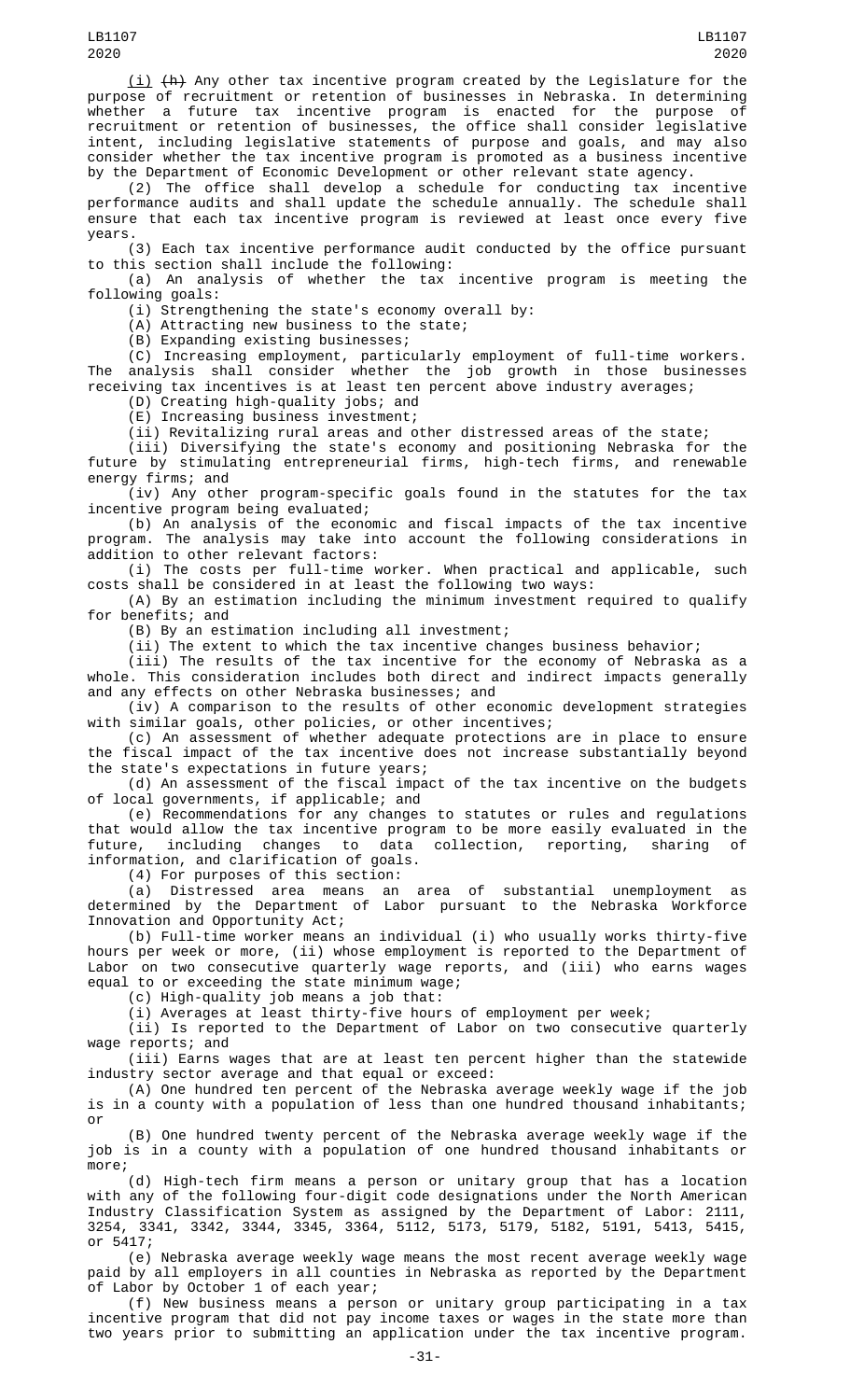For any tax incentive program without an application process, new business means a person or unitary group participating in the program that did not pay income taxes or wages in the state more than two years prior to the first day of the first tax year for which a tax benefit was earned;

(g) Renewable energy firm means a person or unitary group that has a location with any of the following six-digit code designations under the North American Industry Classification System as assigned by the Department of Labor: 111110, 111120, 111130, 111140, 111150, 111160, 111191, 111199, 111211, 111219, 111310, 111320, 111331, 111332, 111333, 111334, 111335, 111336, 111339, 111411, 111419, 111930, 111991, 113310, 221111, 221114, 221115, 221116, 221117, 221118, 221330, 237130, 237210, 237990, 325193, 325199, 331512, 331513, 331523, 331524, 331529, 332111, 332112, 333414, 333415, 333511, 333611, 333612, 333613, 334519, 485510, 541330, 541360, 541370, 541620, 541690, 541713, 541714, 541715, 561730, or 562213;

(h) Rural area means any village or city of the second class in this state or any county in this state with fewer than twenty-five thousand residents; and (i) Unitary group has the same meaning as in section 77-2734.04.

Sec. 120. Section 66-1344, Revised Statutes Supplement, 2019, is amended to read:

66-1344 (1) Beginning June 1, 2000, during such period as funds remain in the Ethanol Production Incentive Cash Fund, any ethanol facility shall receive a credit of seven and one-half cents per gallon of ethanol, before denaturing, for new production for a period not to exceed thirty-six consecutive months. For purposes of this subsection, new production means production which results from the expansion of an existing facility's capacity by at least two million gallons first placed into service after June 1, 1999, as certified by the facility's design engineer to the Department of Revenue. For expansion of an existing facility's capacity, new production means production in excess of the average of the highest three months of ethanol production at an ethanol facility during the twenty-four-month period immediately preceding certification of the facility by the design engineer. No credits shall be allowed under this subsection for expansion of an existing facility's capacity until production is in excess of twelve times the three-month average amount determined under this subsection during any twelve-consecutive-month period beginning no sooner than June 1, 2000. New production shall be approved by the Department of Revenue based on such ethanol production records as may be necessary to reasonably determine new production. This credit must be earned on or before December 31, 2003.

(2)(a) Beginning January 1, 2002, any new ethanol facility which is in production at the minimum rate of one hundred thousand gallons annually for the production of ethanol, before denaturing, and which has provided to the Department of Revenue written evidence substantiating that the ethanol facility has received the requisite authority from the Department of Environment and Energy and from the United States Department of Justice, Bureau of Alcohol, Tobacco, Firearms and Explosives, on or before June 30, 2004, shall receive a credit of eighteen cents per gallon of ethanol produced for ninety-six consecutive months beginning with the first calendar month for which it is eligible to receive such credit and ending not later than June 30, 2012, if the facility is defined by subdivision (b)(i) of this subsection, and for fortyeight consecutive months beginning with the first calendar month for which it is eligible to receive such credit and ending not later than June 30, 2008, if the facility is defined by subdivision (b)(ii) of this subsection. The new ethanol facility shall provide an analysis to the Department of Revenue of samples of the product collected according to procedures specified by the department no later than July 30, 2004, and at least annually thereafter. The analysis shall be prepared by an independent laboratory meeting the International Organization for Standardization standard ISO/IEC 17025:1999. Prior to collecting the samples, the new ethanol facility shall notify the department which may observe the sampling procedures utilized by the new ethanol facility to obtain the samples to be submitted for independent analysis. The minimum rate shall be established for a period of at least thirty days. In this regard, the new ethanol facility must produce at least eight thousand two hundred nineteen gallons of ethanol within a thirty-day period. The ethanol must be finished product which is ready for sale to customers.

(b) For purposes of this subsection, new ethanol facility means a facility for the conversion of grain or other raw feedstock into ethanol and other byproducts of ethanol production which (i) is not in production on or before September 1, 2001, or (ii) has not received credits prior to June 1, 1999. A new ethanol facility does not mean an expansion of an existing ethanol plant that does not result in the physical construction of an entire ethanol processing facility or which shares or uses in a significant manner any existing plant's systems or processes and does not include the expansion of production capacity constructed after June 30, 2004, of a plant qualifying for credits under this subsection. This definition applies to contracts entered into after April 16, 2004.

(c) Not more than fifteen million six hundred twenty-five thousand gallons of ethanol produced annually at an ethanol facility shall be eligible for credits under this subsection. Not more than one hundred twenty-five million gallons of ethanol produced at an ethanol facility by the end of the ninetysix-consecutive-month period or forty-eight-consecutive-month period set forth in this subsection shall be eligible for credits under this subsection.

(3) The credits described in this section shall be given only for ethanol produced at a plant in Nebraska at which all fermentation, distillation, and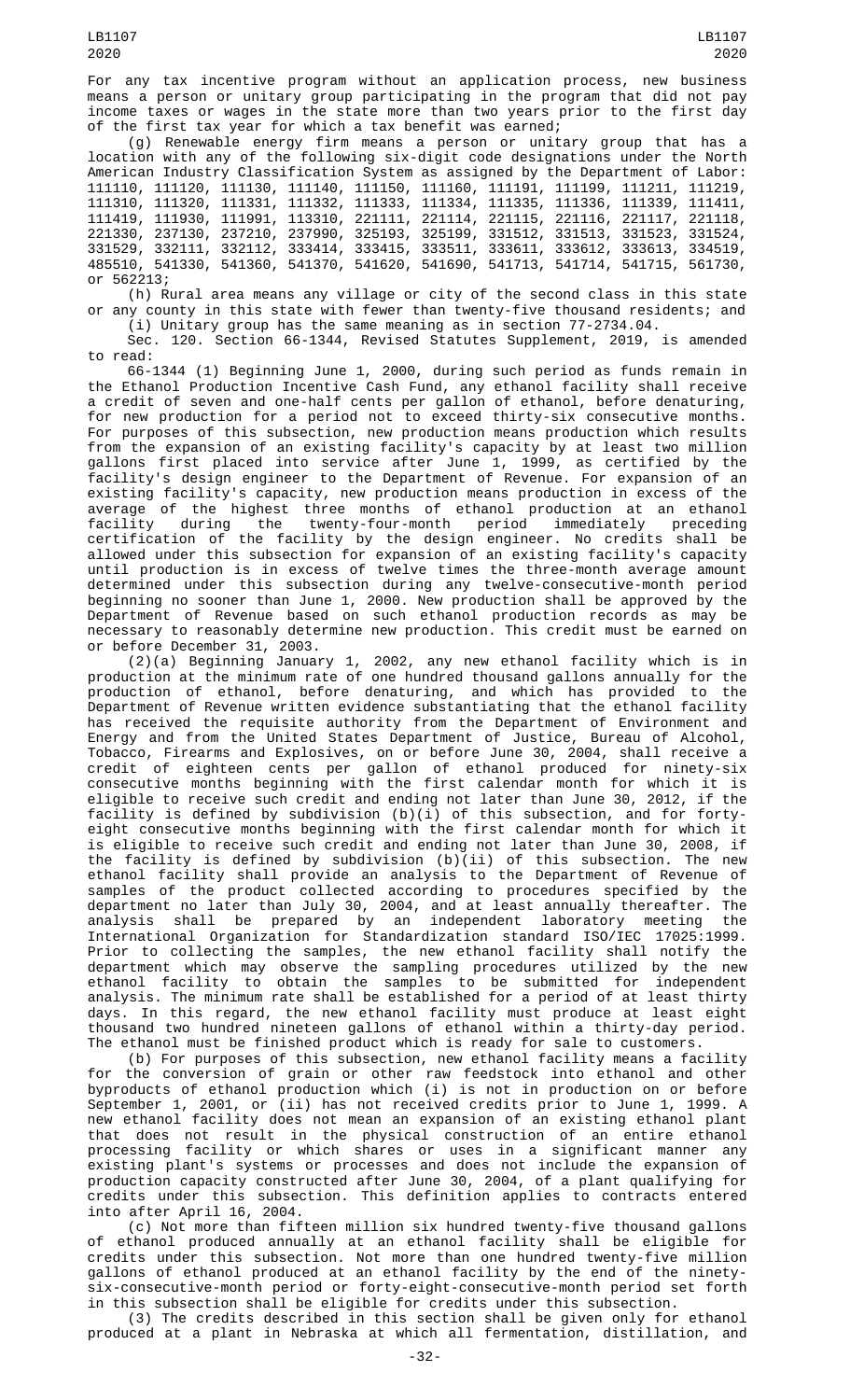dehydration takes place. No credit shall be given on ethanol produced for or sold for use in the production of beverage alcohol. Not more than ten million gallons of ethanol produced during any twelve-consecutive-month period at an ethanol facility shall be eligible for the credit described in subsection (1) of this section. The credits described in this section shall be in the form of a nonrefundable, transferable motor vehicle fuel tax credit certificate. No transfer of credits will be allowed between the ethanol producer and motor vehicle fuel licensees who are related parties.

(4) Ethanol production eligible for credits under this section shall be measured by a device approved by the Division of Weights and Measures of the Department of Agriculture. Confirmation of approval by the division shall be provided by the ethanol facility at the time the initial claim for credits provided under this section is submitted to the Department of Revenue and annually thereafter. Claims submitted by the ethanol producer shall be based on the total number of gallons of ethanol produced, before denaturing, during the reporting period measured in gross gallons.

(5) The Department of Revenue shall prescribe an application form and procedures for claiming credits under this section. In order for a claim for credits to be accepted, it must be filed by the ethanol producer within three years of the date the ethanol was produced or by September 30, 2012, whichever occurs first.

(6) Every producer of ethanol shall maintain records similar to those required by section 66-487. The ethanol producer must maintain invoices, meter readings, load-out sheets or documents, inventory records, including work-inprogress, finished goods, and denaturant, and other memoranda requested by the Department of Revenue relevant to the production of ethanol. On an annual basis, the ethanol producer shall also be required to furnish the department with copies of the reports filed with the United States Department of Justice, Bureau of Alcohol, Tobacco, Firearms and Explosives. The maintenance of all of this information in a provable computer format or on microfilm is acceptable in lieu of retention of the original documents. The records must be retained for a period of not less than three years after the claim for ethanol credits is filed.

(7) For purposes of ascertaining the correctness of any application for claiming a credit provided in this section, the Tax Commissioner (a) may examine or cause to have examined, by any agent or representative designated by him or her for that purpose, any books, papers, records, or memoranda bearing upon such matters, (b) may by summons require the attendance of the person responsible for rendering the application or other document or any officer or employee of such person or the attendance of any other person having knowledge in the premises, and (c) may take testimony and require proof material for his or her information, with power to administer oaths or affirmations to such person or persons. The time and place of examination pursuant to this subsection shall be such time and place as may be fixed by the Tax Commissioner and as are reasonable under the circumstances. In the case of a summons, the date fixed for appearance before the Tax Commissioner shall not be less than twenty days from the time of service of the summons. No taxpayer shall be subjected to unreasonable or unnecessary examinations or investigations. All records obtained pursuant to this subsection shall be subject to the confidentiality requirements and exceptions thereto as provided in section 77-27,119.

(8) To qualify for credits under this section, an ethanol producer shall provide public notice for bids before entering into any contract for the construction of a new ethanol facility. Preference shall be given to a bidder residing in Nebraska when awarding any contract for construction of a new ethanol facility if comparable bids are submitted. For purposes of this subsection, bidder residing in Nebraska means any person, partnership, foreign or domestic limited liability company, association, or corporation authorized to engage in business in the state with employees permanently located in Nebraska. If an ethanol producer enters into a contract for the construction of a new ethanol facility with a bidder who is not a bidder residing in Nebraska, such producer shall demonstrate to the satisfaction of the Department of Revenue in its application for credits that no comparable bid was submitted by a responsible bidder residing in Nebraska. The department shall deny an application for credits if it is determined that the contract was denied to a responsible bidder residing in Nebraska without cause.

(9) The pertinent provisions of Chapter 66, article 7, relating to the administration and imposition of motor fuel taxes shall apply to the administration and imposition of assessments made by the Department of Revenue relating to excess credits claimed by ethanol producers under the Ethanol Development Act. These provisions include, but are not limited to, issuance of a deficiency following an examination of records, an assessment becoming final after sixty days absent a written protest, presumptions regarding the burden of proof, issuance of deficiency within three years of original filing, issuance of notice by registered or certified mail, issuance of penalties and waiver thereof, issuance of interest and waiver thereof, and issuance of corporate officer or employee or limited liability company manager or member assessments. For purposes of determining interest and penalties, the due date will be considered to be the date on which the credits were used by the licensees to whom the credits were transferred.

(10) If a written protest is filed by the ethanol producer with the department within the sixty-day period in subsection (9) of this section, the protest shall: (a) Identify the ethanol producer; (b) identify the proposed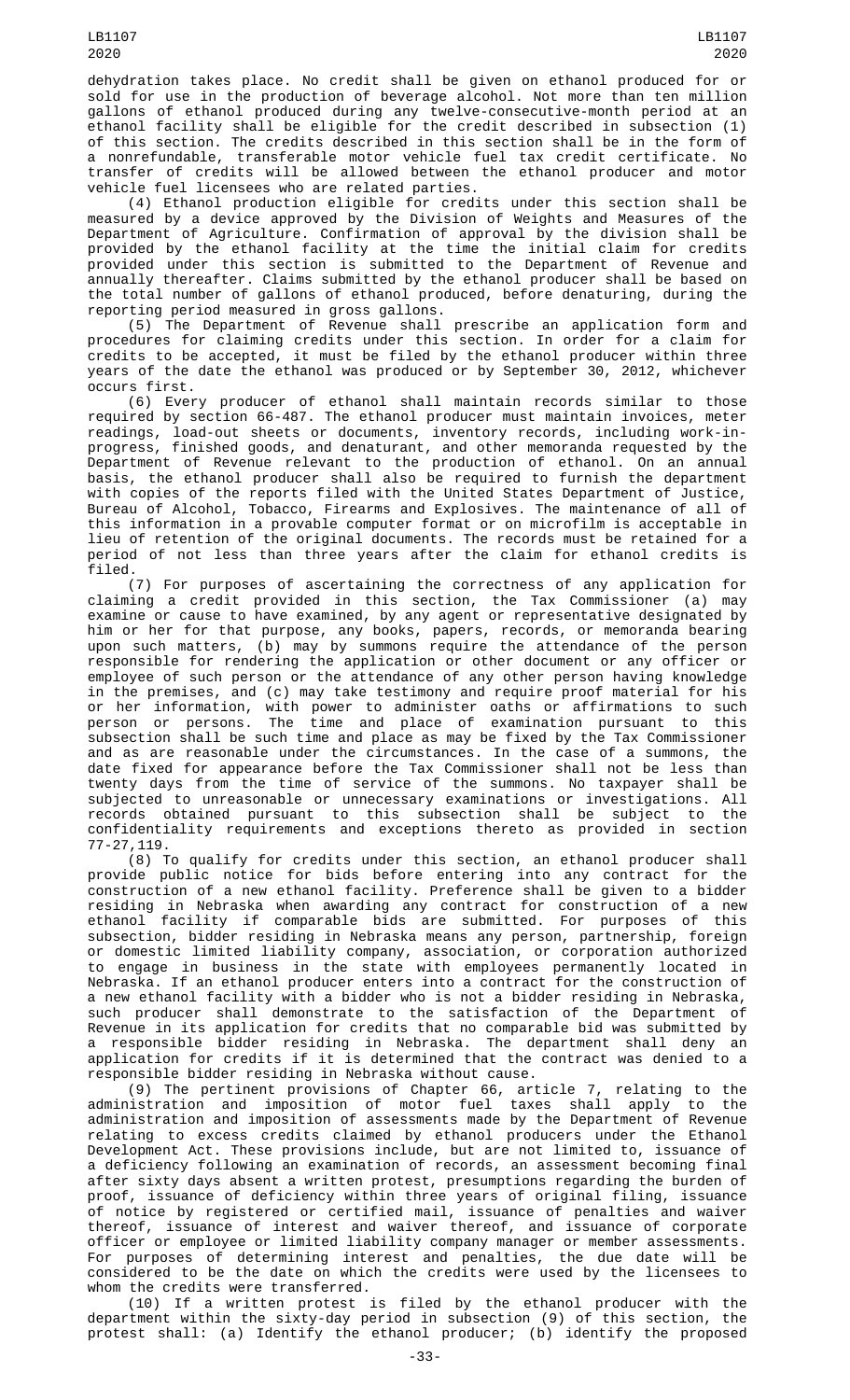assessment which is being protested; (c) set forth each ground under which a redetermination of the department's position is requested together with facts sufficient to acquaint the department with the exact basis thereof; (d) demand the relief to which the ethanol producer considers itself entitled; and (e) request that an evidentiary hearing be held to determine any issues raised by the protest if the ethanol producer desires such a hearing.

(11) For applications received after April 16, 2004, an ethanol facility receiving benefits under the Ethanol Development Act shall not be eligible for benefits under the Employment and Investment Growth Act, the Invest Nebraska Act, or the Nebraska Advantage Act, or the ImagiNE Nebraska Act.

Sec. 121. Section 77-202, Reissue Revised Statutes of Nebraska, is amended to read:

77-202 (1) The following property shall be exempt from property taxes:

(a) Property of the state and its governmental subdivisions to the extent used or being developed for use by the state or governmental subdivision for a public purpose. For purposes of this subdivision:

(i) Property of the state and its governmental subdivisions means (A) property held in fee title by the state or a governmental subdivision or (B) property beneficially owned by the state or a governmental subdivision in that it is used for a public purpose and is being acquired under a lease-purchase agreement, financing lease, or other instrument which provides for transfer of legal title to the property to the state or a governmental subdivision upon payment of all amounts due thereunder. If the property to be beneficially owned by a governmental subdivision has a total acquisition cost that exceeds the threshold amount or will be used as the site of a public building with a total estimated construction cost that exceeds the threshold amount, then such property shall qualify for an exemption under this section only if the question of acquiring such property or constructing such public building has been submitted at a primary, general, or special election held within the governmental subdivision and has been approved by the voters of the governmental subdivision. For purposes of this subdivision, threshold amount means the greater of fifty thousand dollars or six-tenths of one percent of the total actual value of real and personal property of the governmental subdivision that will beneficially own the property as of the end of the governmental subdivision's prior fiscal year; and

(ii) Public purpose means use of the property (A) to provide public services with or without cost to the recipient, including the general operation of government, public education, public safety, transportation, public works, civil and criminal justice, public health and welfare, developments by a public housing authority, parks, culture, recreation, community development, and cemetery purposes, or (B) to carry out the duties and responsibilities conferred by law with or without consideration. Public purpose does not include leasing of property to a private party unless the lease of the property is at fair market value for a public purpose. Leases of property by a public housing authority to low-income individuals as a place of residence are for the authority's public purpose;

(b) Unleased property of the state or its governmental subdivisions which is not being used or developed for use for a public purpose but upon which a payment in lieu of taxes is paid for public safety, rescue, and emergency services and road or street construction or maintenance services to all governmental units providing such services to the property. Except as provided in Article VIII, section 11, of the Constitution of Nebraska, the payment in lieu of taxes shall be based on the proportionate share of the cost of providing public safety, rescue, or emergency services and road or street construction or maintenance services unless a general policy is adopted by the governing body of the governmental subdivision providing such services which provides for a different method of determining the amount of the payment in lieu of taxes. The governing body may adopt a general policy by ordinance or resolution for determining the amount of payment in lieu of taxes by majority vote after a hearing on the ordinance or resolution. Such ordinance or resolution shall nevertheless result in an equitable contribution for the cost of providing such services to the exempt property;

(c) Property owned by and used exclusively for agricultural and horticultural societies;

(d) Property owned by educational, religious, charitable, or cemetery organizations, or any organization for the exclusive benefit of any such educational, religious, charitable, or cemetery organization, and used exclusively for educational, religious, charitable, or cemetery purposes, when such property is not (i) owned or used for financial gain or profit to either the owner or user, (ii) used for the sale of alcoholic liquors for more than twenty hours per week, or (iii) owned or used by an organization which discriminates in membership or employment based on race, color, or national origin. For purposes of this subdivision, educational organization means (A) an institution operated exclusively for the purpose of offering regular courses with systematic instruction in academic, vocational, or technical subjects or assisting students through services relating to the origination, processing, or guarantying of federally reinsured student loans for higher education or (B) a museum or historical society operated exclusively for the benefit and education of the public. For purposes of this subdivision, charitable organization includes an organization operated exclusively for the purpose of the mental, social, or physical benefit of the public or an indefinite number of persons and a fraternal benefit society organized and licensed under sections 44-1072 to 44-10,109; and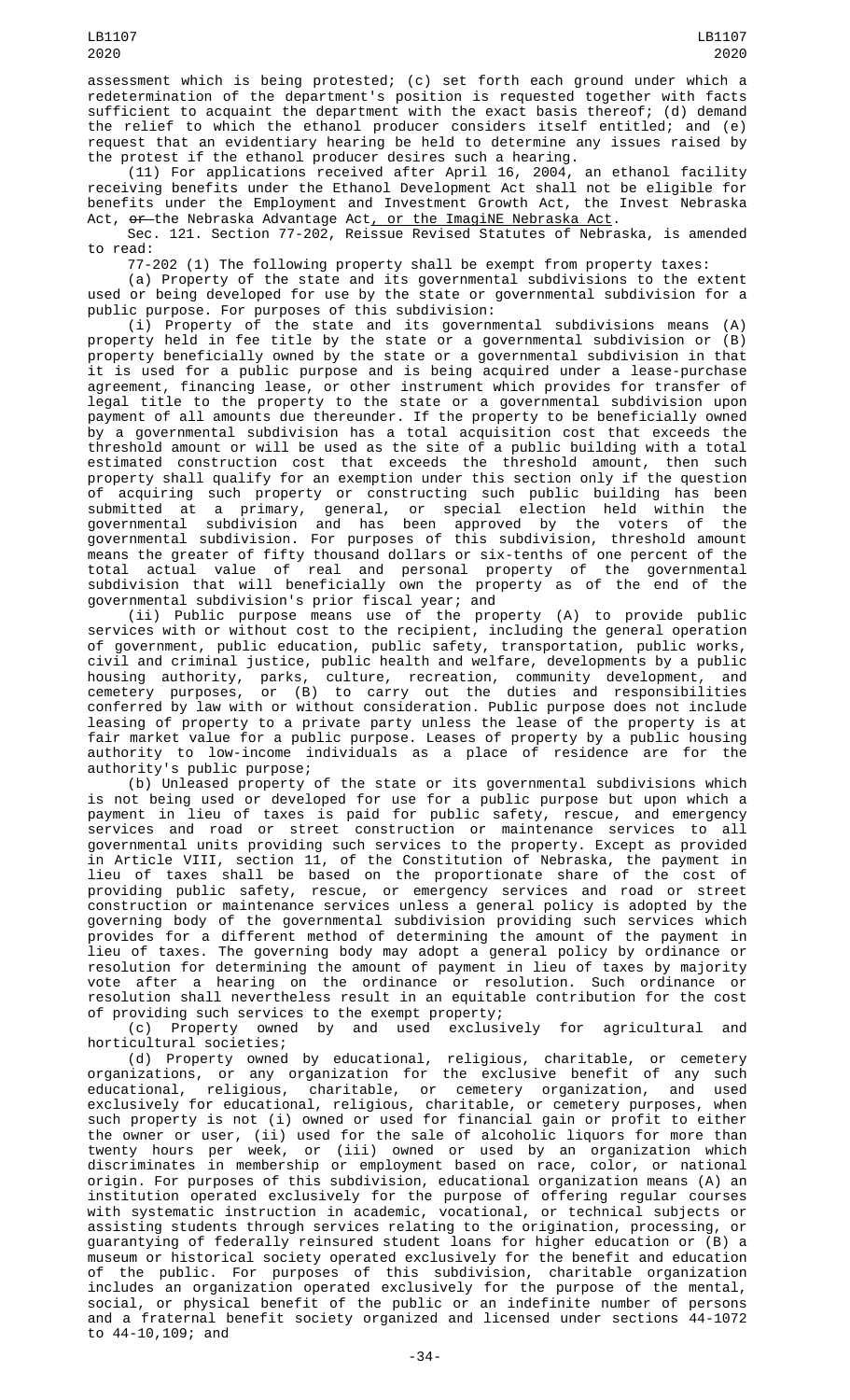(e) Household goods and personal effects not owned or used for financial gain or profit to either the owner or user.

(2) The increased value of land by reason of shade and ornamental trees planted along the highway shall not be taken into account in the valuation of land.

(3) Tangible personal property which is not depreciable tangible personal property as defined in section 77-119 shall be exempt from property tax.

(4) Motor vehicles, trailers, and semitrailers required to be registered for operation on the highways of this state shall be exempt from payment of property taxes.

(5) Business and agricultural inventory shall be exempt from the personal property tax. For purposes of this subsection, business inventory includes personal property owned for purposes of leasing or renting such property to others for financial gain only if the personal property is of a type which in the ordinary course of business is leased or rented thirty days or less and may be returned at the option of the lessee or renter at any time and the personal property is of a type which would be considered household goods or personal effects if owned by an individual. All other personal property owned for purposes of leasing or renting such property to others for financial gain shall not be considered business inventory.

(6) Any personal property exempt pursuant to subsection (2) of section 77-4105 or section 77-5209.02 shall be exempt from the personal property tax.

(7) Livestock shall be exempt from the personal property tax.

(8) Any personal property exempt pursuant to the Nebraska Advantage Act <u>or</u> the ImagiNE Nebraska Act shall be exempt from the personal property tax.

(9) Any depreciable tangible personal property used directly in the generation of electricity using wind as the fuel source shall be exempt from the property tax levied on depreciable tangible personal property. Any depreciable tangible personal property used directly in the generation of electricity using solar, biomass, or landfill gas as the fuel source shall be exempt from the property tax levied on depreciable tangible personal property if such depreciable tangible personal property was installed on or after January 1, 2016, and has a nameplate capacity of one hundred kilowatts or more. Depreciable tangible personal property used directly in the generation of electricity using wind, solar, biomass, or landfill gas as the fuel source includes, but is not limited to, wind turbines, rotors and blades, towers, solar panels, trackers, generating equipment, transmission components, substations, supporting structures or racks, inverters, and other system components such as wiring, control systems, switchgears, and generator step-up transformers.

(10) Any tangible personal property that is acquired by a person operating a data center located in this state, that is assembled, engineered, processed, fabricated, manufactured into, attached to, or incorporated into other tangible personal property, both in component form or that of an assembled product, for the purpose of subsequent use at a physical location outside this state by the person operating a data center shall be exempt from the personal property tax. Such exemption extends to keeping, retaining, or exercising any right or power over tangible personal property in this state for the purpose of subsequently transporting it outside this state for use thereafter outside this state. For purposes of this subsection, data center means computers, supporting equipment, and other organized assembly of hardware or software that are designed to centralize the storage, management, or dissemination of data and information, environmentally controlled structures or facilities or interrelated structures or facilities that provide the infrastructure for housing the equipment, such as raised flooring, electricity supply, communication and data lines, Internet access, cooling, security, and fire suppression, and any building housing the foregoing.

(11) For tax years prior to tax year 2020, each person who owns property required to be reported to the county assessor under section 77-1201<del>, there</del> shall be allowed an exemption amount as provided in the Personal Property Tax Relief Act. For <u>tax years prior to tax year 2020, </u>each person who owns property required to be valued by the state as provided in section 77-601, 77-682, 77-801, or 77-1248<del>, there</del> shall be allowed a compensating exemption factor as provided in the Personal Property Tax Relief Act.

Sec. 122. Section 77-693, Reissue Revised Statutes of Nebraska, is amended to read:

77-693 (1) The Property Tax Administrator in determining the taxable value of railroads and car lines shall determine the following ratios involving railroad and car line property and commercial and industrial property:

(a) The ratio of the taxable value of all commercial and industrial personal property in the state actually subjected to property tax divided by the market value of all commercial and industrial personal property in the state;

(b) The ratio of the taxable value of all commercial and industrial real property in the state actually subjected to property tax divided by the market value of all commercial and industrial real property in the state;

(c) The ratio of the taxable value of railroad personal property to the market value of railroad personal property. The numerator of the ratio shall be the taxable value of railroad personal property. The denominator of the ratio shall be the railroad system value allocated to Nebraska and multiplied by a factor representing the net book value of rail transportation personal property divided by the net book value of total rail transportation property;

(d) The ratio of the taxable value of railroad real property to the market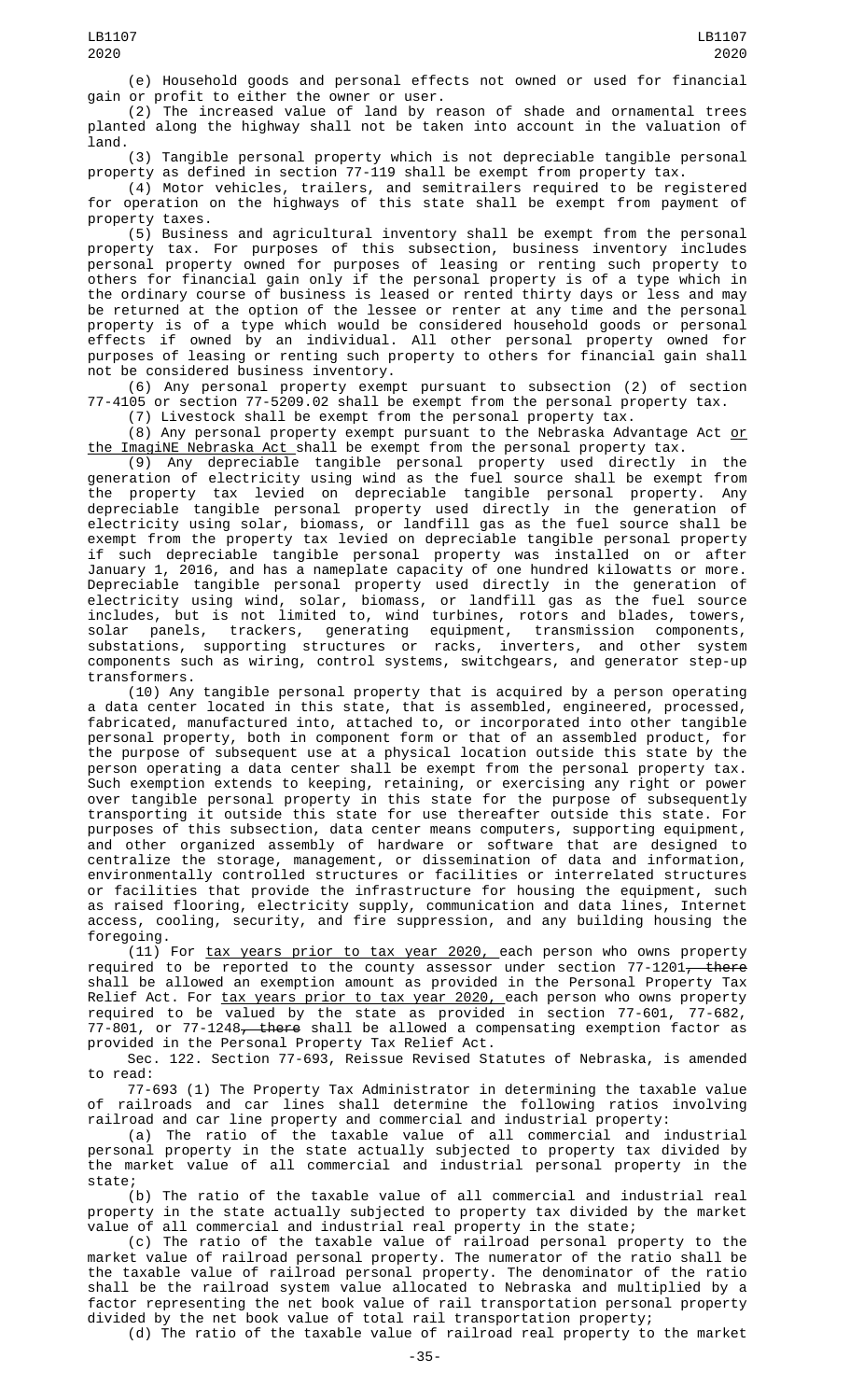value of railroad real property. The numerator of the ratio shall be the taxable value of railroad real property. The denominator of the ratio shall be the railroad system value allocated to Nebraska and multiplied by a factor representing the net book value of rail transportation real property divided by the net book value of total rail transportation property; and

(e) Similar calculations shall be made for car line taxable properties.

(2) If the ratio of the taxable value of railroad and car line personal or real property exceeds the ratio of the comparable taxable commercial and industrial property by more than five percent, the Property Tax Administrator may adjust the value of such railroad and car line property to the percentage of the comparable taxable commercial and industrial property pursuant to federal statute or Nebraska federal court decisions applicable thereto.

(3) For purposes of this section, commercial and industrial property shall mean all real and personal property which is devoted to commercial or industrial use other than rail transportation property and land used primarily for agricultural purposes.

(4) For tax years prior to tax year 2020, after After the adjustment made pursuant to subsections (1) and (2) of this section, the Property Tax Administrator shall multiply the value of the tangible personal property of each railroad and car line by the compensating exemption factor calculated in section 77-1238.

Sec. 123. Section 77-801, Reissue Revised Statutes of Nebraska, is amended to read:

77-801 (1) All public service entities shall, on or before April 15 of each year, furnish a statement specifying such information as may be required by the Property Tax Administrator on forms prescribed by the Tax Commissioner to determine and distribute the entity's total taxable value including the franchise value. All information reported by the public service entities, not available from any other public source, and any memorandum thereof shall be confidential and available to taxing officials only. For good cause shown, the Property Tax Administrator may allow an extension of time in which to file such statement. Such extension shall not exceed fifteen days after April 15.

(2) The returns of public service entities shall not be held to be conclusive as to the taxable value of the property, but the Property Tax Administrator shall, from all the information which he or she is able to obtain, find the taxable value of all such property, including tangible property and franchises, and shall assess such property on the same basis as other property is required to be assessed.

(3) The county assessor shall assess all nonoperating property of any public service entity. A public service entity operating within the State of Nebraska shall, on or before January 1 of each year, report to the county assessor of each county in which it has situs all nonoperating property belonging to such entity which is not subject to assessment and assessed by the Property Tax Administrator under section 77-802.

(4) For tax years prior to tax year 2020, the The Property Tax Administrator shall multiply the value of the tangible personal property of each public service entity by the compensating exemption factor calculated in section 77-1238.

Sec. 124. Section 77-1229, Reissue Revised Statutes of Nebraska, is amended to read:

77-1229 (1) Every person required by section 77-1201 to list and value taxable tangible personal property shall list such property upon the forms prescribed by the Tax Commissioner. The forms shall be available from the county assessor and when completed shall be signed by each person or his or her agent and be filed with the county assessor. The forms shall be filed on or before May 1 of each year.

(2) Any person seeking a personal property exemption pursuant to subsection (2) of section 77-4105<u>,</u> <del>or</del> the Nebraska Advantage Act<u>, or the</u> ImagiNE Nebraska Act shall annually file a copy of the forms required pursuant to section 77-4105 or the act with the county assessor in each county in which the person is requesting exemption. The copy shall be filed on or before May 1. Failure to timely file the required forms shall cause the forfeiture of the exemption for the tax year. If a taxpayer pursuant to this subsection also has taxable tangible personal property, such property shall be listed and valued as required under subsection (1) of this section.

Sec. 125. Section 77-1238, Reissue Revised Statutes of Nebraska, is amended to read:

77-1238 (1) <u>For tax years prior to tax year 2020, every</u> <del>Every</del> person who is required to list his or her taxable tangible personal property as defined in section 77-105, as required under section 77-1229, shall receive an exemption from taxation for the first ten thousand dollars of valuation of his or her tangible personal property in each tax district as defined in section 77-127 in which a personal property return is required to be filed. Failure to report tangible personal property on the personal property return required by section 77-1229 shall result in a forfeiture of the exemption for any tangible personal property not timely reported for that year.

(2) For tax years prior to tax year 2020, the The Property Tax Administrator shall reduce the value of the tangible personal property owned by each railroad, car line company, public service entity, and air carrier by a compensating exemption factor to reflect the exemption allowed in subsection (1) of this section for all other personal property taxpayers. The compensating exemption factor is calculated by multiplying the value of the tangible personal property of the railroad, car line company, public service entity, or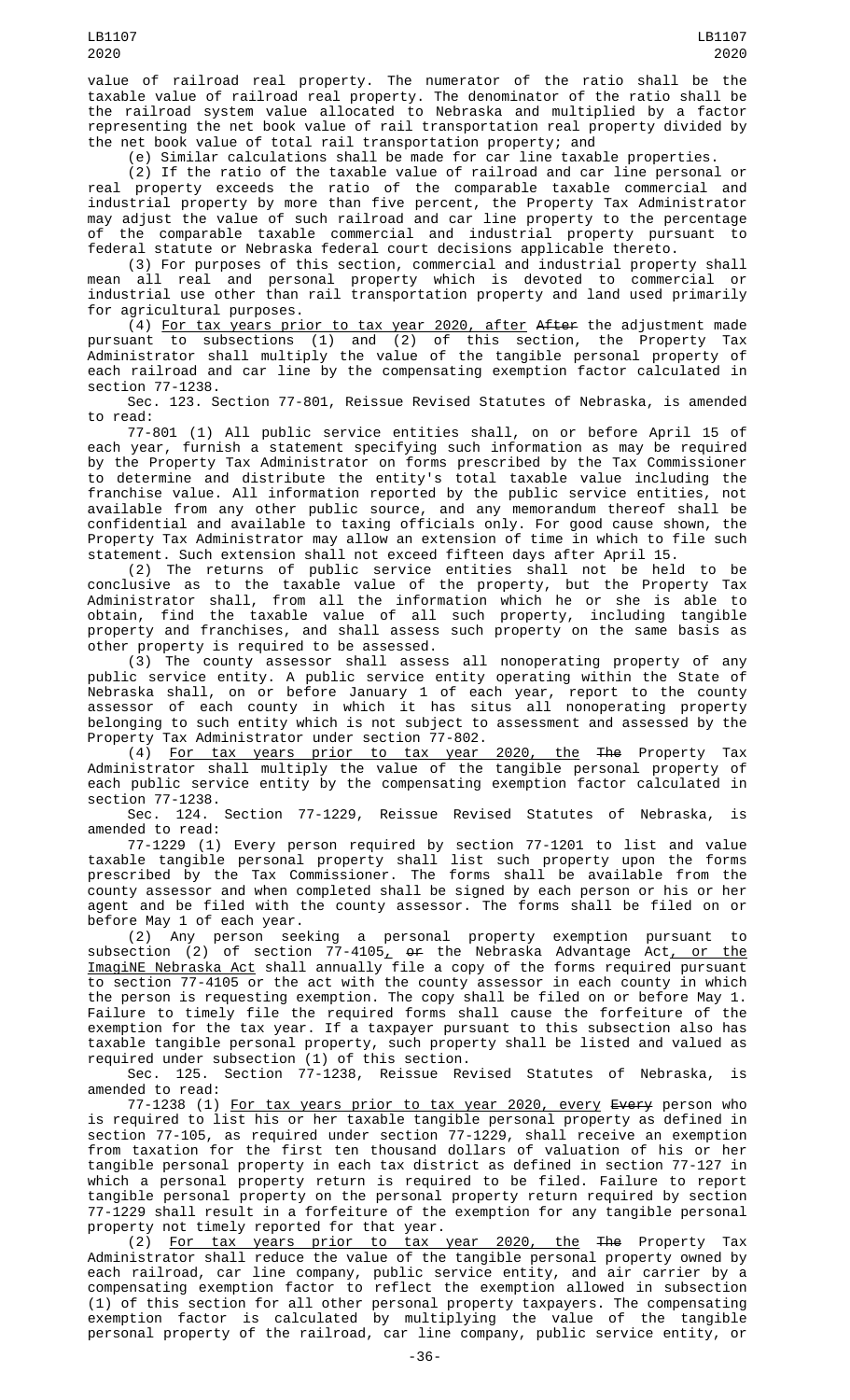air carrier by a fraction, the numerator of which is the total amount of locally assessed tangible personal property that is actually subjected to property tax after the exemption allowed in subsection (1) of this section, and the denominator of which is the net book value of locally assessed tangible personal property prior to the exemptions allowed in subsection (1) of this section.

Sec. 126. Section 77-1239, Revised Statutes Supplement, 2019, is amended to read:<br>77-1239

77-1239 (1) For tax years prior to tax year 2020, reimbursement Reimbursement to taxing subdivisions for tax revenue that will be lost because of the personal property tax exemptions allowed in subsection (1) of section 77-1238 shall be as provided in this subsection. The county assessor and county treasurer shall, on or before November 30 of each year, certify to the Tax Commissioner, on forms prescribed by the Tax Commissioner, the total tax revenue that will be lost to all taxing subdivisions within his or her county from taxes levied and assessed in that year because of the personal property tax exemptions allowed in subsection (1) of section 77-1238. The county assessor and county treasurer may amend the certification to show any change or correction in the total tax revenue that will be lost until May 30 of the next succeeding year. The Tax Commissioner shall, on or before January 1 next following the certification, notify the Director of Administrative Services of the amount so certified to be reimbursed by the state. Reimbursement of the tax revenue lost shall be made to each county according to the certification and shall be distributed in two approximately equal installments on the last business day of February and the last business day of June. The State Treasurer shall, on the business day preceding the last business day of February and the last business day of June, notify the Director of Administrative Services of the amount of funds available in the General Fund to pay the reimbursement. The Director of Administrative Services shall, on the last business day of February and the last business day of June, draw warrants against funds appropriated. Out of the amount received, the county treasurer shall distribute to each of the taxing subdivisions within his or her county the full tax revenue lost by each subdivision, except that one percent of such amount shall be deposited in the county general fund.

(2) For tax years prior to tax year 2020, reimbursement Reimbursement to taxing subdivisions for tax revenue that will be lost because of the compensating exemption factor in subsection (2) of section 77-1238 shall be as provided in this subsection. The Property Tax Administrator shall establish the average tax rate that will be used for purposes of reimbursing taxing subdivisions pursuant to this subsection. The average tax rate shall be equal to the total property taxes levied in the state divided by the total taxable value of all taxable property in the state as certified pursuant to section 77-1613.01. The total valuation that will be lost to all taxing subdivisions within each county because of the compensating exemption factor in subsection (2) of section 77-1238, multiplied by the average tax rate calculated pursuant to this subsection, shall be the tax revenue to be reimbursed to the taxing subdivisions by the state. Reimbursement of the tax revenue lost for public service entities shall be made to each county according to the certification and shall be distributed among the taxing subdivisions within each county in the same proportion as all public service entity taxes levied by the taxing subdivisions. Reimbursement of the tax revenue lost for railroads shall be made to each county according to the certification and shall be distributed among the taxing subdivisions within each county in the same proportion as all railroad taxes levied by taxing subdivisions. Reimbursement of the tax revenue lost for car line companies shall be distributed in the same manner as the taxes collected pursuant to section 77-684. Reimbursement of the tax revenue lost for air carriers shall be distributed in the same manner as the taxes collected pursuant to section 77-1250.

(3) Each taxing subdivision shall, in preparing its annual or biennial budget, take into account the amounts to be received under this section.

Sec. 127. Section 77-1248, Reissue Revised Statutes of Nebraska, is amended to read:

77-1248 (1) The Property Tax Administrator shall ascertain from the reports made and from any other information obtained by him or her the taxable value of the flight equipment of air carriers and the proportion allocated to this state for the purposes of taxation as provided in section 77-1245.

(2)(a) In determining the taxable value of the flight equipment of air carriers pursuant to subsection (1) of this section, the Property Tax Administrator shall determine the following ratios:

(i) The ratio of the taxable value of all commercial and industrial depreciable tangible personal property in the state actually subjected to property tax to the market value of all commercial and industrial depreciable tangible personal property in the state; and

(ii) The ratio of the taxable value of flight equipment of air carriers to the market value of flight equipment of air carriers.

(b) If the ratio of the taxable value of flight equipment of air carriers exceeds the ratio of the taxable value of commercial and industrial depreciable tangible personal property by more than five percent, the Property Tax Administrator may adjust the value of such flight equipment of air carriers to the percentage of the taxable commercial and industrial depreciable tangible personal property pursuant to federal law applicable to air carrier transportation property or Nebraska federal court decisions applicable thereto. (c) For purposes of this subsection, commercial and industrial depreciable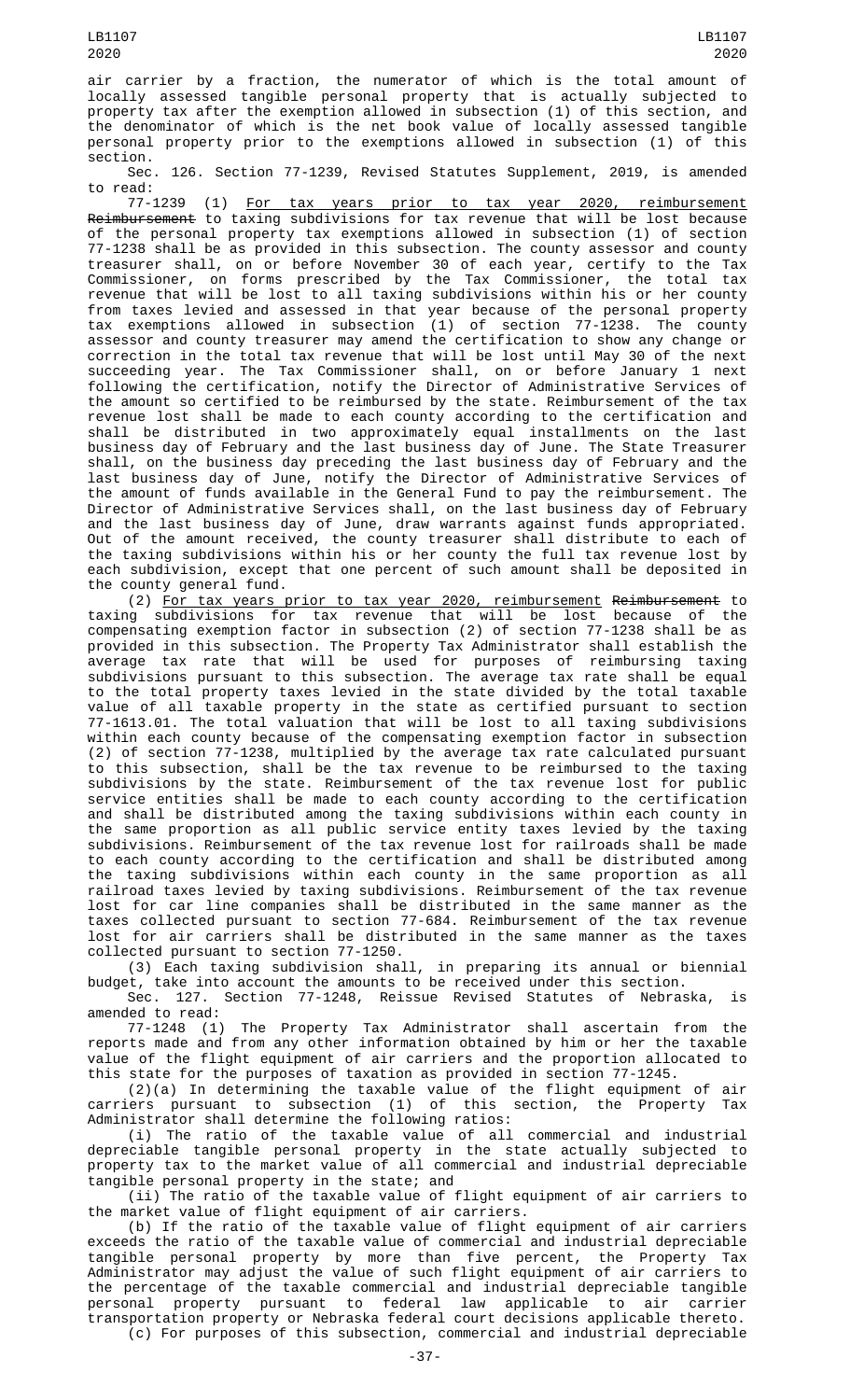tangible personal property means all personal property which is devoted to commercial or industrial use other than flight equipment of air carriers.

(3) For tax years prior to tax year 2020, the The Property Tax Administrator shall multiply the valuation of each air carrier by the compensating exemption factor calculated in section 77-1238.

Sec. 128. Section 77-1514, Reissue Revised Statutes of Nebraska, is amended to read:

77-1514 (1) The county assessor shall prepare an abstract of the property assessment rolls of locally assessed real property of his or her county on forms prescribed and furnished by the Tax Commissioner. The county assessor shall file the abstract with the Property Tax Administrator on or before March 19, except beginning January 1, 2014, in any county with a population of at least one hundred fifty thousand inhabitants according to the most recent federal decennial census, the real property abstract shall be filed on or before March 25. The abstract shall show the taxable value of real property in the county as determined by the county assessor and any other information as required by the Property Tax Administrator. The Property Tax Administrator, upon written request from the county assessor, may for good cause shown extend the final filing due date for the abstract and the statutory deadlines provided in section 77-5027. The Property Tax Administrator may extend the statutory deadline in section 77-5028 for a county if the deadline is extended for that county. Beginning January 1, 2014, in any county with a population of at least one hundred fifty thousand inhabitants according to the most recent federal decennial census, the county assessor shall request an extension of the final filing due date by March 22.

(2) For tax years prior to tax year 2020, the The county assessor shall prepare an abstract of the property assessment rolls of locally assessed personal property of his or her county on forms prescribed and furnished by the Tax Commissioner. The county assessor shall electronically file the abstract with the Property Tax Administrator on or before July 20.

Sec. 129. Section 77-2711, Revised Statutes Supplement, 2019, is amended to read:

77-2711 (1)(a) The Tax Commissioner shall enforce sections 77-2701.04 to 77-2713 and may prescribe, adopt, and enforce rules and regulations relating to the administration and enforcement of such sections.

(b) The Tax Commissioner may prescribe the extent to which any ruling or regulation shall be applied without retroactive effect.

(2) The Tax Commissioner may employ accountants, auditors, investigators, assistants, and clerks necessary for the efficient administration of the assistants, and clerks necessary for the efficient administration of the Nebraska Revenue Act of 1967 and may delegate authority to his or her representatives to conduct hearings, prescribe regulations, or perform any representatives to conduct hearings, prescribe regulations, or perform any other duties imposed by such act.

(3)(a) Every seller, every retailer, and every person storing, using, or otherwise consuming in this state property purchased from a retailer shall keep such records, receipts, invoices, and other pertinent papers in such form as the Tax Commissioner may reasonably require.

(b) Every such seller, retailer, or person shall keep such records for not less than three years from the making of such records unless the Tax Commissioner in writing sooner authorized their destruction.

(4) The Tax Commissioner or any person authorized in writing by him or her may examine the books, papers, records, and equipment of any person selling property and any person liable for the use tax and may investigate the character of the business of the person in order to verify the accuracy of any return made or, if no return is made by the person, to ascertain and determine the amount required to be paid. In the examination of any person selling property or of any person liable for the use tax, an inquiry shall be made as to the accuracy of the reporting of city and county sales and use taxes for which the person is liable under the Local Option Revenue Act or sections 13-319, 13-324, 13-2813, and 77-6403 and the accuracy of the allocation made between the various counties, cities, villages, and municipal counties of the tax due. The Tax Commissioner may make or cause to be made copies of resale or exemption certificates and may pay a reasonable amount to the person having custody of the records for providing such copies.

(5) The taxpayer shall have the right to keep or store his or her records at a point outside this state and shall make his or her records available to the Tax Commissioner at all times.

(6) In administration of the use tax, the Tax Commissioner may require the filing of reports by any person or class of persons having in his, her, or their possession or custody information relating to sales of property, the storage, use, or other consumption of which is subject to the tax. The report shall be filed when the Tax Commissioner requires and shall set forth the names and addresses of purchasers of the property, the sales price of the property, the date of sale, and such other information as the Tax Commissioner may require.

(7) It shall be a Class I misdemeanor for the Tax Commissioner or any official or employee of the Tax Commissioner, the State Treasurer, or the Department of Administrative Services to make known in any manner whatever the business affairs, operations, or information obtained by an investigation of records and activities of any retailer or any other person visited or examined in the discharge of official duty or the amount or source of income, profits, losses, expenditures, or any particular thereof, set forth or disclosed in any return, or to permit any return or copy thereof, or any book containing any abstract or particulars thereof to be seen or examined by any person not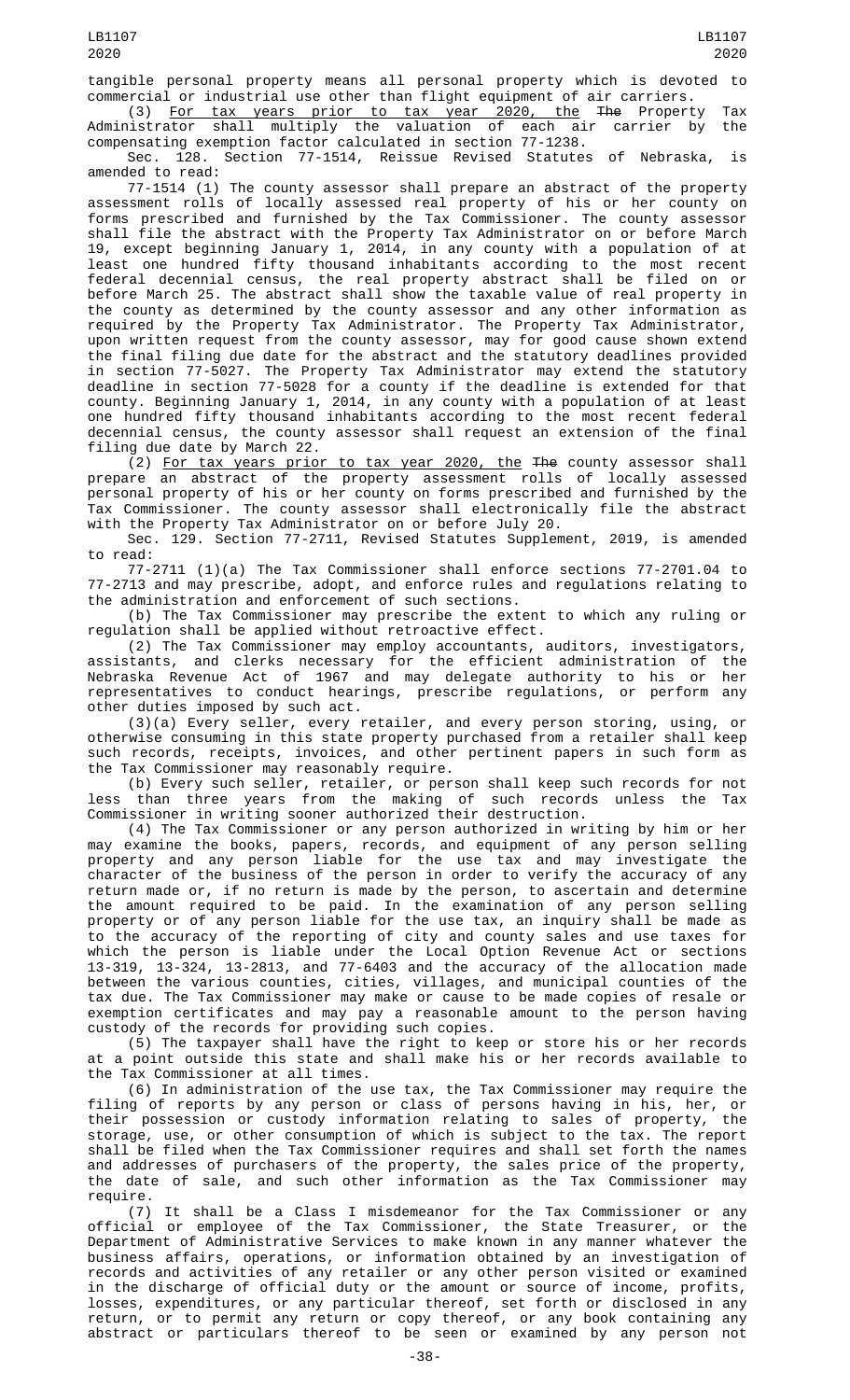LB1107 2020

connected with the Tax Commissioner. Nothing in this section shall be construed to prohibit (a) the delivery to a taxpayer, his or her duly authorized representative, or his or her successors, receivers, trustees, executors, administrators, assignees, or guarantors, if directly interested, of a certified copy of any return or report in connection with his or her tax, (b) the publication of statistics so classified as to prevent the identification of particular reports or returns and the items thereof, (c) the inspection by the Attorney General, other legal representative of the state, or county attorney of the reports or returns of any taxpayer when either (i) information on the reports or returns is considered by the Attorney General to be relevant to any action or proceeding instituted by the taxpayer or against whom an action or proceeding is being considered or has been commenced by any state agency or the county or (ii) the taxpayer has instituted an action to review the tax based thereon or an action or proceeding against the taxpayer for collection of tax or failure to comply with the Nebraska Revenue Act of 1967 is being considered or has been commenced, (d) the furnishing of any information to the United States Government or to states allowing similar privileges to the Tax Commissioner, (e) the disclosure of information and records to a collection agency contracting with the Tax Commissioner pursuant to sections 77-377.01 to 77-377.04, (f) the disclosure to another party to a transaction of information and records concerning the transaction between the taxpayer and the other party, (g) the disclosure of information pursuant to section 77-27,195 or 77-5731 or section 37 or 39 of this act, or (h) the disclosure of information to the Department of Labor necessary for the administration of the Employment Security Law, the Contractor Registration Act, or the Employee Classification Act.

(8) Notwithstanding the provisions of subsection (7) of this section, the Tax Commissioner may permit the Postal Inspector of the United States Postal Service or his or her delegates to inspect the reports or returns of any person filed pursuant to the Nebraska Revenue Act of 1967 when information on the reports or returns is relevant to any action or proceeding instituted or being considered by the United States Postal Service against such person for the fraudulent use of the mails to carry and deliver false and fraudulent tax returns to the Tax Commissioner with the intent to defraud the State of Nebraska or to evade the payment of Nebraska state taxes.

(9) Notwithstanding the provisions of subsection (7) of this section, the Tax Commissioner may permit other tax officials of this state to inspect the tax returns, reports, and applications filed under sections 77-2701.04 to 77-2713, but such inspection shall be permitted only for purposes of enforcing a tax law and only to the extent and under the conditions prescribed by the rules and regulations of the Tax Commissioner.

(10) Notwithstanding the provisions of subsection (7) of this section, the Tax Commissioner may, upon request, provide the county board of any county which has exercised the authority granted by section 81-3716 with a list of the names and addresses of the hotels located within the county for which lodging sales tax returns have been filed or for which lodging sales taxes have been remitted for the county's County Visitors Promotion Fund under the Nebraska Visitors Development Act.

The information provided by the Tax Commissioner shall indicate only the names and addresses of the hotels located within the requesting county for which lodging sales tax returns have been filed for a specified period and the fact that lodging sales taxes remitted by or on behalf of the hotel have constituted a portion of the total sum remitted by the state to the county for a specified period under the provisions of the Nebraska Visitors Development Act. No additional information shall be revealed.

(11)(a) Notwithstanding the provisions of subsection (7) of this section, the Tax Commissioner shall, upon written request by the Auditor of Public Accounts or the office of Legislative Audit, make tax returns and tax return information open to inspection by or disclosure to the Auditor of Public Accounts or employees of the office of Legislative Audit for the purpose of and to the extent necessary in making an audit of the Department of Revenue pursuant to section 50-1205 or 84-304. Confidential tax returns and tax return information shall be audited only upon the premises of the Department of Revenue. All audit workpapers pertaining to the audit of the Department of Revenue shall be stored in a secure place in the Department of Revenue.

(b) No employee of the Auditor of Public Accounts or the office of Legislative Audit shall disclose to any person, other than another Auditor of Public Accounts or office employee whose official duties require such disclosure, any return or return information described in the Nebraska Revenue Act of 1967 in a form which can be associated with or otherwise identify, directly or indirectly, a particular taxpayer.

(c) Any person who violates the provisions of this subsection shall be guilty of a Class I misdemeanor. For purposes of this subsection, employee includes a former Auditor of Public Accounts or office of Legislative Audit employee.

(12) For purposes of this subsection and subsections (11) and (14) of this section:

(a) Disclosure means the making known to any person in any manner a tax return or return information;

(b) Return information means:

(i) A taxpayer's identification number and (A) the nature, source, or amount of his or her income, payments, receipts, deductions, exemptions, credits, assets, liabilities, net worth, tax liability, tax withheld,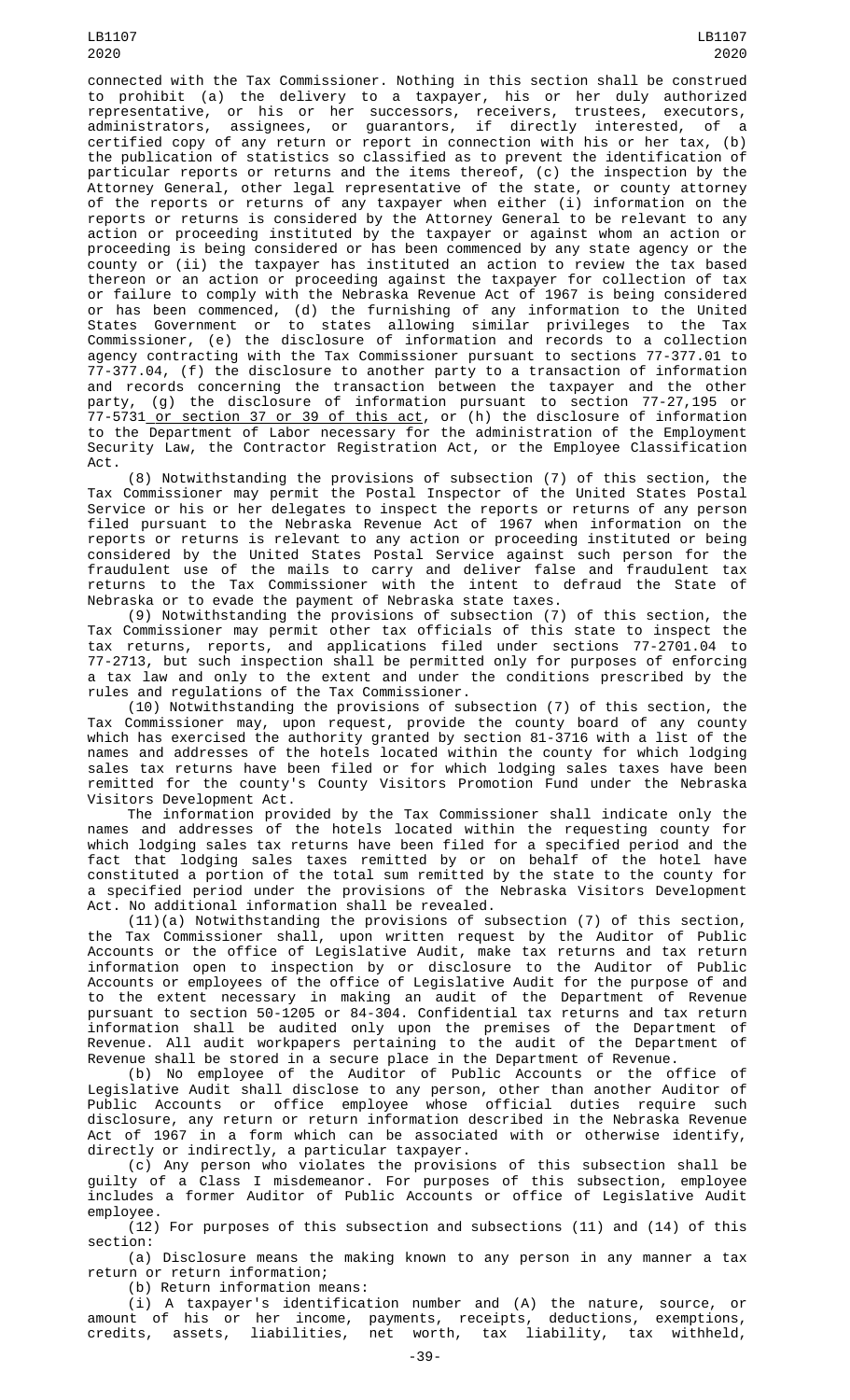deficiencies, overassessments, or tax payments, whether the taxpayer's return was, is being, or will be examined or subject to other investigation or processing or (B) any other data received by, recorded by, prepared by, furnished to, or collected by the Tax Commissioner with respect to a return or the determination of the existence or possible existence of liability or the amount of liability of any person for any tax, penalty, interest, fine, forfeiture, or other imposition or offense; and

(ii) Any part of any written determination or any background file document relating to such written determination; and

(c) Tax return or return means any tax or information return or claim for refund required by, provided for, or permitted under sections 77-2701 to 77-2713 which is filed with the Tax Commissioner by, on behalf of, or with respect to any person and any amendment or supplement thereto, including supporting schedules, attachments, or lists which are supplemental to or part of the filed return.

(13) Notwithstanding the provisions of subsection (7) of this section, the Tax Commissioner shall, upon request, provide any municipality which has adopted the local option sales tax under the Local Option Revenue Act with a list of the names and addresses of the retailers which have collected the local option sales tax for the municipality. The request may be made annually and shall be submitted to the Tax Commissioner on or before June 30 of each year. The information provided by the Tax Commissioner shall indicate only the names and addresses of the retailers. The Tax Commissioner may provide additional information to a municipality so long as the information does not include any data detailing the specific revenue, expenses, or operations of any particular business.

(14)(a) Notwithstanding the provisions of subsection (7) of this section, the Tax Commissioner shall, upon written request, provide an individual certified under subdivision (b) of this subsection representing a municipality which has adopted the local option sales and use tax under the Local Option Revenue Act with confidential sales and use tax returns and sales and use tax return information regarding taxpayers that possess a sales tax permit and the amounts remitted by such permitholders at locations within the boundaries of the requesting municipality or with confidential business use tax returns and business use tax return information regarding taxpayers that file a Nebraska and Local Business Use Tax Return and the amounts remitted by such taxpayers at locations within the boundaries of the requesting municipality. Any written request pursuant to this subsection shall provide the Department of Revenue with no less than ten business days to prepare the sales and use tax returns and sales and use tax return information requested. Such returns and return information shall be viewed only upon the premises of the department.

(b) Each municipality that seeks to request information under subdivision (a) of this subsection shall certify to the Department of Revenue one individual who is authorized by such municipality to make such request and review the documents described in subdivision (a) of this subsection. The individual may be a municipal employee or an individual who contracts with the requesting municipality to provide financial, accounting, or other administrative services.

(c) No individual certified by a municipality pursuant to subdivision (b) of this subsection shall disclose to any person any information obtained pursuant to a review under this subsection. An individual certified by a municipality pursuant to subdivision (b) of this subsection shall remain subject to this subsection after he or she (i) is no longer certified or (ii) is no longer in the employment of or under contract with the certifying municipality.

(d) Any person who violates the provisions of this subsection shall be guilty of a Class I misdemeanor.

(e) The Department of Revenue shall not be held liable by any person for an impermissible disclosure by a municipality or any agent or employee thereof of any information obtained pursuant to a review under this subsection.

(15) In all proceedings under the Nebraska Revenue Act of 1967, the Tax Commissioner may act for and on behalf of the people of the State of Nebraska. The Tax Commissioner in his or her discretion may waive all or part of any penalties provided by the provisions of such act or interest on delinquent taxes specified in section 45-104.02, as such rate may from time to time be adjusted.

(16)(a) The purpose of this subsection is to set forth the state's policy for the protection of the confidentiality rights of all participants in the system operated pursuant to the streamlined sales and use tax agreement and of the privacy interests of consumers who deal with model 1 sellers.

(b) For purposes of this subsection:

(i) Anonymous data means information that does not identify a person;

(ii) Confidential taxpayer information means all information that is protected under a member state's laws, regulations, and privileges; and (iii) Personally identifiable information means information that identifies a person.

(c) The state agrees that a fundamental precept for model 1 sellers is to preserve the privacy of consumers by protecting their anonymity. With very limited exceptions, a certified service provider shall perform its tax calculation, remittance, and reporting functions without retaining the personally identifiable information of consumers.

(d) The governing board of the member states in the streamlined sales and use tax agreement may certify a certified service provider only if that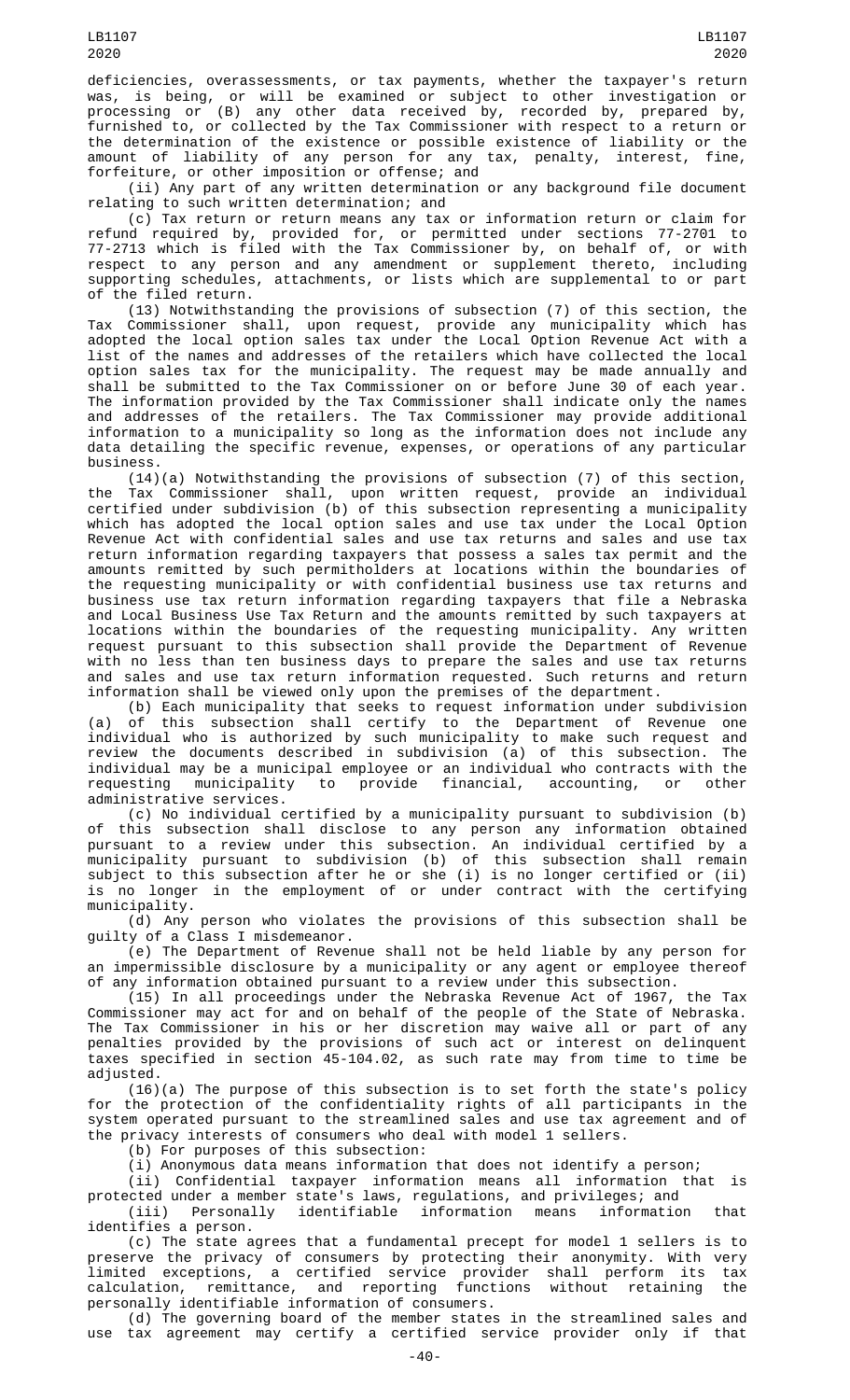certified service provider certifies that:

(i) Its system has been designed and tested to ensure that the fundamental precept of anonymity is respected;

(ii) Personally identifiable information is only used and retained to the extent necessary for the administration of model 1 with respect to exempt purchasers;

(iii) It provides consumers clear and conspicuous notice of its information practices, including what information it collects, how it collects the information, how it uses the information, how long, if at all, it retains the information, and whether it discloses the information to member states. Such notice shall be satisfied by a written privacy policy statement accessible by the public on the web site of the certified service provider;

(iv) Its collection, use, and retention of personally identifiable information is limited to that required by the member states to ensure the validity of exemptions from taxation that are claimed by reason of a consumer's status or the intended use of the goods or services purchased; and<br>(v) It provides adequate technical, physical, and a

(v) It provides adequate technical, physical, and administrative safeguards so as to protect personally unauthorized access and disclosure.

(e) The state shall provide public notification to consumers, including exempt purchasers, of the state's practices relating to the collection, use, and retention of personally identifiable information.

(f) When any personally identifiable information that has been collected and retained is no longer required for the purposes set forth in subdivision  $(16)(d)(iv)$  of this section, such information shall no longer be retained by the member states.

(g) When personally identifiable information regarding an individual is retained by or on behalf of the state, it shall provide reasonable access by such individual to his or her own information in the state's possession and a right to correct any inaccurately recorded information.

(h) If anyone other than a member state, or a person authorized by that state's law or the agreement, seeks to discover personally identifiable information, the state from whom the information is sought should make a reasonable and timely effort to notify the individual of such request.

(i) This privacy policy is subject to enforcement by the Attorney General.

(j) All other laws and regulations regarding the collection, use, and maintenance of confidential taxpayer information remain fully applicable and binding. Without limitation, this subsection does not enlarge or limit the state's authority to:

(i) Conduct audits or other reviews as provided under the agreement and state law;

(ii) Provide records pursuant to the federal Freedom of Information Act, disclosure laws with governmental agencies, or other regulations; disclosure laws with governmental agencies, or other regulations;

(iii) Prevent, consistent with state law, disclosure of confidential taxpayer information;

(iv) Prevent, consistent with federal law, disclosure or misuse of federal return information obtained under a disclosure agreement with the Internal Revenue Service; and

(v) Collect, disclose, disseminate, or otherwise use anonymous data for governmental purposes.

Sec. 130. Section 77-2715.07, Revised Statutes Supplement, 2019, is amended to read:

77-2715.07 (1) There shall be allowed to qualified resident individuals as a nonrefundable credit against the income tax imposed by the Nebraska Revenue Act of 1967:

(a) A credit equal to the federal credit allowed under section 22 of the Internal Revenue Code; and

(b) A credit for taxes paid to another state as provided in section 77-2730.

(2) There shall be allowed to qualified resident individuals against the income tax imposed by the Nebraska Revenue Act of 1967:

(a) For returns filed reporting federal adjusted gross incomes of greater than twenty-nine thousand dollars, a nonrefundable credit equal to twenty-five percent of the federal credit allowed under section 21 of the Internal Revenue Code of 1986, as amended, except that for taxable years beginning or deemed to begin on or after January 1, 2015, such nonrefundable credit shall be allowed only if the individual would have received the federal credit allowed under section 21 of the code after adding back in any carryforward of a net operating loss that was deducted pursuant to such section in determining eligibility for the federal credit;

(b) For returns filed reporting federal adjusted gross income of twentynine thousand dollars or less, a refundable credit equal to a percentage of the federal credit allowable under section 21 of the Internal Revenue Code of 1986, as amended, whether or not the federal credit was limited by the federal tax liability. The percentage of the federal credit shall be one hundred percent for incomes not greater than twenty-two thousand dollars, and the percentage shall be reduced by ten percent for each one thousand dollars, or fraction thereof, by which the reported federal adjusted gross income exceeds twenty-two thousand dollars, except that for taxable years beginning or deemed to begin on or after January 1, 2015, such refundable credit shall be allowed only if the individual would have received the federal credit allowed under section 21 of the code after adding back in any carryforward of a net operating loss that was deducted pursuant to such section in determining eligibility for the federal

LB1107 2020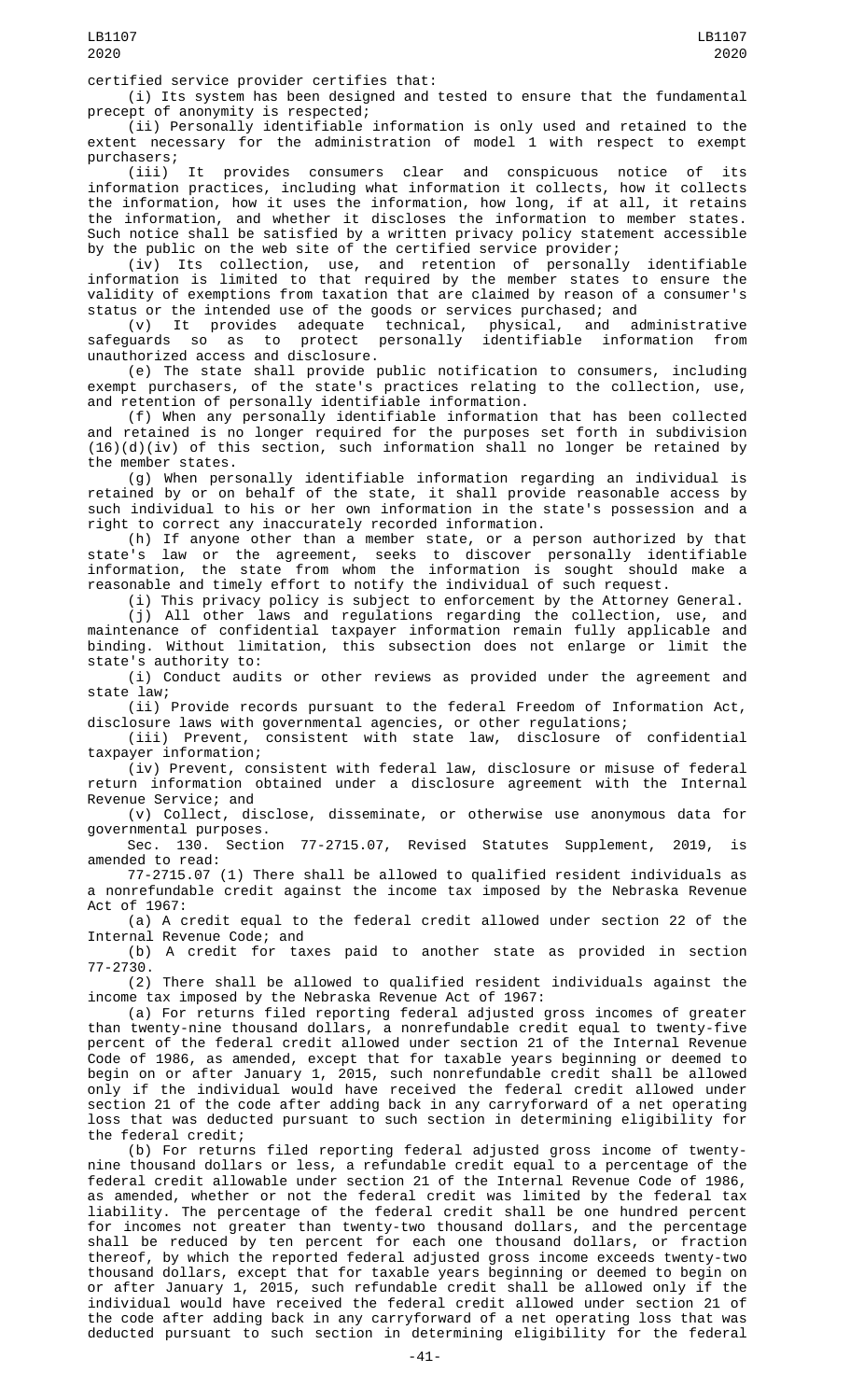(c) A refundable credit as provided in section 77-5209.01 for individuals who qualify for an income tax credit as a qualified beginning farmer or livestock producer under the Beginning Farmer Tax Credit Act for all taxable years beginning or deemed to begin on or after January 1, 2006, under the Internal Revenue Code of 1986, as amended;

(d) A refundable credit for individuals who qualify for an income tax credit under the Angel Investment Tax Credit Act, the Nebraska Advantage Microenterprise Tax Credit Act, the Nebraska Advantage Research and Development Act, or the Volunteer Emergency Responders Incentive Act; and

(e) A refundable credit equal to ten percent of the federal credit allowed under section 32 of the Internal Revenue Code of 1986, as amended, except that for taxable years beginning or deemed to begin on or after January 1, 2015, such refundable credit shall be allowed only if the individual would have received the federal credit allowed under section 32 of the code after adding back in any carryforward of a net operating loss that was deducted pursuant to such section in determining eligibility for the federal credit.

(3) There shall be allowed to all individuals as a nonrefundable credit against the income tax imposed by the Nebraska Revenue Act of 1967:

(a) A credit for personal exemptions allowed under section 77-2716.01;

(b) A credit for contributions to certified community betterment programs as provided in the Community Development Assistance Act. Each partner, each shareholder of an electing subchapter S corporation, each beneficiary of an estate or trust, or each member of a limited liability company shall report his or her share of the credit in the same manner and proportion as he or she reports the partnership, subchapter S corporation, estate, trust, or limited liability company income;

(c) A credit for investment in a biodiesel facility as provided in section 77-27,236;

(d) A credit as provided in the New Markets Job Growth Investment Act; (e) A credit as provided in the Nebraska Job Creation and Mainstreet Revitalization Act;

(f) A credit to employers as provided in section 77-27,238; and

(g) A credit as provided in the Affordable Housing Tax Credit Act.

(4) There shall be allowed as a credit against the income tax imposed by the Nebraska Revenue Act of 1967:

(a) A credit to all resident estates and trusts for taxes paid to another state as provided in section 77-2730;

(b) A credit to all estates and trusts for contributions to certified community betterment programs as provided in the Community Development Assistance Act; and

(c) A refundable credit for individuals who qualify for an income tax credit as an owner of agricultural assets under the Beginning Farmer Tax Credit Act for all taxable years beginning or deemed to begin on or after January 1, 2009, under the Internal Revenue Code of 1986, as amended. The credit allowed for each partner, shareholder, member, or beneficiary of a partnership, corporation, limited liability company, or estate or trust qualifying for an income tax credit as an owner of agricultural assets under the Beginning Farmer Tax Credit Act shall be equal to the partner's, shareholder's, member's, or beneficiary's portion of the amount of tax credit distributed pursuant to subsection (6) of section 77-5211.

(5)(a) For all taxable years beginning on or after January 1, 2007, and before January 1, 2009, under the Internal Revenue Code of 1986, as amended, there shall be allowed to each partner, shareholder, member, or beneficiary of a partnership, subchapter S corporation, limited liability company, or estate or trust a nonrefundable credit against the income tax imposed by the Nebraska Revenue Act of 1967 equal to fifty percent of the partner's, shareholder's, member's, or beneficiary's portion of the amount of franchise tax paid to the state under sections 77-3801 to 77-3807 by a financial institution.

(b) For all taxable years beginning on or after January 1, 2009, under the Internal Revenue Code of 1986, as amended, there shall be allowed to each partner, shareholder, member, or beneficiary of a partnership, subchapter S corporation, limited liability company, or estate or trust a nonrefundable credit against the income tax imposed by the Nebraska Revenue Act of 1967 equal to the partner's, shareholder's, member's, or beneficiary's portion of the amount of franchise tax paid to the state under sections 77-3801 to 77-3807 by a financial institution.

(c) Each partner, shareholder, member, or beneficiary shall report his or her share of the credit in the same manner and proportion as he or she reports the partnership, subchapter S corporation, limited liability company, or estate or trust income. If any partner, shareholder, member, or beneficiary cannot fully utilize the credit for that year, the credit may not be carried forward or back.

(6) There shall be allowed to all individuals nonrefundable credits against the income tax imposed by the Nebraska Revenue Act of 1967 as provided in section 77-3604 and refundable credits against the income tax imposed by the Nebraska Revenue Act of 1967 as provided in section 77-3605.

(7)(a) For taxable years beginning or deemed to begin on or after January 1, 2020, and before January 1, 2026, under the Internal Revenue Code of 1986, as amended, a nonrefundable credit against the income tax imposed by the Nebraska Revenue Act of 1967 in the amount of five thousand dollars shall be allowed to any individual who purchases a residence during the taxable year if such residence: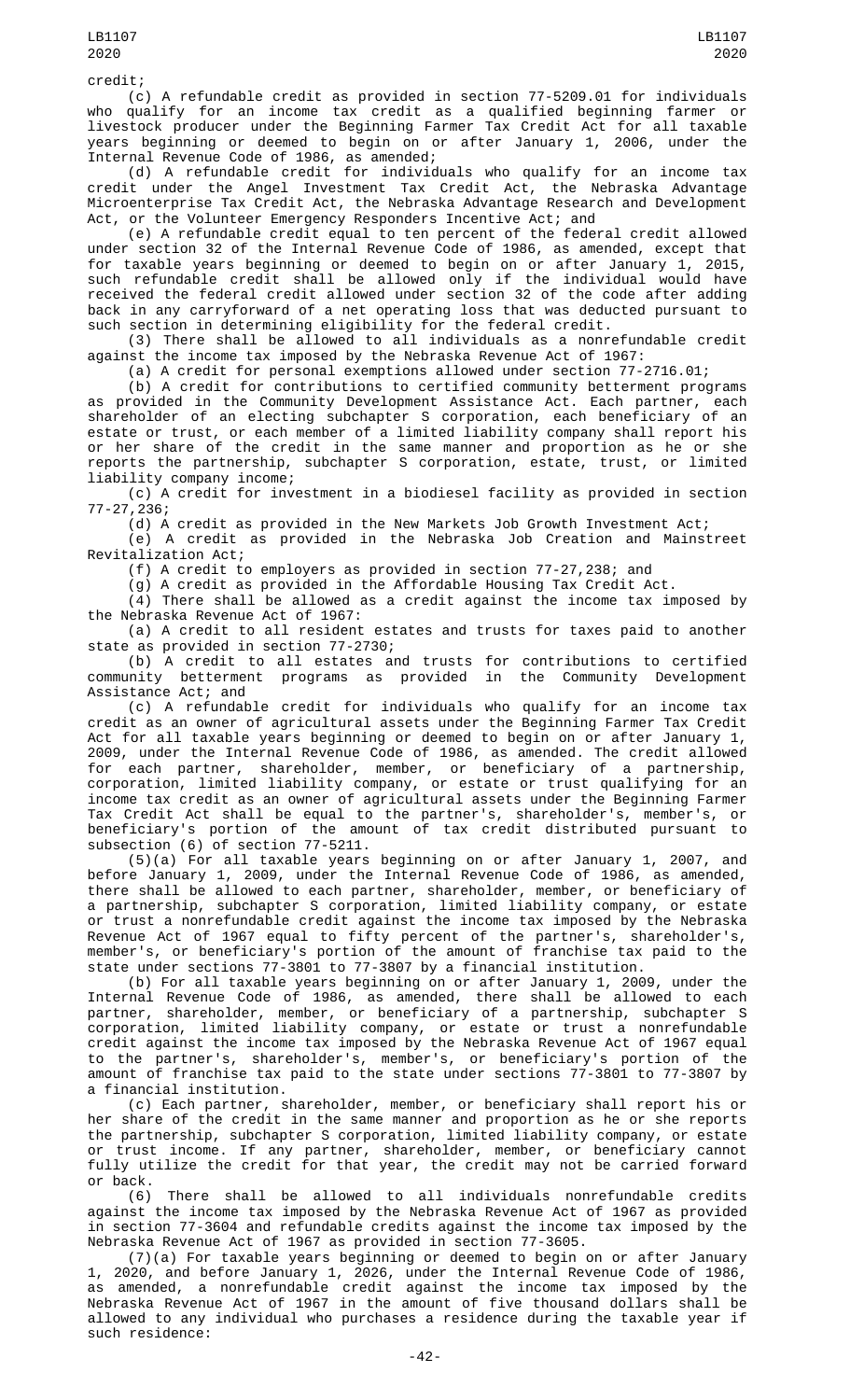(i) Is located within an area that has been declared an extremely blighted area under section 18-2101.02;

(ii) Is the individual's primary residence; and

(iii) Was not purchased from a family member of the individual or a family member of the individual's spouse.

(b) The credit provided in this subsection shall be claimed for the taxable year in which the residence is purchased. If the individual cannot fully utilize the credit for such year, the credit may be carried forward to subsequent taxable years until fully utilized.

(c) No more than one credit may be claimed under this subsection with respect to a single residence.

(d) The credit provided in this subsection shall be subject to recapture by the Department of Revenue if the individual claiming the credit sells or otherwise transfers the residence or quits using the residence as his or her primary residence within five years after the end of the taxable year in which the credit was claimed.

(e) For purposes of this subsection, family member means an individual's spouse, child, parent, brother, sister, grandchild, or grandparent, whether by blood, marriage, or adoption.

(8) There shall be allowed to all individuals refundable credits against the income tax imposed by the Nebraska Revenue Act of 1967 as provided in the Nebraska Property Tax Incentive Act and the Renewable Chemical Production Tax Credit Act.

Sec. 131. Section 77-2717, Reissue Revised Statutes of Nebraska, is amended to read:

77-2717 (1)(a)(i) For taxable years beginning or deemed to begin before January 1, 2014, the tax imposed on all resident estates and trusts shall be a percentage of the federal taxable income of such estates and trusts as modified in section 77-2716, plus a percentage of the federal alternative minimum tax and the federal tax on premature or lump-sum distributions from qualified retirement plans. The additional taxes shall be recomputed by (A) substituting Nebraska taxable income for federal taxable income, (B) calculating what the federal alternative minimum tax would be on Nebraska taxable income and adjusting such calculations for any items which are reflected differently in the determination of federal taxable income, and (C) applying Nebraska rates to the result. The federal credit for prior year minimum tax, after the recomputations required by the Nebraska Revenue Act of 1967, and the credits provided in the Nebraska Advantage Microenterprise Tax Credit Act and the Nebraska Advantage Research and Development Act shall be allowed as a reduction in the income tax due. A refundable income tax credit shall be allowed for all resident estates and trusts under the Angel Investment Tax Credit Act, the Nebraska Advantage Microenterprise Tax Credit Act, and the Nebraska Advantage Research and Development Act. A nonrefundable income tax credit shall be allowed for all resident estates and trusts as provided in the New Markets Job Growth Investment Act.

(ii) For taxable years beginning or deemed to begin on or after January 1, 2014, the tax imposed on all resident estates and trusts shall be a percentage of the federal taxable income of such estates and trusts as modified in section 77-2716, plus a percentage of the federal tax on premature or lump-sum distributions from qualified retirement plans. The additional taxes shall be recomputed by substituting Nebraska taxable income for federal taxable income and applying Nebraska rates to the result. The credits provided in the Nebraska Advantage Microenterprise Tax Credit Act and the Nebraska Advantage Research and Development Act shall be allowed as a reduction in the income tax due. A refundable income tax credit shall be allowed for all resident estates and trusts under the Angel Investment Tax Credit Act, the Nebraska Advantage Microenterprise Tax Credit Act, <del>and</del> the Nebraska Advantage Research and Development Act, the Nebraska Property Tax Incentive Act, and the Renewable Chemical Production Tax Credit Act. A nonrefundable income tax credit shall be allowed for all resident estates and trusts as provided in the Nebraska Job Creation and Mainstreet Revitalization Act, the New Markets Job Growth Investment Act, the School Readiness Tax Credit Act, the Affordable Housing Tax Credit Act, and section 77-27,238.

(b) The tax imposed on all nonresident estates and trusts shall be the portion of the tax imposed on resident estates and trusts which is attributable to the income derived from sources within this state. The tax which is attributable to income derived from sources within this state shall be determined by multiplying the liability to this state for a resident estate or trust with the same total income by a fraction, the numerator of which is the nonresident estate's or trust's Nebraska income as determined by sections 77-2724 and 77-2725 and the denominator of which is its total federal income after first adjusting each by the amounts provided in section 77-2716. The federal credit for prior year minimum tax, after the recomputations required by the Nebraska Revenue Act of 1967, reduced by the percentage of the total income which is attributable to income from sources outside this state, and the credits provided in the Nebraska Advantage Microenterprise Tax Credit Act and the Nebraska Advantage Research and Development Act shall be allowed as a reduction in the income tax due. A refundable income tax credit shall be allowed for all nonresident estates and trusts under the Angel Investment Tax Credit Act, the Nebraska Advantage Microenterprise Tax Credit Act, <del>and</del> the Nebraska Advantage Research and Development Act, the Nebraska Property Tax Incentive Act, and the Renewable Chemical Production Tax Credit Act. A nonrefundable income tax credit shall be allowed for all nonresident estates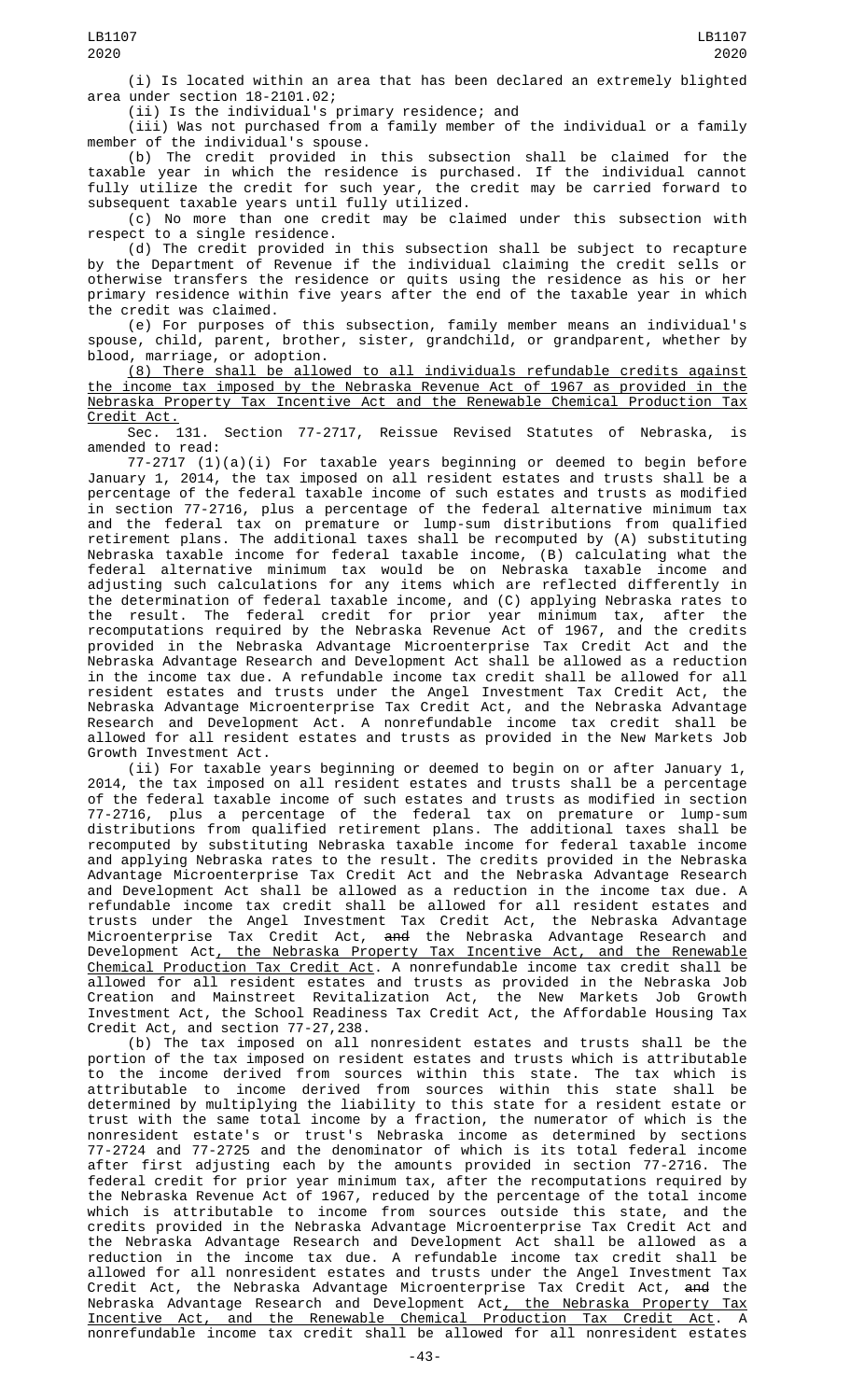(2) In all instances wherein a fiduciary income tax return is required under the provisions of the Internal Revenue Code, a Nebraska fiduciary return shall be filed, except that a fiduciary return shall not be required to be filed regarding a simple trust if all of the trust's beneficiaries are residents of the State of Nebraska, all of the trust's income is derived from sources in this state, and the trust has no federal tax liability. The fiduciary shall be responsible for making the return for the estate or trust for which he or she acts, whether the income be taxable to the estate or trust or to the beneficiaries thereof. The fiduciary shall include in the return a statement of each beneficiary's distributive share of net income when such income is taxable to such beneficiaries.

(3) The beneficiaries of such estate or trust who are residents of this state shall include in their income their proportionate share of such estate's or trust's federal income and shall reduce their Nebraska tax liability by their proportionate share of the credits as provided in the Angel Investment Tax Credit Act, the Nebraska Advantage Microenterprise Tax Credit Act, the Nebraska Advantage Research and Development Act, the Nebraska Job Creation and Mainstreet Revitalization Act, the New Markets Job Growth Investment Act, the School Readiness Tax Credit Act, the Affordable Housing Tax Credit Act, <u>the</u> Nebraska Property Tax Incentive Act, the Renewable Chemical Production Tax Credit Act, and section 77-27,238. There shall be allowed to a beneficiary a refundable income tax credit under the Beginning Farmer Tax Credit Act for all taxable years beginning or deemed to begin on or after January 1, 2001, under the Internal Revenue Code of 1986, as amended.

(4) If any beneficiary of such estate or trust is a nonresident during any part of the estate's or trust's taxable year, he or she shall file a Nebraska income tax return which shall include (a) in Nebraska adjusted gross income that portion of the estate's or trust's Nebraska income, as determined under sections 77-2724 and 77-2725, allocable to his or her interest in the estate or trust and (b) a reduction of the Nebraska tax liability by his or her proportionate share of the credits as provided in the Angel Investment Tax Credit Act, the Nebraska Advantage Microenterprise Tax Credit Act, the Nebraska Advantage Research and Development Act, the Nebraska Job Creation and Mainstreet Revitalization Act, the New Markets Job Growth Investment Act, the School Readiness Tax Credit Act, the Affordable Housing Tax Credit Act, <u>the</u> Nebraska Property Tax Incentive Act, the Renewable Chemical Production Tax <u>Credit Act, a</u>nd section 77-27,238 and shall execute and forward to the fiduciary, on or before the original due date of the Nebraska fiduciary return, an agreement which states that he or she will file a Nebraska income tax return and pay income tax on all income derived from or connected with sources in this state, and such agreement shall be attached to the Nebraska fiduciary return for such taxable year.

(5) In the absence of the nonresident beneficiary's executed agreement being attached to the Nebraska fiduciary return, the estate or trust shall remit a portion of such beneficiary's income which was derived from or attributable to Nebraska sources with its Nebraska return for the taxable year. For taxable years beginning or deemed to begin before January 1, 2013, the amount of remittance, in such instance, shall be the highest individual income tax rate determined under section 77-2715.02 multiplied by the nonresident beneficiary's share of the estate or trust income which was derived from or attributable to sources within this state. For taxable years beginning or deemed to begin on or after January 1, 2013, the amount of remittance, in such instance, shall be the highest individual income tax rate determined under section 77-2715.03 multiplied by the nonresident beneficiary's share of the estate or trust income which was derived from or attributable to sources within this state. The amount remitted shall be allowed as a credit against the Nebraska income tax liability of the beneficiary.

(6) The Tax Commissioner may allow a nonresident beneficiary to not file a Nebraska income tax return if the nonresident beneficiary's only source of Nebraska income was his or her share of the estate's or trust's income which was derived from or attributable to sources within this state, the nonresident did not file an agreement to file a Nebraska income tax return, and the estate or trust has remitted the amount required by subsection (5) of this section on behalf of such nonresident beneficiary. The amount remitted shall be retained in satisfaction of the Nebraska income tax liability of the nonresident beneficiary.

(7) For purposes of this section, unless the context otherwise requires, simple trust shall mean any trust instrument which (a) requires that all income shall be distributed currently to the beneficiaries, (b) does not allow amounts to be paid, permanently set aside, or used in the tax year for charitable purposes, and (c) does not distribute amounts allocated in the corpus of the trust. Any trust which does not qualify as a simple trust shall be deemed a complex trust.

(8) For purposes of this section, any beneficiary of an estate or trust that is a grantor trust of a nonresident shall be disregarded and this section shall apply as though the nonresident grantor was the beneficiary.

Sec. 132. Section 77-2734.03, Reissue Revised Statutes of Nebraska, is amended to read:

77-2734.03 (1)(a) For taxable years commencing prior to January 1, 1997,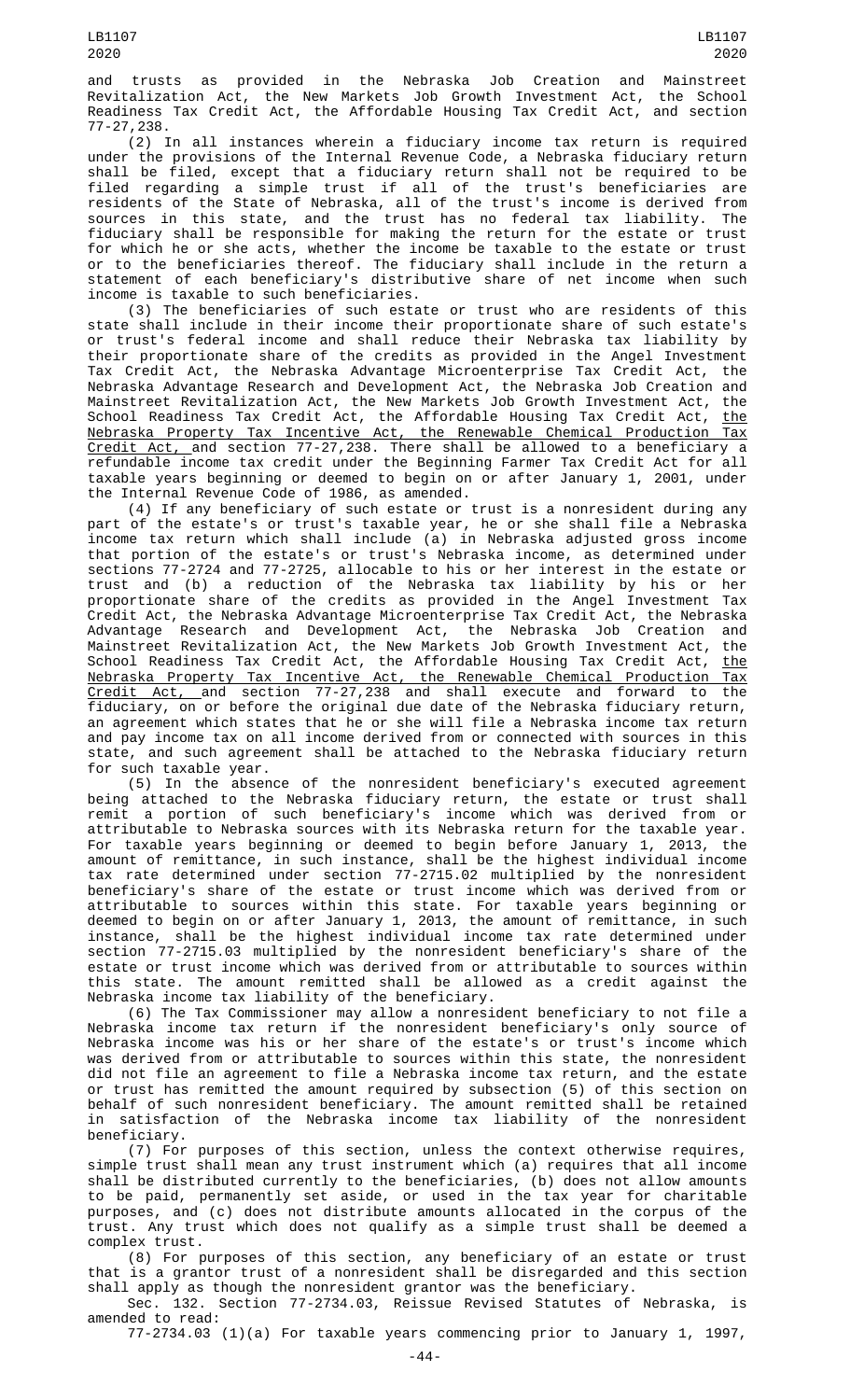any (i) insurer paying a tax on premiums and assessments pursuant to section 77-908 or 81-523, (ii) electric cooperative organized under the Joint Public<br>Power Authority Act, or (iii) credit union shall be credited, in the Power Authority Act, or (iii) credit union shall be credited, in the computation of the tax due under the Nebraska Revenue Act of 1967, with the amount paid during the taxable year as taxes on such premiums and assessments and taxes in lieu of intangible tax.

(b) For taxable years commencing on or after January 1, 1997, any insurer paying a tax on premiums and assessments pursuant to section 77-908 or 81-523, any electric cooperative organized under the Joint Public Power Authority Act, or any credit union shall be credited, in the computation of the tax due under the Nebraska Revenue Act of 1967, with the amount paid during the taxable year as (i) taxes on such premiums and assessments included as Nebraska premiums and assessments under section 77-2734.05 and (ii) taxes in lieu of intangible tax.

(c) For taxable years commencing or deemed to commence prior to, on, or after January 1, 1998, any insurer paying a tax on premiums and assessments pursuant to section 77-908 or 81-523 shall be credited, in the computation of the tax due under the Nebraska Revenue Act of 1967, with the amount paid during the taxable year as assessments allowed as an offset against premium and related retaliatory tax liability pursuant to section 44-4233.

(2) There shall be allowed to corporate taxpayers a tax credit for contributions to community betterment programs as provided in the Community Development Assistance Act.

(3) There shall be allowed to corporate taxpayers a refundable income tax credit under the Beginning Farmer Tax Credit Act for all taxable years beginning or deemed to begin on or after January 1, 2001, under the Internal Revenue Code of 1986, as amended.

(4) The changes made to this section by Laws 2004, LB 983, apply to motor fuels purchased during any tax year ending or deemed to end on or after January 1, 2005, under the Internal Revenue Code of 1986, as amended.

(5) There shall be allowed to corporate taxpayers refundable income tax credits under the Nebraska Advantage Microenterprise Tax Credit Act $_{\rm {\mathcal L}}$  <del>and</del> the Nebraska Advantage Research and Development Act, the Nebraska Property Tax Incentive Act, and the Renewable Chemical Production Tax Credit Act.

(6) There shall be allowed to corporate taxpayers a nonrefundable income tax credit for investment in a biodiesel facility as provided in section 77-27,236.

(7) There shall be allowed to corporate taxpayers a nonrefundable income tax credit as provided in the Nebraska Job Creation and Mainstreet Revitalization Act, the New Markets Job Growth Investment Act, the School Readiness Tax Credit Act, the Affordable Housing Tax Credit Act, and section 77-27,238.

Sec. 133. Section 77-27,119, Reissue Revised Statutes of Nebraska, is amended to read:

77-27,119 (1) The Tax Commissioner shall administer and enforce the income tax imposed by sections 77-2714 to 77-27,135, and he or she is authorized to conduct hearings, to adopt and promulgate such rules and regulations, and to require such facts and information to be reported as he or she may deem necessary to enforce the income tax provisions of such sections, except that such rules, regulations, and reports shall not be inconsistent with the laws of this state or the laws of the United States. The Tax Commissioner may for enforcement and administrative purposes divide the state into a reasonable number of districts in which branch offices may be maintained.

(2)(a) The Tax Commissioner may prescribe the form and contents of any return or other document required to be filed under the income tax provisions. Such return or other document shall be compatible as to form and content with the return or document required by the laws of the United States. The form shall have a place where the taxpayer shall designate the high school district in which he or she lives and the county in which the high school district is headquartered. The Tax Commissioner shall adopt and promulgate such rules and regulations as may be necessary to insure compliance with this requirement.

(b) The State Department of Education, with the assistance and cooperation of the Department of Revenue, shall develop a uniform system for numbering all school districts in the state. Such system shall be consistent with the data processing needs of the Department of Revenue and shall be used for the school district identification required by subdivision (a) of this subsection.

(c) The proper filing of an income tax return shall consist of the submission of such form as prescribed by the Tax Commissioner or an exact facsimile thereof with sufficient information provided by the taxpayer on the face of the form from which to compute the actual tax liability. Each taxpayer shall include such taxpayer's correct social security number or state identification number and the school district identification number of the school district in which the taxpayer resides on the face of the form. A filing is deemed to occur when the required information is provided.

(3) The Tax Commissioner, for the purpose of ascertaining the correctness of any return or other document required to be filed under the income tax provisions, for the purpose of determining corporate income, individual income, and withholding tax due, or for the purpose of making an estimate of taxable income of any person, shall have the power to examine or to cause to have examined, by any agent or representative designated by him or her for that purpose, any books, papers, records, or memoranda bearing upon such matters and may by summons require the attendance of the person responsible for rendering such return or other document or remitting any tax, or any officer or employee of such person, or the attendance of any other person having knowledge in the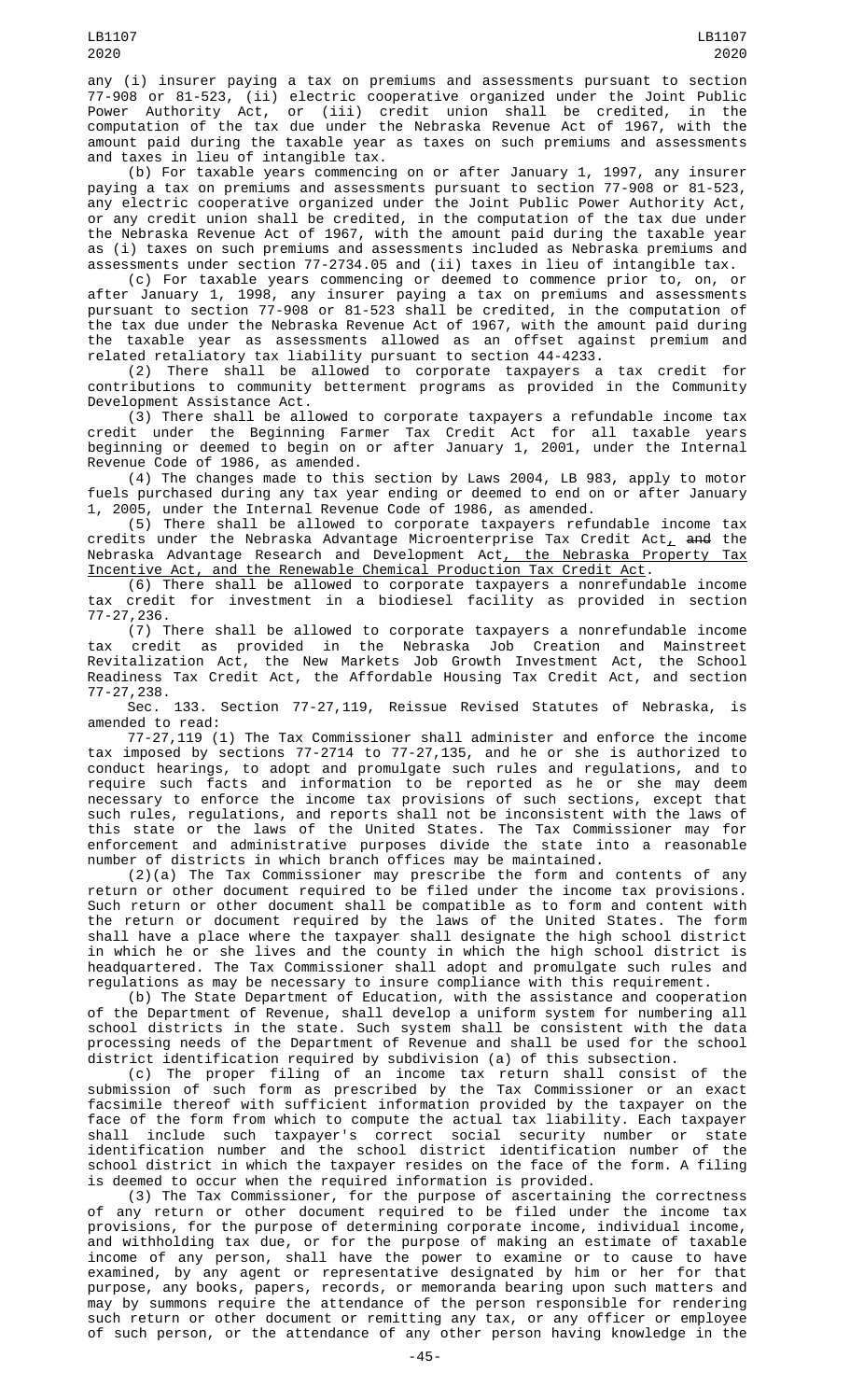premises, and may take testimony and require proof material for his or her information, with power to administer oaths or affirmations to such person or persons.

(4) The time and place of examination pursuant to this section shall be such time and place as may be fixed by the Tax Commissioner and as are reasonable under the circumstances. In the case of a summons, the date fixed for appearance before the Tax Commissioner shall not be less than twenty days from the time of service of the summons.

(5) No taxpayer shall be subjected to unreasonable or unnecessary examinations or investigations.

(6) Except in accordance with proper judicial order or as otherwise provided by law, it shall be unlawful for the Tax Commissioner, any officer or employee of the Tax Commissioner, any person engaged or retained by the Tax Commissioner on an independent contract basis, any person who pursuant to this section is permitted to inspect any report or return or to whom a copy, an abstract, or a portion of any report or return is furnished, any employee of the State Treasurer or the Department of Administrative Services, or any other person to divulge, make known, or use in any manner the amount of income or any particulars set forth or disclosed in any report or return required except for the purpose of enforcing sections 77-2714 to 77-27,135. The officers charged with the custody of such reports and returns shall not be required to produce any of them or evidence of anything contained in them in any action or proceeding in any court, except on behalf of the Tax Commissioner in an action or proceeding under the provisions of the tax law to which he or she is a party or on behalf of any party to any action or proceeding under such sections when the reports or facts shown thereby are directly involved in such action or proceeding, in either of which events the court may require the production of, and may admit in evidence, so much of such reports or of the facts shown thereby as are pertinent to the action or proceeding and no more. Nothing in this section shall be construed (a) to prohibit the delivery to a taxpayer, his or her duly authorized representative, or his or her successors, receivers, trustees, personal representatives, administrators, assignees, or guarantors, if directly interested, of a certified copy of any return or report in connection with his or her tax, (b) to prohibit the publication of statistics so classified as to prevent the identification of particular reports or returns and the items thereof, (c) to prohibit the inspection by the Attorney General, other legal representatives of the state, or a county attorney of the report or return of any taxpayer who brings an action to review the tax based thereon, against whom an action or proceeding for collection of tax has been instituted, or against whom an action, proceeding, or prosecution for failure to comply with the Nebraska Revenue Act of 1967 is being considered or has been commenced, (d) to prohibit furnishing to the Nebraska Workers' Compensation Court the names, addresses, and identification numbers of employers, and such information shall be furnished on request of the court, (e) to prohibit the disclosure of information and records to a collection agency contracting with the Tax Commissioner pursuant to sections 77-377.01 to 77-377.04, (f) to prohibit the disclosure of information pursuant to section 77-27,195, 77-4110, or 77-5731\_<u>or section 37, 39, or 64 of this act</u>, (g) to prohibit the disclosure to the Public Employees Retirement Board of the addresses of individuals who are members of the retirement systems administered by the board, and such information shall be furnished to the board solely for purposes of its administration of the retirement systems upon written request, which request shall include the name and social security number of each individual for whom an address is requested, (h) to prohibit the disclosure of information to the Department of Labor necessary for the administration of the Employment Security Law, the Contractor Registration Act, or the Employee Classification Act, (i) to prohibit the disclosure to the Department of Motor Vehicles of tax return information pertaining to individuals, corporations, and businesses determined by the Department of Motor Vehicles to be delinquent in the payment of amounts due under agreements pursuant to the International Fuel Tax Agreement Act, and such disclosure shall be strictly limited to information necessary for the administration of the act, (j) to prohibit the disclosure under section 42-358.08, 43-512.06, or 43-3327 to any court-appointed individuals, the county attorney, any authorized attorney, or the Department of Health and Human Services of an absent parent's address, social security number, amount of income, health insurance information, and employer's name and address for the exclusive purpose of establishing and collecting child, spousal, or medical support, (k) to prohibit the disclosure of information to the Department of Insurance, the Nebraska State Historical Society, or the State Historic Preservation Officer as necessary to carry out the Department of Revenue's responsibilities under the Nebraska Job Creation and Mainstreet Revitalization Act, or (l) to prohibit the disclosure to the Department of Insurance of information pertaining to authorization for, and use of, tax credits under the New Markets Job Growth Investment Act. Information so obtained shall be used for no other purpose. Any person who violates this subsection shall be guilty of a felony and shall upon conviction thereof be fined not less than one hundred dollars nor more than five hundred dollars, or be imprisoned not more than five years, or be both so fined and imprisoned, in the discretion of the court and shall be assessed the costs of prosecution. If the offender is an officer or employee of the state, he or she shall be dismissed from office and be ineligible to hold any public office in this state for a period of two years thereafter.

(7) Reports and returns required to be filed under income tax provisions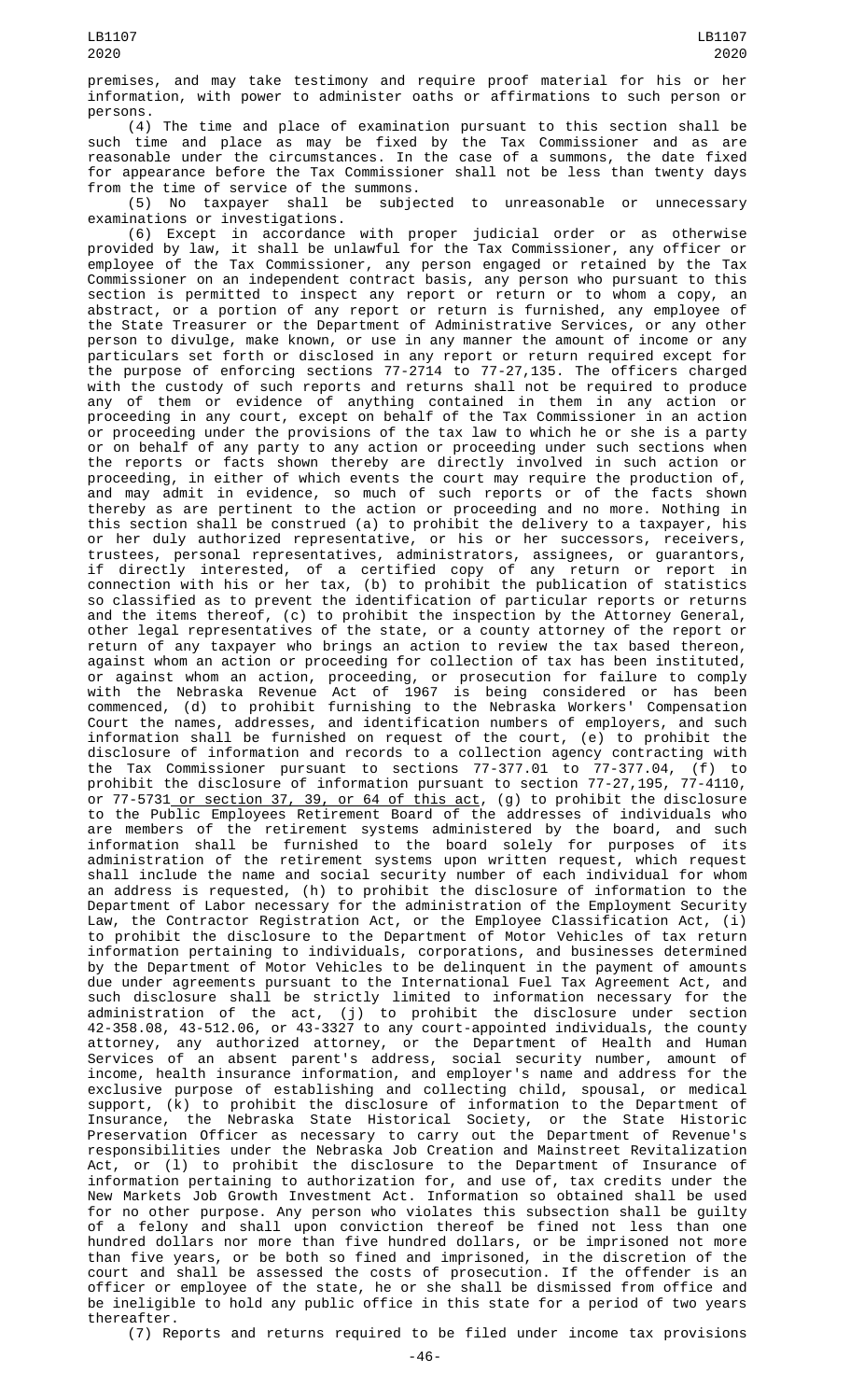of sections 77-2714 to 77-27,135 shall be preserved until the Tax Commissioner orders them to be destroyed.

(8) Notwithstanding the provisions of subsection (6) of this section, the Tax Commissioner may permit the Secretary of the Treasury of the United States or his or her delegates or the proper officer of any state imposing an income tax, or the authorized representative of either such officer, to inspect the income tax returns of any taxpayer or may furnish to such officer or his or her authorized representative an abstract of the return of income of any taxpayer or supply him or her with information concerning an item of income contained in any return or disclosed by the report of any investigation of the income or return of income of any taxpayer, but such permission shall be granted only if the statutes of the United States or of such other state, as the case may be, grant substantially similar privileges to the Tax Commissioner of this state as the officer charged with the administration of the income tax imposed by sections 77-2714 to 77-27,135.

(9) Notwithstanding the provisions of subsection (6) of this section, the Tax Commissioner may permit the Postal Inspector of the United States Postal Service or his or her delegates to inspect the reports or returns of any person filed pursuant to the Nebraska Revenue Act of 1967 when information on the reports or returns is relevant to any action or proceeding instituted or being considered by the United States Postal Service against such person for the fraudulent use of the mails to carry and deliver false and fraudulent tax returns to the Tax Commissioner with the intent to defraud the State of Nebraska or to evade the payment of Nebraska state taxes.

(10)(a) Notwithstanding the provisions of subsection (6) of this section, the Tax Commissioner shall, upon written request by the Auditor of Public Accounts or the office of Legislative Audit, make tax returns and tax return information open to inspection by or disclosure to officers and employees of the Auditor of Public Accounts or employees of the office of Legislative Audit for the purpose of and to the extent necessary in making an audit of the Department of Revenue pursuant to section 50-1205 or 84-304. The Auditor of Public Accounts or office of Legislative Audit shall statistically and randomly select the tax returns and tax return information to be audited based upon a computer tape provided by the Department of Revenue which contains only total population documents without specific identification of taxpayers. The Tax Commissioner shall have the authority to approve the statistical sampling method used by the Auditor of Public Accounts or office of Legislative Audit. Confidential tax returns and tax return information shall be audited only upon the premises of the Department of Revenue. All audit workpapers pertaining to the audit of the Department of Revenue shall be stored in a secure place in the Department of Revenue.

(b) When selecting tax returns or tax return information for a performance audit of a tax incentive program, the office of Legislative Audit shall select the tax returns or tax return information for either all or a statistically and randomly selected sample of taxpayers who have applied for or who have qualified for benefits under the tax incentive program that is the subject of the audit. When the office of Legislative Audit reports on its review of tax returns and tax return information, it shall comply with subdivision (10)(c) of this section.

(c) No officer or employee of the Auditor of Public Accounts or office of Legislative Audit employee shall disclose to any person, other than another officer or employee of the Auditor of Public Accounts or office of Legislative Audit whose official duties require such disclosure, any return or return information described in the Nebraska Revenue Act of 1967 in a form which can be associated with or otherwise identify, directly or indirectly, a particular taxpayer.

(d) Any person who violates the provisions of this subsection shall be guilty of a Class IV felony and, in the discretion of the court, may be assessed the costs of prosecution. The guilty officer or employee shall be dismissed from employment and be ineligible to hold any position of employment with the State of Nebraska for a period of two years thereafter. For purposes of this subsection, officer or employee shall include a former officer or employee of the Auditor of Public Accounts or former employee of the office of Legislative Audit.

(11) For purposes of subsections (10) through (13) of this section:

(a) Tax returns shall mean any tax or information return or claim for refund required by, provided for, or permitted under sections 77-2714 to 77-27,135 which is filed with the Tax Commissioner by, on behalf of, or with respect to any person and any amendment or supplement thereto, including supporting schedules, attachments, or lists which are supplemental to or part of the filed return;

(b) Return information shall mean:

(i) A taxpayer's identification number and (A) the nature, source, or amount of his or her income, payments, receipts, deductions, exemptions, credits, assets, liabilities, net worth, tax liability, tax withheld, deficiencies, overassessments, or tax payments, whether the taxpayer's return was, is being, or will be examined or subject to other investigation or processing or (B) any other data received by, recorded by, prepared by, furnished to, or collected by the Tax Commissioner with respect to a return or the determination of the existence or possible existence of liability or the amount of liability of any person for any tax, penalty, interest, fine, forfeiture, or other imposition or offense; and

(ii) Any part of any written determination or any background file document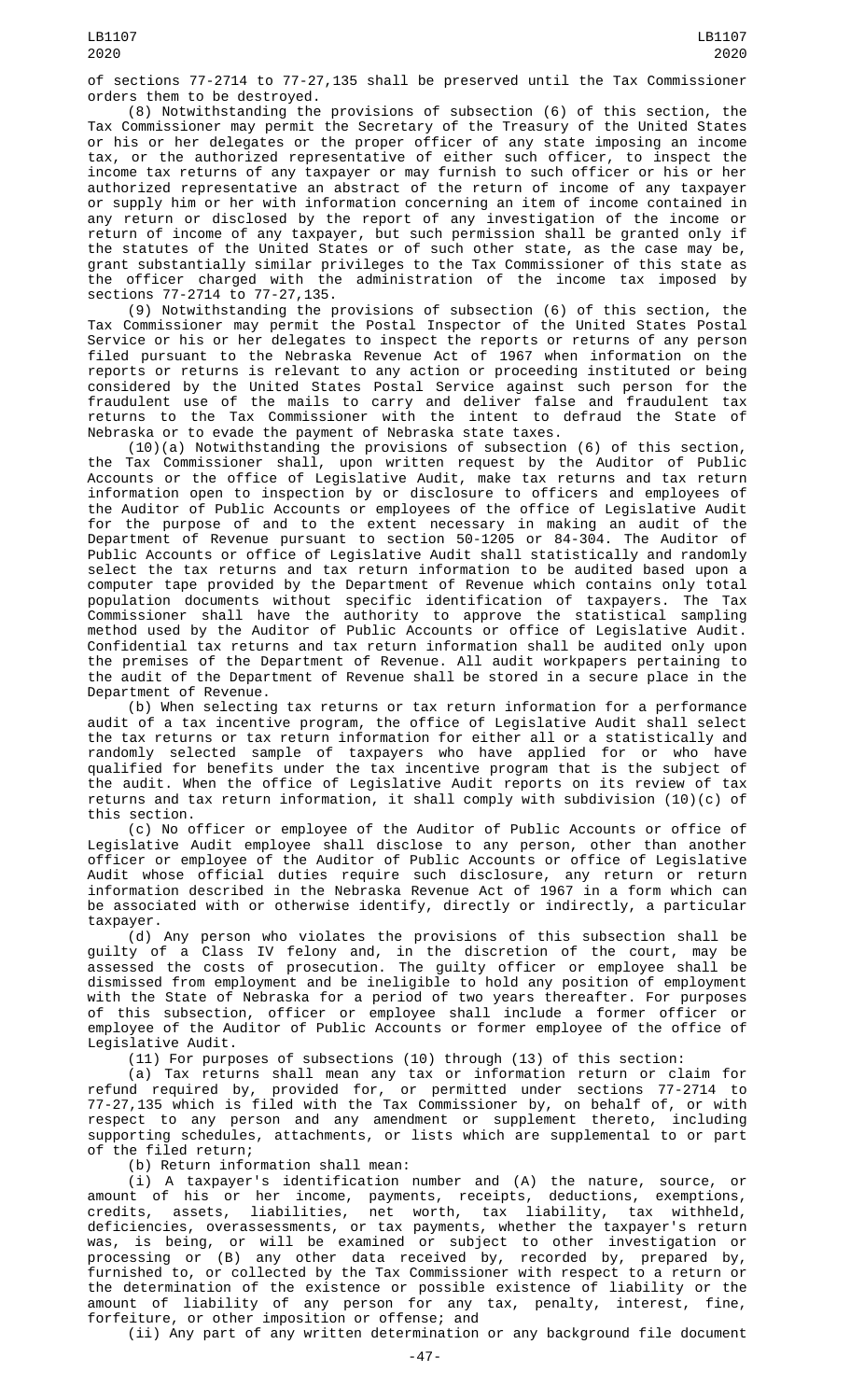relating to such written determination; and

(c) Disclosures shall mean the making known to any person in any manner a return or return information.

(12) The Auditor of Public Accounts shall (a) notify the Tax Commissioner in writing thirty days prior to the beginning of an audit of his or her intent to conduct an audit, (b) provide an audit plan, and (c) provide a list of the tax returns and tax return information identified for inspection during the audit. The office of Legislative Audit shall notify the Tax Commissioner of the intent to conduct an audit and of the scope of the audit as provided in section 50-1209.

(13) The Auditor of Public Accounts or the office of Legislative Audit shall, as a condition for receiving tax returns and tax return information: (a) Subject employees involved in the audit to the same confidential information safeguards and disclosure procedures as required of Department of Revenue employees; (b) establish and maintain a permanent system of standardized records with respect to any request for tax returns or tax return information, the reason for such request, and the date of such request and any disclosure of the tax return or tax return information; (c) establish and maintain a secure area or place in the Department of Revenue in which the tax returns, tax return information, or audit workpapers shall be stored; (d) restrict access to the tax returns or tax return information only to persons whose duties or responsibilities require access; (e) provide such other safeguards as the Tax Commissioner determines to be necessary or appropriate to protect the confidentiality of the tax returns or tax return information; (f) provide a report to the Tax Commissioner which describes the procedures established and utilized by the Auditor of Public Accounts or office of Legislative Audit for insuring the confidentiality of tax returns, tax return information, and audit workpapers; and (g) upon completion of use of such returns or tax return information, return to the Tax Commissioner such returns or tax return information, along with any copies.

(14) The Tax Commissioner may permit other tax officials of this state to inspect the tax returns and reports filed under sections 77-2714 to 77-27,135, but such inspection shall be permitted only for purposes of enforcing a tax law and only to the extent and under the conditions prescribed by the rules and regulations of the Tax Commissioner.

(15) The Tax Commissioner shall compile the school district information required by subsection (2) of this section. Insofar as it is possible, such compilation shall include, but not be limited to, the total adjusted gross income of each school district in the state. The Tax Commissioner shall adopt and promulgate such rules and regulations as may be necessary to insure that such compilation does not violate the confidentiality of any individual income tax return nor conflict with any other provisions of state or federal law.

Sec. 134. Section 77-27,144, Reissue Revised Statutes of Nebraska, is amended to read:

77-27,144 (1) The Tax Commissioner shall collect the tax imposed by any incorporated municipality concurrently with collection of a state tax in the same manner as the state tax is collected. The Tax Commissioner shall remit monthly the proceeds of the tax to the incorporated municipalities levying the tax, after deducting the amount of refunds made and three percent of the remainder to be credited to the Municipal Equalization Fund.

(2) Deductions for a refund made pursuant to section 77-4105, 77-4106, 77-5725, or 77-5726 shall be delayed for one year after the refund has been made to the taxpayer. The Department of Revenue shall notify the municipality liable for a refund exceeding one thousand five hundred dollars of the pending refund, the amount of the refund, and the month in which the deduction will be made or begin, except that if the amount of a refund claimed under section 77-4105, 77-4106, 77-5725, or 77-5726 exceeds twenty-five percent of the municipality's total sales and use tax receipts, net of any refunds or sales tax collection fees, for the municipality's prior fiscal year, the department shall deduct the refund over the period of one year in equal monthly amounts beginning after the one-year notification period required by this subsection. This subsection applies to refunds owed by cities of the first class, cities of the second class, and villages. This subsection applies to refunds beginning January 1, 2014.

(3) Deductions for a refund made pursuant to the ImagiNE Nebraska Act shall be delayed as provided in this subsection after the refund has been made to the taxpayer. The Department of Revenue shall notify each municipality liable for a refund exceeding one thousand five hundred dollars of the pending refund and the amount of the refund claimed under the ImagiNE Nebraska Act. notification shall be made by March 1 of each year beginning in 2021 and shall be used to establish the refund amount for the following calendar year. The notification shall include any excess or underpayment from the prior calendar year. The department shall deduct the refund over a period of one year in equal monthly amounts beginning in January following the notification. This subsection applies to total annual refunds exceeding one million dollars or twenty-five percent of the municipality's total sales and use tax receipts for the prior fiscal year, whichever is the lesser amount.

 $(4)$   $(3)$  The Tax Commissioner shall keep full and accurate records of all money received and distributed under the provisions of the Local Option Revenue Act. When proceeds of a tax levy are received but the identity of the incorporated municipality which levied the tax is unknown and is not identified within six months after receipt, the amount shall be credited to the Municipal Equalization Fund. The municipality may request the names and addresses of the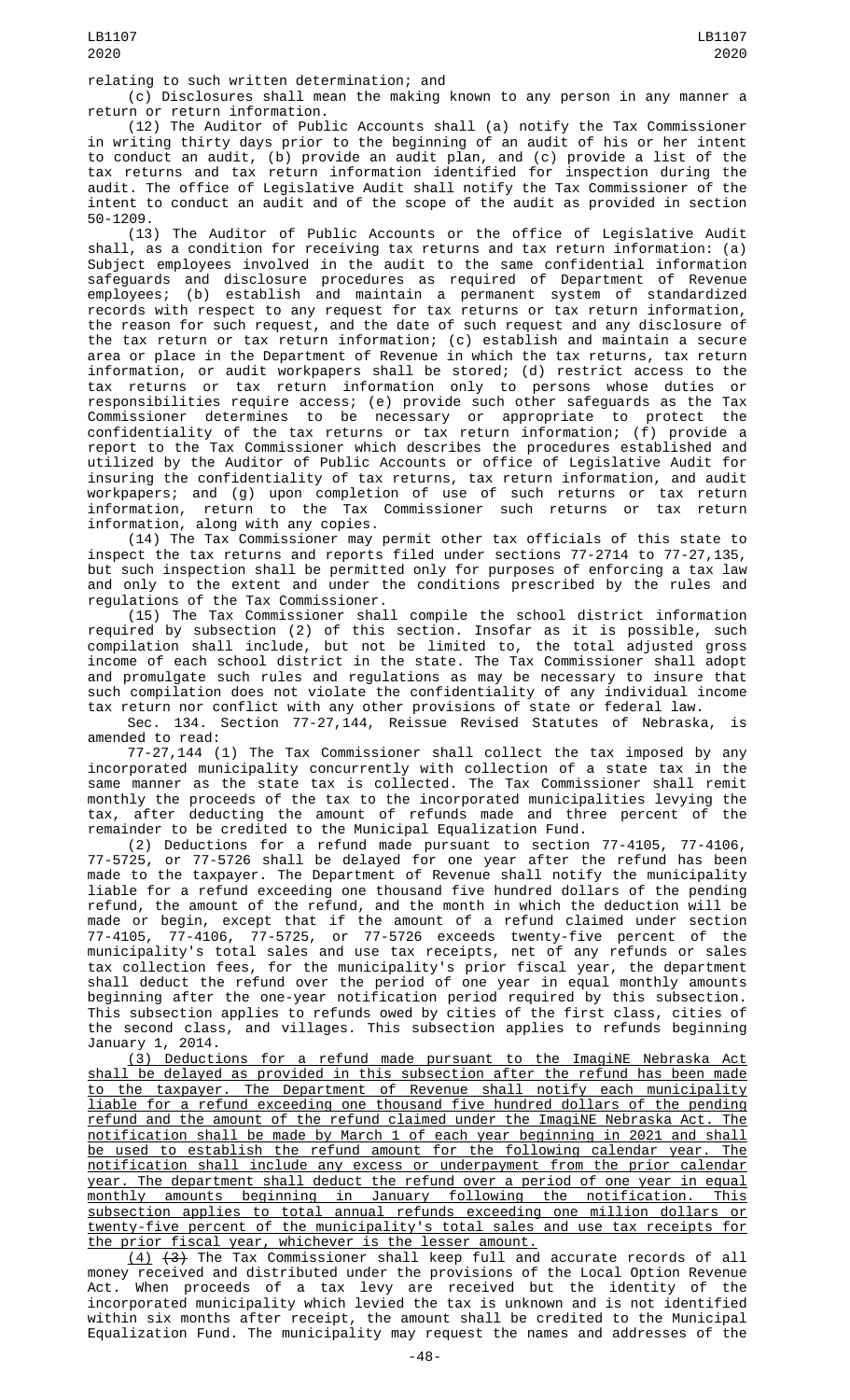retailers which have collected the tax as provided in subsection (13) of section 77-2711 and may certify an individual to request and review confidential sales and use tax returns and sales and use tax return information as provided in subsection (14) of section 77-2711.

(5)(a) Every qualifying business that has filed an application to receive tax incentives under the Employment and Investment Growth Act, the Nebraska Advantage Act, or the ImagiNE Nebraska Act shall, with respect to such acts, provide annually to each municipality, in aggregate data, the maximum amount the qualifying business is eligible to receive in the current year in refunds of local sales and use taxes of the municipality and exemptions for the previous year, and the estimate of annual refunds of local sales and use taxes of the municipality and exemptions such business intends to claim in each future year. Such information shall be kept confidential by the municipality unless publicly disclosed previously by the taxpayer or by the State of Nebraska.

(b) For purposes of this subsection, municipality means a municipality that has adopted the local option sales and use tax under the Local Option Revenue Act and to which the qualifying business has paid such sales and use tax.

(c) The qualifying business shall provide the information to the municipality on or before June 30 of each year.

(d) Any amounts held by a municipality to make sales and use tax refunds under the Employment and Investment Growth Act, the Nebraska Advantage Act, and the ImagiNE Nebraska Act shall not count toward any budgeted restricted funds limitation as provided in section 13-519 or toward any cash reserve limitation as provided in section 13-504.

Sec. 135. Section 77-3806, Reissue Revised Statutes of Nebraska, is amended to read:

77-3806 (1) The tax return shall be filed and the total amount of the franchise tax shall be due on the fifteenth day of the third month after the end of the taxable year. No extension of time to pay the tax shall be granted. If the Tax Commissioner determines that the amount of tax can be computed from available information filed by the financial institutions with either state or federal regulatory agencies, the Tax Commissioner may, by regulation, waive the requirement for the financial institutions to file returns.

(2) Sections 77-2714 to 77-27,135 relating to deficiencies, penalties, interest, the collection of delinquent amounts, and appeal procedures for the tax imposed by section 77-2734.02 shall also apply to the tax imposed by section 77-3802. If the filing of a return is waived by the Tax Commissioner, the payment of the tax shall be considered the filing of a return for purposes of sections 77-2714 to 77-27,135.

(3) No refund of the tax imposed by section 77-3802 shall be allowed unless a claim for such refund is filed within ninety days of the date on which (a) the tax is due or was paid, whichever is later, (b) a change is made to the amount of deposits or the net financial income of the financial institution by a state or federal regulatory agency, or (c) the Nebraska Investment Finance Authority issues an eligibility statement to the financial institution pursuant to the Affordable Housing Tax Credit Act.

(4) Any such financial institution shall receive a credit on the franchise tax as provided under the Affordable Housing Tax Credit Act, the Community Development Assistance Act, the Nebraska Job Creation and Mainstreet Revitalization Act, the Nebraska Property Tax Incentive Act, and the New Markets Job Growth Investment Act.

Sec. 136. Section 77-4212, Reissue Revised Statutes of Nebraska, is<br>amended to read: amended to read:

77-4212 (1) For tax year 2007, the amount of relief granted under the Property Tax Credit Act shall be one hundred five million dollars. For tax year 2008, the amount of relief granted under the act shall be one hundred fifteen million dollars. It is the intent of the Legislature to fund the Property Tax Credit Act for tax years after tax year 2008 using available revenue. For tax year 2017, the amount of relief granted under the act shall be two hundred twenty-four million dollars. For tax year 2020 and each tax year thereafter, the minimum amount of relief granted under the act shall be two hundred seventy-five million dollars. If money is transferred or credited to the Property Tax Credit Cash Fund pursuant to any other state law, such amount shall be added to the minimum amount required under this subsection when determining the total amount of relief granted under the act. The relief shall be in the form of a property tax credit which appears on the property tax statement.

(2)(a) For tax years prior to tax year 2017, to determine the amount of the property tax credit, the county treasurer shall multiply the amount disbursed to the county under subdivision (4)(a) of this section by the ratio of the real property valuation of the parcel to the total real property valuation in the county. The amount determined shall be the property tax credit for the property.

(b) Beginning with tax year 2017, to determine the amount of the property tax credit, the county treasurer shall multiply the amount disbursed to the county under subdivision (4)(b) of this section by the ratio of the credit allocation valuation of the parcel to the total credit allocation valuation in the county. The amount determined shall be the property tax credit for the property.

(3) If the real property owner qualifies for a homestead exemption under sections 77-3501 to 77-3529, the owner shall also be qualified for the relief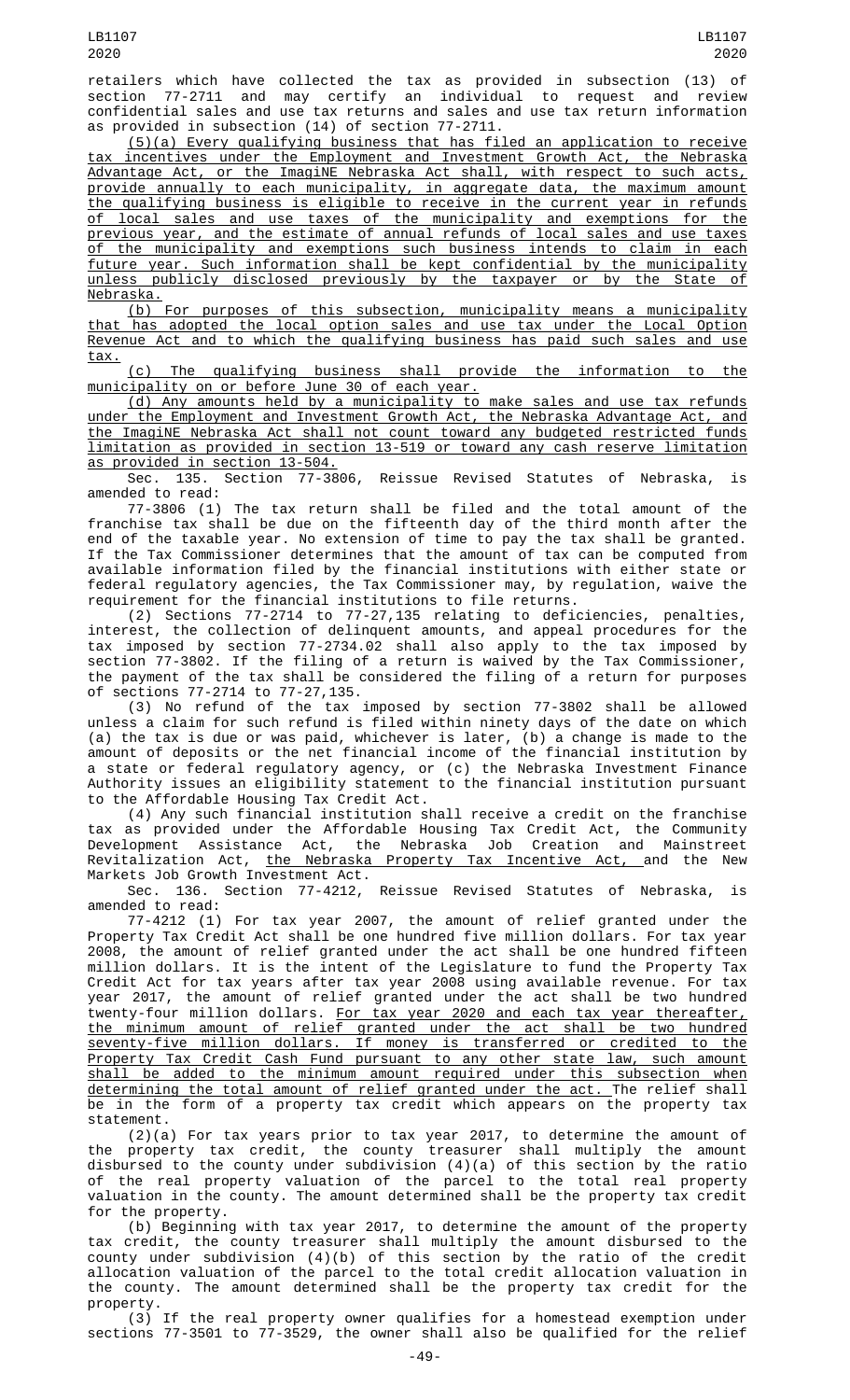provided in the act to the extent of any remaining liability after calculation of the relief provided by the homestead exemption. If the credit results in a property tax liability on the homestead that is less than zero, the amount of the credit which cannot be used by the taxpayer shall be returned to the State Treasurer by July 1 of the year the amount disbursed to the county was disbursed. The State Treasurer shall immediately credit any funds returned under this subsection to the Property Tax Credit Cash Fund. Upon the return of any funds under this subsection, the county treasurer shall electronically file a report with the Property Tax Administrator, on a form prescribed by the Tax Commissioner, indicating the amount of funds distributed to each taxing unit in the county in the year the funds were returned, any collection fee retained by the county in such year, and the amount of unused credits returned.

(4)(a) For tax years prior to tax year 2017, the amount disbursed to each county shall be equal to the amount available for disbursement determined under subsection (1) of this section multiplied by the ratio of the real property valuation in the county to the real property valuation in the state. By September 15, the Property Tax Administrator shall determine the amount to be disbursed under this subdivision to each county and certify such amounts to the State Treasurer and to each county. The disbursements to the counties shall occur in two equal payments, the first on or before January 31 and the second on or before April 1. After retaining one percent of the receipts for costs, the county treasurer shall allocate the remaining receipts to each taxing unit levying taxes on taxable property in the tax district in which the real property is located in the same proportion that the levy of such taxing unit bears to the total levy on taxable property of all the taxing units in the tax district in which the real property is located.

(b) Beginning with tax year 2017, the amount disbursed to each county shall be equal to the amount available for disbursement determined under subsection (1) of this section multiplied by the ratio of the credit allocation valuation in the county to the credit allocation valuation in the state. By September 15, the Property Tax Administrator shall determine the amount to be disbursed under this subdivision to each county and certify such amounts to the State Treasurer and to each county. The disbursements to the counties shall occur in two equal payments, the first on or before January 31 and the second on or before April 1. After retaining one percent of the receipts for costs, the county treasurer shall allocate the remaining receipts to each taxing unit based on its share of the credits granted to all taxpayers in the taxing unit.

(5) For purposes of this section, credit allocation valuation means the taxable value for all real property except agricultural land and horticultural land, one hundred twenty percent of taxable value for agricultural land and horticultural land that is not subject to special valuation, and one hundred twenty percent of taxable value for agricultural land and horticultural land that is subject to special valuation.

(6) The State Treasurer shall transfer from the General Fund to the Property Tax Credit Cash Fund one hundred five million dollars by August 1, 2007, and one hundred fifteen million dollars by August 1, 2008.

(7) The Legislature shall have the power to transfer funds from the Property Tax Credit Cash Fund to the General Fund.

Sec. 137. Section 77-4602, Revised Statutes Supplement, 2019, is amended to read:

77-4602 (1) Within fifteen days after the end of each month, the Tax Commissioner shall provide a public statement of actual General Fund net receipts and a comparison of such actual net receipts to the monthly estimate certified pursuant to section 77-4601.

(2) Within fifteen days after the end of each fiscal year, the public statement shall also include a summary of actual General Fund net receipts and estimated General Fund net receipts for the fiscal year.

(3)(a) Within fifteen days after the end of fiscal year 2020-21 and each fiscal year thereafter through fiscal year 2022-23, the Tax Commissioner shall determine the balance of the Cash Reserve Fund.

(b) If the balance of the Cash Reserve Fund is less than five hundred million dollars:

(i) The Tax Commissioner shall determine:

(A) Actual General Fund net receipts for the most recently completed fiscal year minus estimated General Fund net receipts for such fiscal year; and (B) Actual General Fund net receipts for the most recently completed fiscal year minus one hundred three and one-half percent of actual General Fund net receipts for the prior fiscal year.

(ii) If the amounts calculated under subdivisions  $(3)(b)(i)(A)$  and  $(3)(b)$ (i)(B) of this section are both positive numbers, the Tax Commissioner shall certify (A) the amount determined under subdivision (3)(b)(i)(A) of this section and (B) fifty percent of the amount determined under subdivision (3)(b) (i)(B) of this section to the State Treasurer. The State Treasurer shall transfer the difference between the two certified amounts to the Cash Reserve Fund.

(iii) If the amount calculated under subdivision  $(3)(b)(i)(A)$  of this section is a positive number but the amount calculated under subdivision (3)(b) (i)(B) of this section is a negative number, the Tax Commissioner shall certify the amount determined under subdivision (3)(b)(i)(A) of this section to the State Treasurer and the State Treasurer shall transfer such certified amount to the Cash Reserve Fund.

(c) If the balance of the Cash Reserve Fund is five hundred million dollars or more: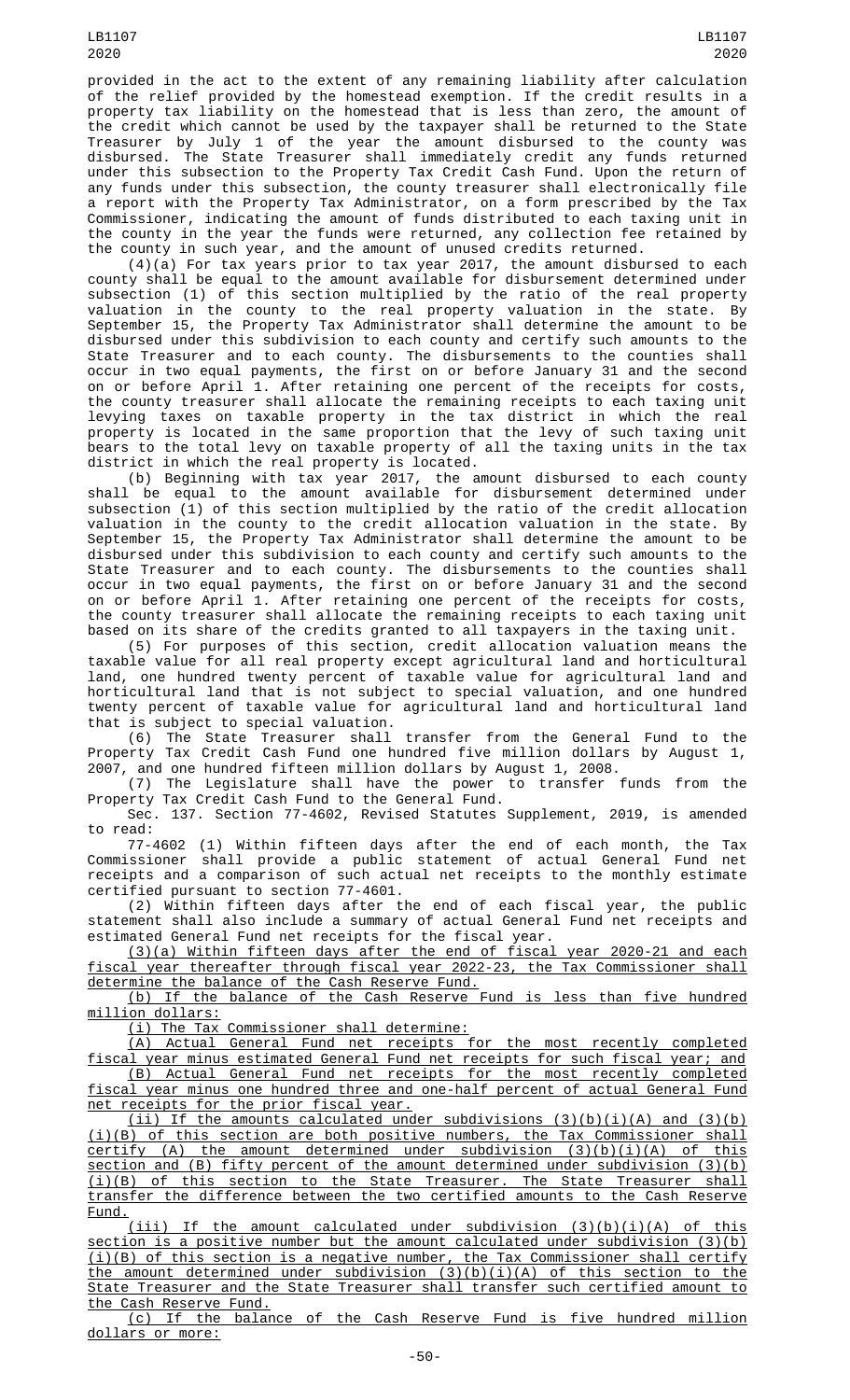(i) The Tax Commissioner shall determine:

(A) Actual General Fund net receipts for the most recently completed fiscal year minus estimated General Fund net receipts for such fiscal year; and

(B) Actual General Fund net receipts for the most recently completed fiscal year minus one hundred three and one-half percent of actual General Fund net receipts for the prior fiscal year.

(ii) If the amounts calculated under subdivisions  $(3)(c)(i)(A)$  and  $(3)(c)$ (i)(B) of this section are both positive numbers, the Tax Commissioner shall certify (A) the amount determined under subdivision (3)(c)(i)(A) of this section and (B) the amount determined under subdivision (3)(c)(i)(B) of this section to the State Treasurer. The State Treasurer shall transfer the difference between the two certified amounts to the Cash Reserve Fund.

 $(iii)$  If the amount calculated under subdivision  $(3)(c)(i)(A)$  of this section is a positive number but the amount calculated under subdivision (3)(c) (i)(B) of this section is a negative number, the Tax Commissioner shall certify the amount determined under subdivision (3)(c)(i)(A) of this section to the State Treasurer and the State Treasurer shall transfer such certified amount to the Cash Reserve Fund.

<u>(4)(a)</u> <del>(3)</del> Within fifteen days after the end of <del>each</del> fiscal year<u> 2023-24</u> and each fiscal year thereafter, the Tax Commissioner shall determine the following:

 $(\dot{\texttt{i}})$   $(\texttt{a})$  Actual General Fund net receipts for the most recently completed fiscal year minus estimated General Fund net receipts for such fiscal year; and

 $\binom{\mathtt{iii}}{\mathtt{b}}$  Fifty percent of the product of actual General Fund net receipts for the most recently completed fiscal year times the difference between the annual percentage increase in the actual General Fund net receipts for the most recently completed fiscal year and the average annual percentage increase in the actual General Fund net receipts over the twenty previous fiscal years, excluding the year in which the annual percentage change in actual General Fund net receipts is the lowest.

<u>(b)</u>  $(4)$  If the number determined under subdivision  $(4)(a)(i)$   $(3)(a)$  of this section is a positive number, the Tax Commissioner shall immediately certify the greater of the two numbers determined under <u>subdivision (4)(a)</u> subsection (3) of this section to the director. The State Treasurer shall transfer the certified amount from the General Fund to the Cash Reserve Fund upon certification by the director of such amount. The transfer shall be made according to the following schedule:

 $(i)$   $(a)$  An amount equal to the amount determined under subdivision  $(4)(a)$ <u>(i)</u> <del>(3)(a)</del> of this section shall be transferred immediately; and

 $\lfloor \texttt{ii}\rfloor$   $\texttt{(b)}$  The remainder, if any, shall be transferred by the end of the subsequent fiscal year.

<u>(c)</u> <del>(5)</del> If the transfer required under <u>subdivision (4)(b)</u> <del>subsection (4)</del> of this section causes the balance in the Cash Reserve Fund to exceed sixteen percent of the total budgeted General Fund expenditures for the current fiscal year, such transfer shall be reduced so that the balance of the Cash Reserve Fund does not exceed such amount.

(d) <del>(6)</del> Nothing in this <u>subsection</u> <del>section</del> prohibits the balance in the Cash Reserve Fund from exceeding sixteen percent of the total budgeted General Fund expenditures each fiscal year if the Legislature determines it necessary to prepare for and respond to budgetary requirements which may include, but are not limited to, capital construction projects and responses to emergencies.

Sec. 138. Section 77-5905, Reissue Revised Statutes of Nebraska, is amended to read:

77-5905 (1) If the Department of Revenue determines that an application meets the requirements of section 77-5904 and that the investment or employment is eligible for the credit and (a) the applicant is actively engaged in the operation of the microbusiness or will be actively engaged in the operation upon its establishment, (b) the applicant will make new investment or employment in the microbusiness, and (c) the new investment or employment will create new income or jobs, the department shall approve the application and authorize tentative tax credits to the applicant within the limits set forth in this section and certify the amount of tentative tax credits approved for the applicant. Applications for tax credits shall be considered in the order in which they are received.

(2) The department may approve applications up to the adjusted limit for each calendar year beginning January 1, 2006, through December 31, 2022. After applications totaling the adjusted limit have been approved for a calendar year, no further applications shall be approved for that year. The adjusted limit in a given year is two million dollars plus tentative tax credits that were not granted by the end of the preceding year. Tax credits shall not be allowed for a taxpayer receiving benefits under the Employment and Investment Growth Act, the Nebraska Advantage Act, <del>or</del> the Nebraska Advantage Rural Development Act<u>, or the ImagiNE Nebraska Act</u>.

Sec. 139. Section 81-125, Reissue Revised Statutes of Nebraska, is amended to read:

81-125 The Governor shall on or before January 15 of each odd-numbered year present to the Legislature a complete budget for all the activities of the state receiving appropriations or requesting appropriations, except that the Governor during his or her first year in office shall present such budget to the Legislature on or before February 1. Such budget shall be a tentative work program for the coming biennium, shall contain a full and itemized report of the expenditures from appropriations made by the previous Legislature and the items which the Governor deems worthy of consideration for the coming biennium,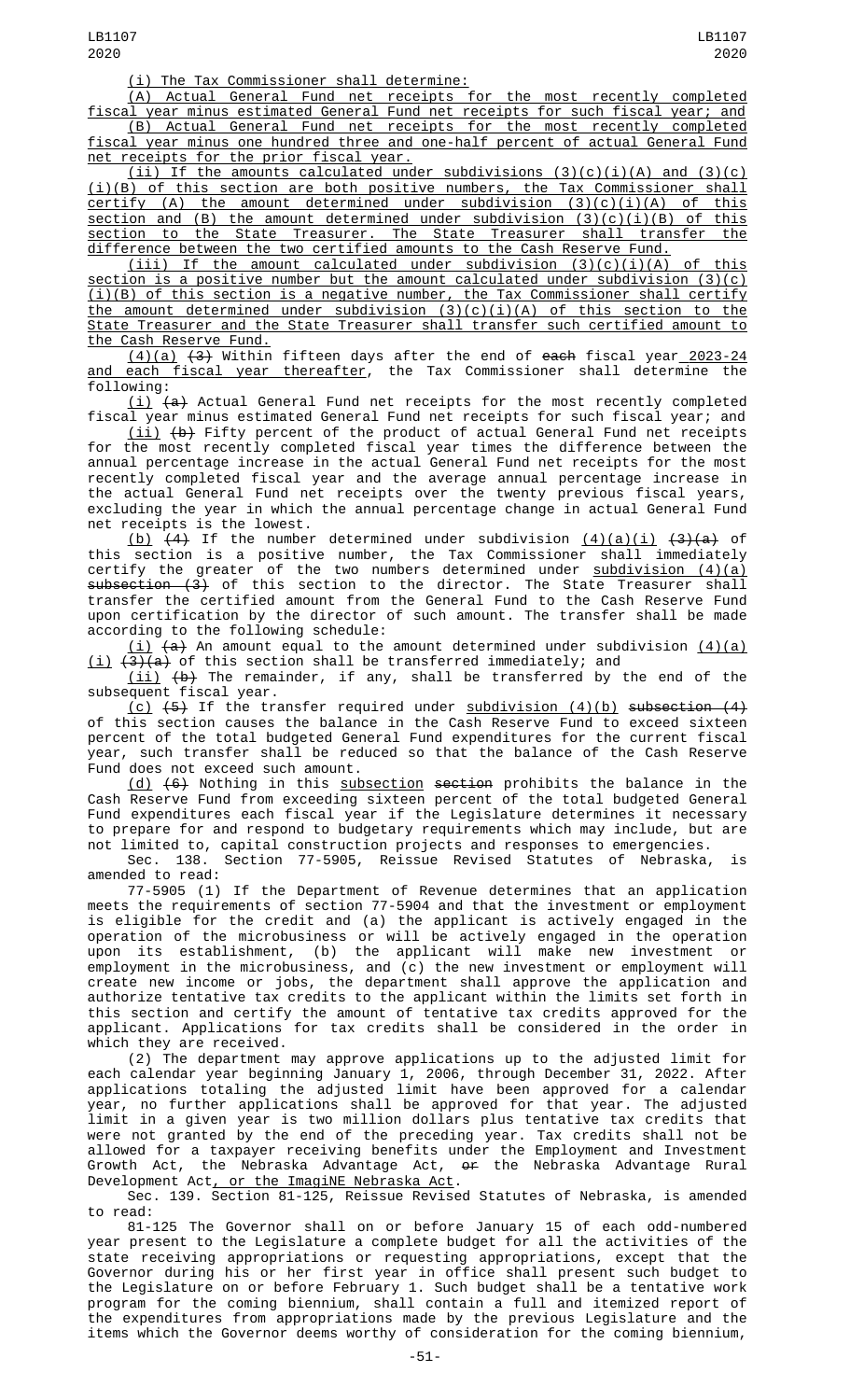LB1107 2020

for the respective departments, offices, and institutions, and for all other purposes, and shall contain the estimated revenue from taxation, the estimated revenue from sources other than taxation, an estimate of the amount required to be raised by taxation and the sales and income tax rates necessary to raise such amount, the revenue foregone by operation of laws in effect at the time of such report granting tax expenditures and reduced tax liabilities as identified in the reports report required by section 77-5731 and section 37 of this act, and recommendations as to deficiency funding requirements pursuant to section 81-126. The summary of the tax expenditure report prepared pursuant to subsection (1) of section 77-385 and a summary of the <u>reports</u> <del>report</del> required by section 77-5731 <u>and section 37 of this act s</u>hall be included with or appended to the budget presented to the Legislature. The Governor may make recommendations whether to continue or eliminate, in whole or in part, each tax expenditure and incentive program or to limit the duration of particular tax expenditures and incentives to a fixed number of years and shall include his or her reasoning for each recommendation, if any. The recommendations shall be transmitted to the Revenue Committee of the Legislature at the same time the Governor submits a budget as required in this section. The budget as transmitted to the Legislature shall show the estimated requirements for each activity of the state as prepared by the Department of Administrative Services and the final recommendation of the Governor. The budget shall comprise the complete report to the Legislature of all appropriations made for the current biennium and expenditures therefrom by all agencies receiving appropriations, and the report of expenditures contained in the budget shall be in lieu of all other biennial or other financial reports required by statute to the Legislature by expending agencies of appropriations and expenditures for their own activities except the biennial report of the State Treasurer and Director of Administrative Services.

Sec. 140. Section 84-602.03, Revised Statutes Cumulative Supplement, 2018, is amended to read:

84-602.03 For purposes of the Taxpayer Transparency Act:

(1)(a) Expenditure of state funds means all expenditures of state receipts, whether appropriated or nonappropriated, by a state entity in forms including, but not limited to:

(i) Grants;

(ii) Contracts; (iii) Subcontracts;

(iv) State aid to political subdivisions;

(v) Tax refunds or credits that may be disclosed pursuant to the Nebraska Advantage Act, the Nebraska Advantage Microenterprise Tax Credit Act, the Nebraska Advantage Research and Development Act, <del>or</del> the Nebraska Advantage Rural Development Act<u>, or the ImagiNE Nebraska Act</u>; and

(vi) Any other disbursement of state receipts by a state entity in the performance of its functions;

(b) Expenditure of state funds includes expenditures authorized by the Board of Regents of the University of Nebraska, the Board of Trustees of the Nebraska State Colleges, or a public corporation pursuant to sections 85-403 to 85-411; and

(c) Expenditure of state funds does not include the transfer of funds between two state entities, payments of state, federal, or other assistance to an individual, or the expenditure of pass-through funds;

(2) Pass-through funds means any funds received by a state entity if the state entity is acting only as an intermediary or custodian with respect to such funds and is obligated to pay or otherwise return such funds to the person entitled thereto;

(3) State entity means (a) any agency, board, commission, or department of the state and (b) any other body created by state statute that includes a person appointed by the Governor, the head of any state agency or department, an employee of the State of Nebraska, or any combination of such persons and that is empowered pursuant to such statute to collect and disburse state receipts; and

(4) State receipts means revenue or other income received by a state entity from tax receipts, fees, charges, interest, or other sources which is (a) used by the state entity to pay the expenses necessary to perform the state entity's functions and (b) reported to the State Treasurer in total amounts by category of income. State receipts does not include pass-through funds.

Sec. 141. Section 84-612, Revised Statutes Supplement, 2019, is amended to read:

84-612 (1) There is hereby created within the state treasury a fund known as the Cash Reserve Fund which shall be under the direction of the State Treasurer. The fund shall only be used pursuant to this section.

(2) The State Treasurer shall transfer funds from the Cash Reserve Fund to the General Fund upon certification by the Director of Administrative Services that the current cash balance in the General Fund is inadequate to meet current obligations. Such certification shall include the dollar amount to be transferred. Any transfers made pursuant to this subsection shall be reversed upon notification by the Director of Administrative Services that sufficient funds are available.

(3) In addition to receiving transfers from other funds, the Cash Reserve Fund shall receive federal funds received by the State of Nebraska for undesignated general government purposes, federal revenue sharing, or general fiscal relief of the state.

(4) The State Treasurer, at the direction of the budget administrator of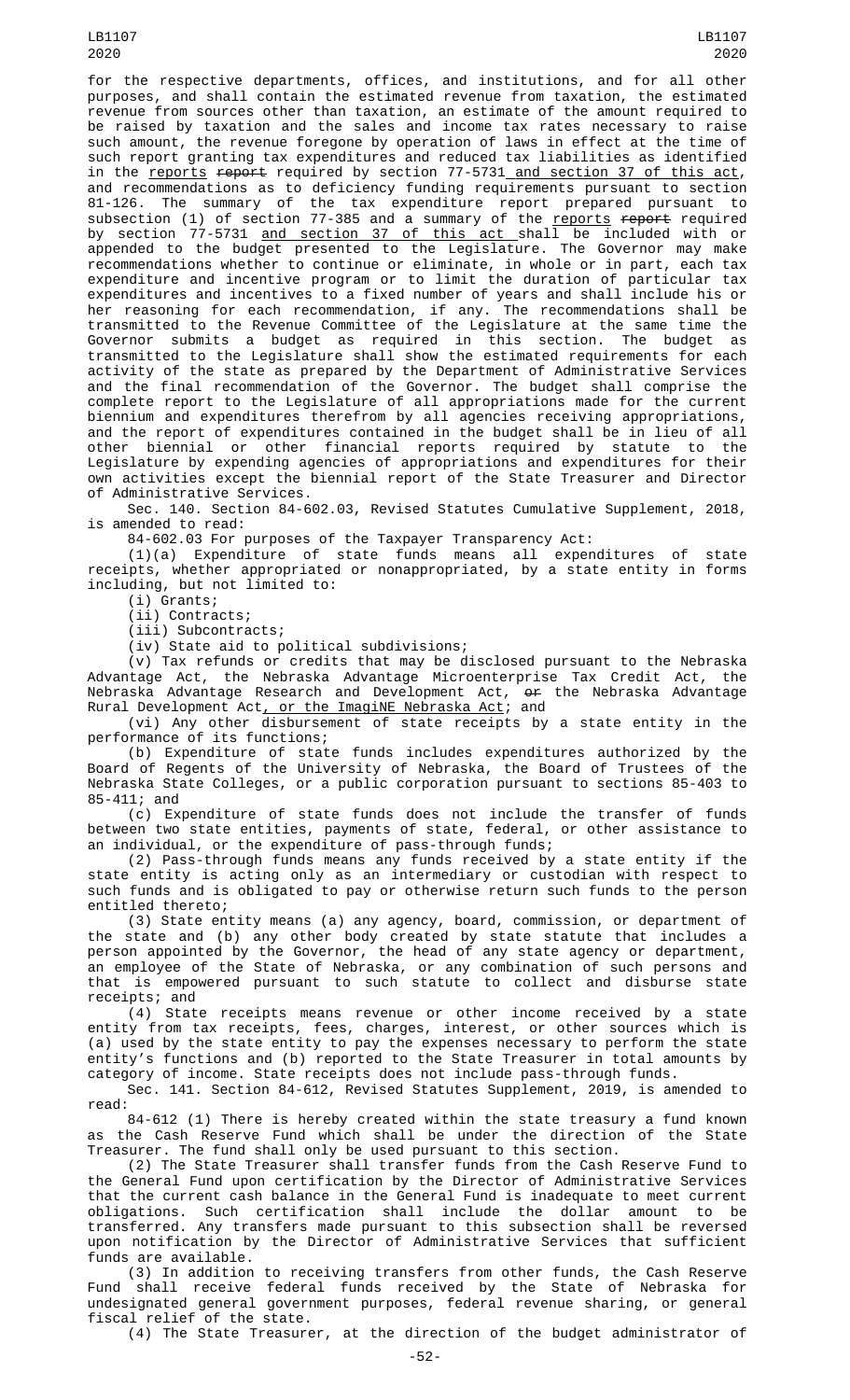the budget division of the Department of Administrative Services, shall transfer not to exceed forty million seven hundred fifteen thousand four hundred fifty-nine dollars in total from the Cash Reserve Fund to the Nebraska Capital Construction Fund between July 1, 2013, and June 30, 2018.

(5) The State Treasurer shall transfer the following amounts from the Cash Reserve Fund to the Nebraska Capital Construction Fund on such dates as directed by the budget administrator of the budget division of the Department of Administrative Services:

(a) Seven million eight hundred four thousand two hundred ninety-two dollars on or after June  $15$ , 2016, but before June 30, 2016;

(b) Five million fifty-eight thousand four hundred five dollars on or after July 1, 2018, but before June 30, 2019, on such dates and in such amounts as directed by the budget administrator of the budget division of the Department of Administrative Services;

(c) Fifteen million three hundred seventy-eight thousand three hundred nine dollars on or after January 1, 2019, but before June 30, 2019, on such dates and in such amounts as directed by the budget administrator of the budget division of the Department of Administrative Services; and

(d) Fifty-four million seven hundred thousand dollars on or after July 1, 2019, but before June 15, 2021, on such dates and in such amounts as directed by the budget administrator of the budget division of the Department of Administrative Services.

(6) The State Treasurer shall transfer seventy-five million two hundred fifteen thousand three hundred thirteen dollars from the Cash Reserve Fund to the Nebraska Capital Construction Fund on or before July 31, 2017, on such date as directed by the budget administrator of the budget division of the Department of Administrative Services.

(7) The State Treasurer shall transfer thirty-one million dollars from the Cash Reserve Fund to the General Fund after July 1, 2017, but before July 15, 2017, on such date as directed by the budget administrator of the budget division of the Department of Administrative Services.

(8) The State Treasurer shall transfer thirty-one million dollars from the Cash Reserve Fund to the General Fund after October 1, 2017, but before October 15, 2017, on such date as directed by the budget administrator of the budget division of the Department of Administrative Services.

(9) The State Treasurer shall transfer thirty-one million dollars from the Cash Reserve Fund to the General Fund after January 1, 2018, but before January 15, 2018, on such date as directed by the budget administrator of the budget division of the Department of Administrative Services.

(10) The State Treasurer shall transfer thirty-two million dollars from the Cash Reserve Fund to the General Fund after April 1, 2018, but before April 15, 2018, on such date as directed by the budget administrator of the budget division of the Department of Administrative Services.

(11) The State Treasurer shall transfer one hundred million dollars from the Cash Reserve Fund to the General Fund on or before June 30, 2018, on such dates and in such amounts as directed by the budget administrator of the budget division of the Department of Administrative Services.

(12) The State Treasurer shall transfer forty-eight million dollars from the Cash Reserve Fund to the General Fund after March 1, 2019, but before March 15, 2019, on such date as directed by the budget administrator of the budget division of the Department of Administrative Services.

(13) The State Treasurer shall transfer thirty million dollars from the Cash Reserve Fund to the General Fund after November 15, 2020, but before December 31, 2020, on such date as directed by the budget administrator of the budget division of the Department of Administrative Services. Except for the transfer authorized in this subsection, no funds shall be transferred from the Cash Reserve Fund to fulfill the obligations created under the Nebraska Property Tax Incentive Act unless the balance in the Cash Reserve Fund after such transfer will be at least equal to five hundred million dollars.

Sec. 142. It is the intent of the Legislature to fully fund the Tax Equity and Educational Opportunities Support Act each year.

Sec. 143. There is hereby appropriated (1) \$1,259,100 from the General Fund for FY2020-21 and (2) \$456,600 from the General Fund for FY2021-22 to the Department of Revenue, for Program 102, to aid in carrying out the provisions <u>of this legislative bill.</u>

Total expenditures for permanent and temporary salaries and per diems from funds appropriated in this section shall not exceed \$254,200 for FY2020-21 or

<u>\$335,800 for FY2021-22.</u><br>: Sec. 144. There There is hereby appropriated  $(1)$  \$1,153,305 from the General Fund for FY2020-21 and (2) \$1,880,115 from the General Fund for FY2021-22 to the Department of Economic Development, for Program 604, to aid in carrying out the provisions of this legislative bill.

Total expenditures for permanent and temporary salaries and per diems from funds appropriated in this section shall not exceed \$467,365 for FY2020-21 or \$945,360 for FY2021-22.

Sec. 145. Sections 1, 2, 3, 4, 5, 6, 7, 8, 9, 10, 11, 12, 13, 14, 15, 16, 17, 18, 19, 20, 21, 22, 23, 24, 25, 26, 27, 28, 29, 30, 31, 32, 33, 34, 35, 36, 37, 38, 39, 40, 41, 42, 43, 44, 45, 46, 47, 48, 49, 50, 51, 52, 53, 54, 55, 56, 57, 58, 59, 60, 61, 62, 63, 64, 65, 66, 67, 68, 69, 70, 71, 72, 73, 74, 75, 76, 77, 78, 79, 80, 81, 82, 83, 84, 85, 86, 87, 88, 89, 90, 91, 92, 93, 94, 95, 96, 97, 98, 99, 100, 101, 102, 103, 104, 105, 106, 107, 108, 109, 110, 116, 117, 118, 119, 120, 124, 129, 133, 134, 138, 139, 140, and 147 of this act become operative on January 1, 2021. The other sections of this act become operative